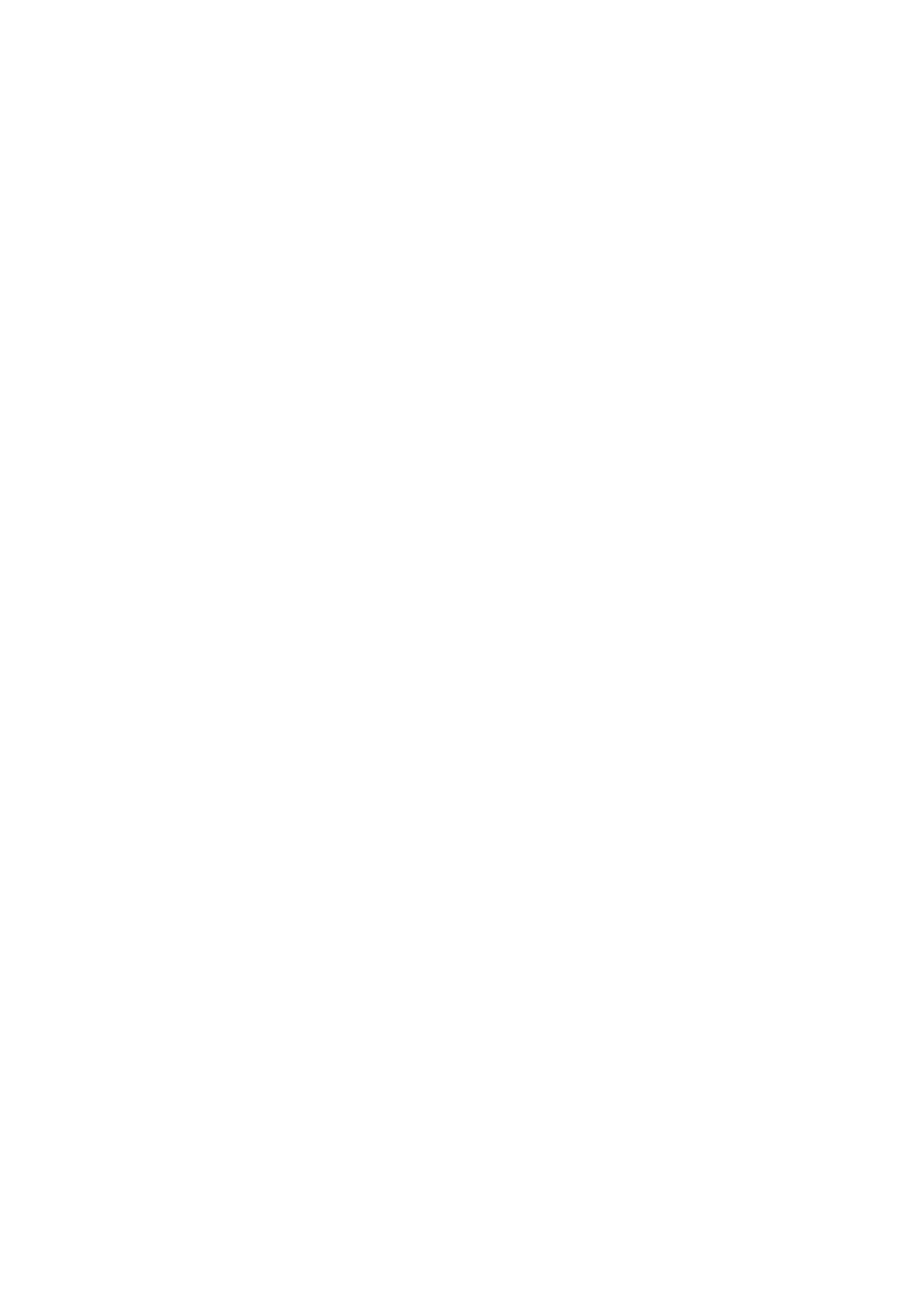# **Contents**

| Abbreviations used in this report                                                                                                                                                                                                                                                                                                                                                                                                                                                                                                                                                                                                                                                                                                                                                                                                                                                                                                                                                 | Page<br>4                                                                                                                        |
|-----------------------------------------------------------------------------------------------------------------------------------------------------------------------------------------------------------------------------------------------------------------------------------------------------------------------------------------------------------------------------------------------------------------------------------------------------------------------------------------------------------------------------------------------------------------------------------------------------------------------------------------------------------------------------------------------------------------------------------------------------------------------------------------------------------------------------------------------------------------------------------------------------------------------------------------------------------------------------------|----------------------------------------------------------------------------------------------------------------------------------|
| Evidence and examination documents                                                                                                                                                                                                                                                                                                                                                                                                                                                                                                                                                                                                                                                                                                                                                                                                                                                                                                                                                |                                                                                                                                  |
| Non-Technical Summary                                                                                                                                                                                                                                                                                                                                                                                                                                                                                                                                                                                                                                                                                                                                                                                                                                                                                                                                                             |                                                                                                                                  |
| Introduction                                                                                                                                                                                                                                                                                                                                                                                                                                                                                                                                                                                                                                                                                                                                                                                                                                                                                                                                                                      | 7                                                                                                                                |
| <b>Plan Context</b>                                                                                                                                                                                                                                                                                                                                                                                                                                                                                                                                                                                                                                                                                                                                                                                                                                                                                                                                                               |                                                                                                                                  |
| <b>Public Sector Equality Duty</b>                                                                                                                                                                                                                                                                                                                                                                                                                                                                                                                                                                                                                                                                                                                                                                                                                                                                                                                                                | 9                                                                                                                                |
| Assessment of Duty to Cooperate                                                                                                                                                                                                                                                                                                                                                                                                                                                                                                                                                                                                                                                                                                                                                                                                                                                                                                                                                   | 10                                                                                                                               |
| Assessment of Other Aspects of Legal Compliance                                                                                                                                                                                                                                                                                                                                                                                                                                                                                                                                                                                                                                                                                                                                                                                                                                                                                                                                   | 10                                                                                                                               |
| Assessment of Soundness                                                                                                                                                                                                                                                                                                                                                                                                                                                                                                                                                                                                                                                                                                                                                                                                                                                                                                                                                           | 14                                                                                                                               |
| Issue 1: Plan period<br>Issue 2: Neighbourhood plans<br>Issue 3: Need for employment land<br>Issue 4: Need for office, retail and leisure developments<br>Issue 5: Need for housing development<br>Issue 6: Settlement hierarchy and strategic approach<br>Issue 7: Flood risk<br>Issue 8: Green Belt exceptional circumstances<br>Issue 9: Development in the Green Belt<br>Issue 10: Viability and planning obligations<br>Issue 11: Housing land supply for the plan period<br>Issue 12: Five year housing land supply<br>Issue 13: Requirements for housing developments<br>Issue 14: Travellers' accommodation<br>Issue 15: Economic development and employment land supply<br>Issue 16: Unity Regeneration Project<br>Issue 17: Town centres and main town centre uses<br>Issue 18: Doncaster Sheffield Airport<br>Issue 19: Transport<br>Issue 20: Natural and built environment<br>Issue 21: Pollution, contamination, energy and natural resources<br>Issue 22: Minerals | 14<br>14<br>15<br>16<br>17<br>18<br>22<br>27<br>31<br>31<br>33<br>36<br>39<br>42<br>42<br>46<br>46<br>48<br>51<br>52<br>55<br>56 |
| Issue 23: Other matters<br>Overall Conclusion and Recommendation                                                                                                                                                                                                                                                                                                                                                                                                                                                                                                                                                                                                                                                                                                                                                                                                                                                                                                                  | 58<br>58                                                                                                                         |
| Schedule of Main Modifications                                                                                                                                                                                                                                                                                                                                                                                                                                                                                                                                                                                                                                                                                                                                                                                                                                                                                                                                                    | Appendix                                                                                                                         |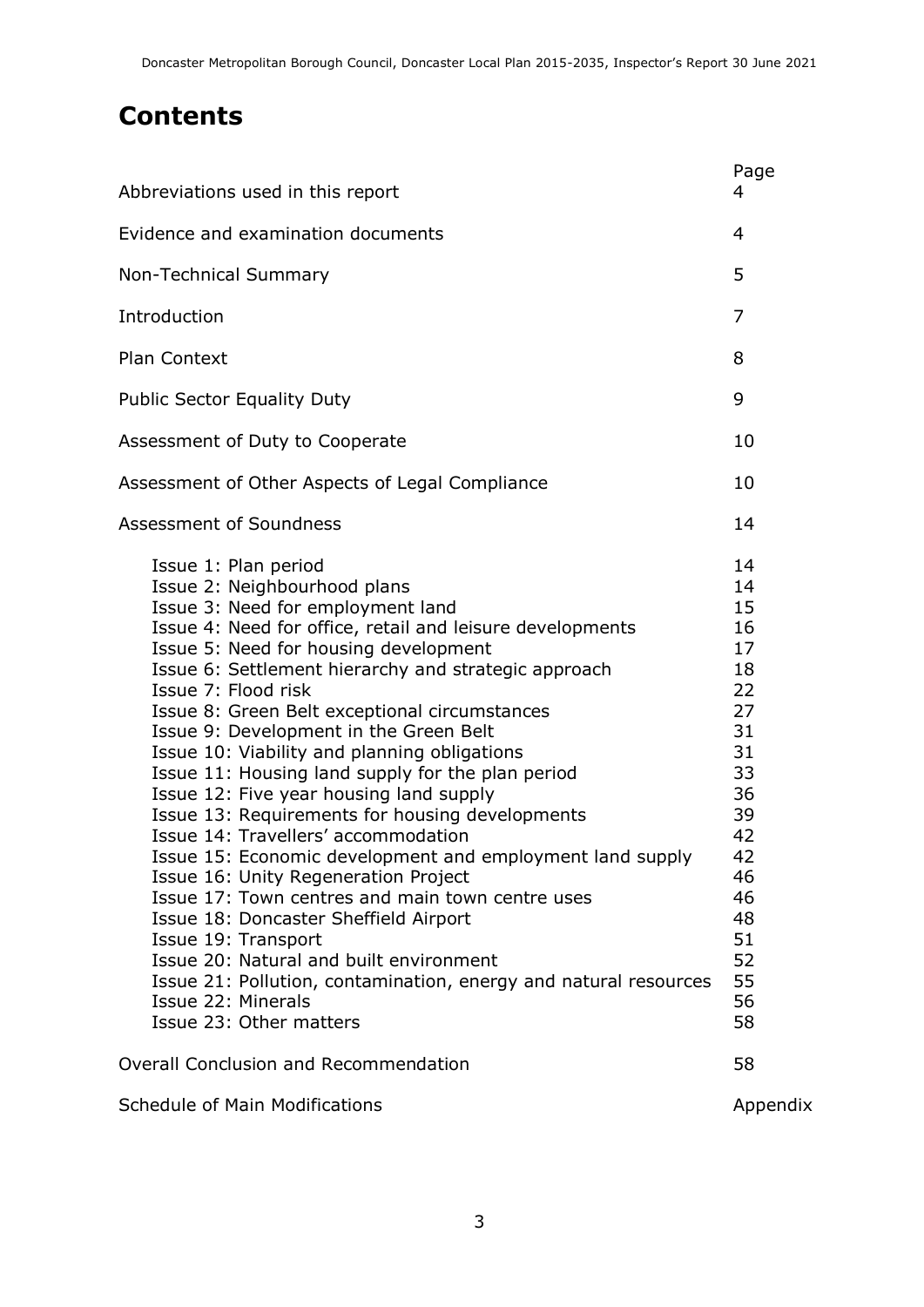# **Abbreviations used in this report**

| The 2004 Act            | The Planning & Compulsory Purchase Act 2004 (as amended)                                  |
|-------------------------|-------------------------------------------------------------------------------------------|
| The 2012<br>Regulations | The Town and Country Planning (Local Planning) (England)<br>Regulations 2012 (as amended) |
| Core Strategy           | Doncaster Council Core Strategy 2011 to 2028                                              |
| The Council             | Doncaster Metropolitan Borough Council                                                    |
| <b>MHCLG</b>            | Ministry of Housing, Communities and Local Government                                     |
| <b>NPPF</b>             | National Planning Policy Framework                                                        |
| The Plan                | The Doncaster Local Plan 2015-2035                                                        |
| <b>PPG</b>              | <b>Planning Practice Guidance</b>                                                         |
| sqm                     | Square metres                                                                             |
| <b>UDP</b>              | Doncaster Unitary Development Plan (adopted 1998)                                         |

### **Evidence and examination documents**

All of the Council's supporting evidence submitted with the Plan along with documents that I issued, requested or accepted during the examination were published on the examination website. Each document has its own individual reference number such as CSD3, SDEB22, DMBC4, etc. Where appropriate, I refer to documents by their reference numbers in footnotes in this report.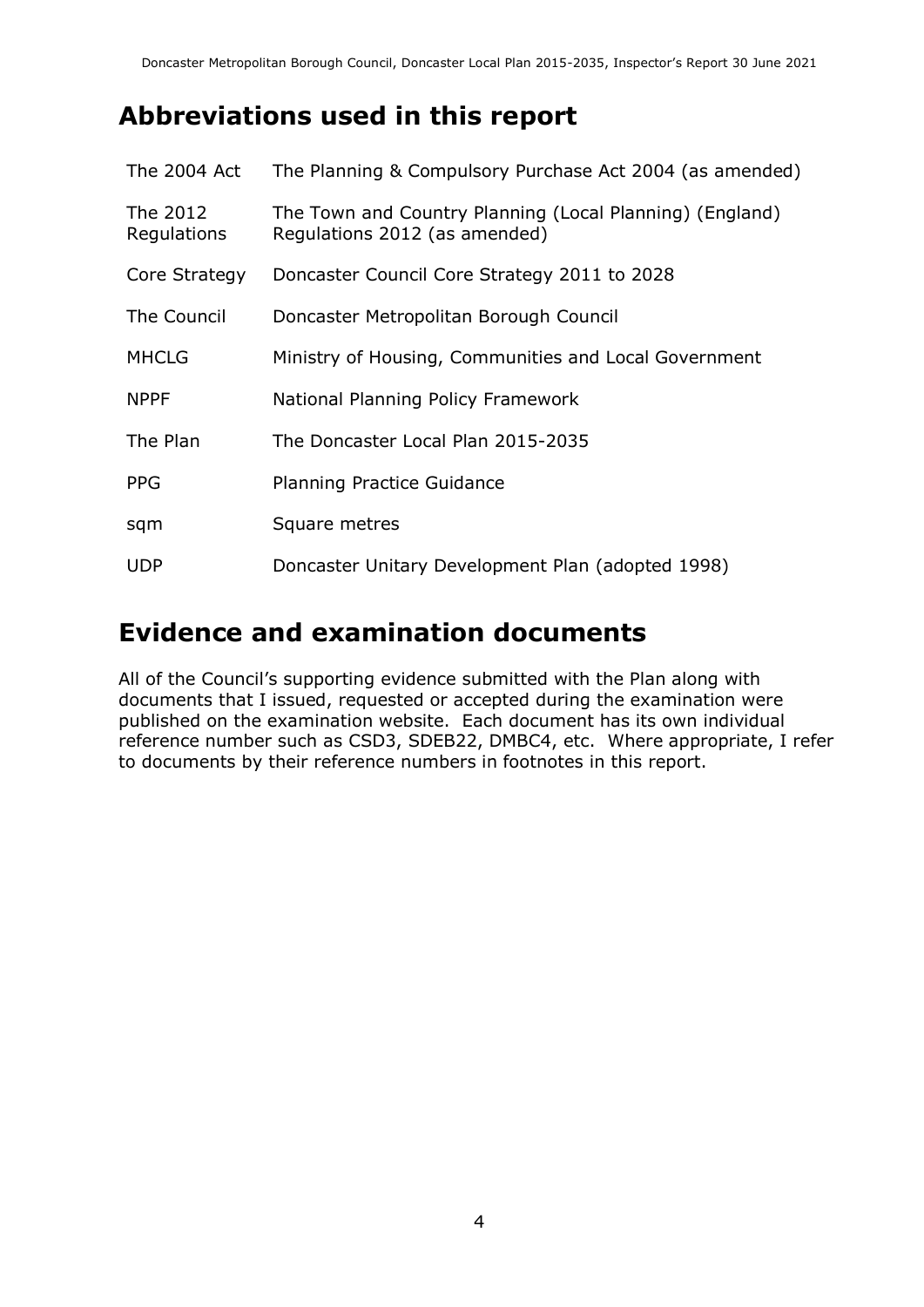# **Non-Technical Summary**

This report concludes that the Doncaster Local Plan 2015-2035 provides an appropriate basis for the planning of the Borough, provided that a number of main modifications are made to it. Doncaster Metropolitan Borough Council has specifically requested that I recommend any main modifications necessary to enable the Plan to be adopted.

The main modifications all concern matters that were discussed at the examination hearings. Following the hearings, the Council prepared schedules of proposed modifications and changes to the policies map, and carried out further sustainability appraisal and habitats regulations assessment. The main modifications, policies map changes, sustainability appraisal and habitat regulations assessment were subject to public consultation over a six-week period. In some cases, I have amended the detailed wording of modifications to take account of representations made in response to that consultation. I have recommended their inclusion in the Plan after considering the sustainability appraisal and habitats regulations assessment and all the representations.

The main modifications can be summarised as follows:

- Delete policy 1 to ensure consistency with the national policy presumption in favour of sustainable development.
- Edit and restructure policies 2 and 3 to clearly set out the spatial strategy and levels of growth, and accurately reflect the allocations including the distribution of development to the Doncaster main urban area and other parts of the Borough.
- Amend policies 2 and 58, and development requirements for some allocations, to ensure consistency with national policy on flood risk.
- Delete references to the housing requirement being a range, and instead set a minimum requirement of 920 net additional homes per year between 2018 and 2035.
- Amend and clarify how the five year housing requirement will be calculated, taking account of completions since 2018 (rather than 2015).
- Amend the reasoned justification and housing trajectory to accurately reflect updated evidence relating to commitments and allocations.
- Amend the development requirements for eight housing allocations removed from the Green Belt so that the Plan is effective in securing permanent boundaries and compensatory improvements to remaining Green Belt.
- Amend the development requirements for the housing allocation on the former Rossington Colliery so that the Plan is effective in securing a permanent Green Belt boundary.
- Remove existing traveller sites from the Green Belt to ensure consistency with national policy.
- Remove land from the Green Belt and add new policies to allow the existing Polypipe business at Edlington to expand and ensure that the Plan is effective in facilitating the development of a strategic rail freight interchange at iPort, Rossington.
- Identify land at Carcroft Common as a potential employment development site rather than a proposed allocation.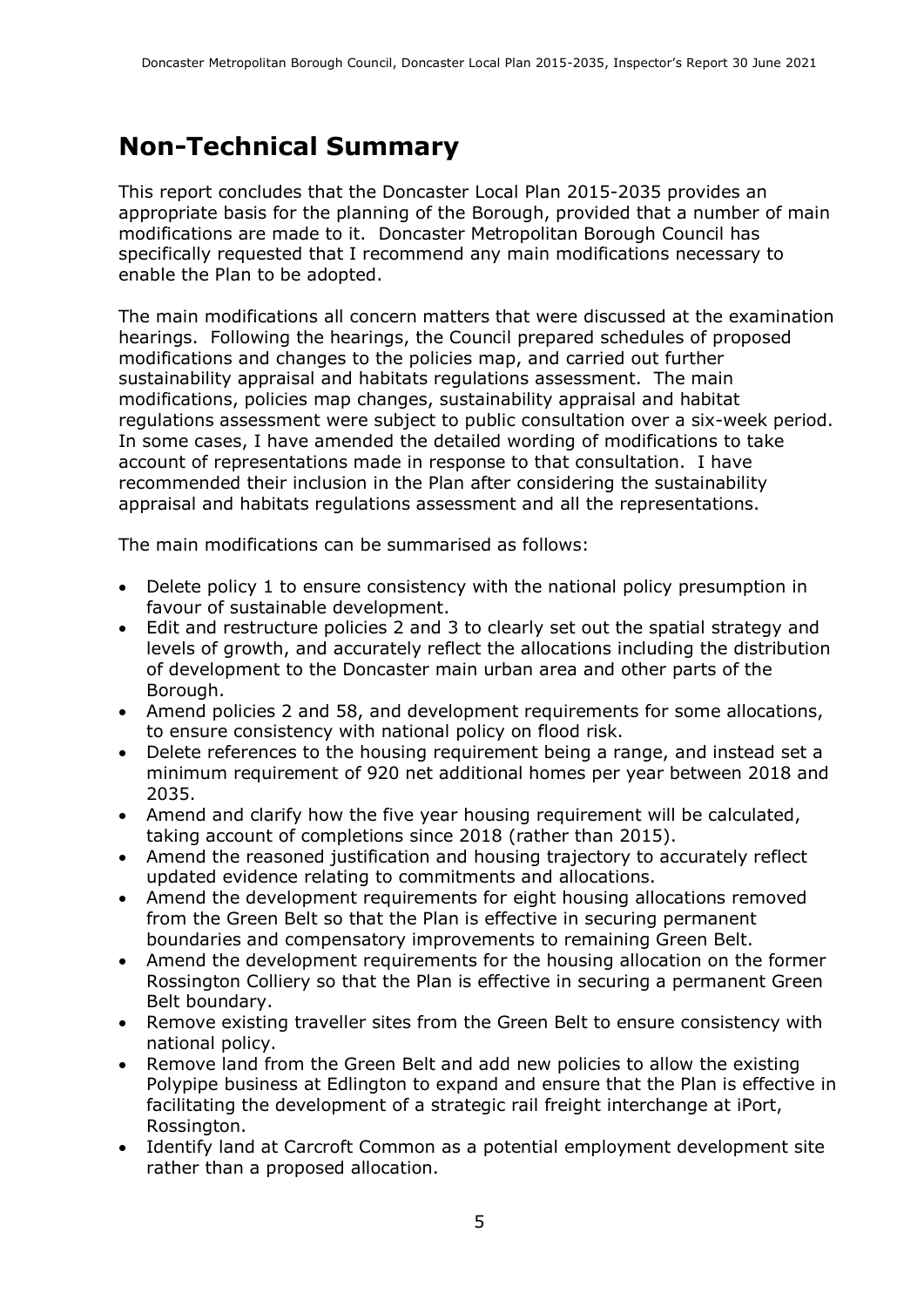- Edit and restructure policy 7 so that it is effective in ensuring that development at Doncaster Sheffield Airport is sustainable and consistent with national policy.
- Clarify that various road and rail schemes are long term aspirations rather than proposals in the Plan.
- Clarify the requirements for cycle storage and car parking.
- Clarify the policies relating to hot food takeaways and other food and drink uses.
- Clarify the policy relating to betting shops, pay day loan units and pawnbrokers.
- Clarify the policies relating to green infrastructure and open space provision in development.
- Amend the area of search for wind energy development to reflect updated landscape evidence.
- Amend policies relating to minerals so that they are effective and justified in terms of ensuring an adequate supply and safeguarding resources and infrastructure.
- Amend the Glossary to ensure that the definitions are consistent with national policy and that the Plan's policies can be effectively applied.
- Various other modifications to ensure that the Plan is positively prepared, justified, effective and consistent with national policy.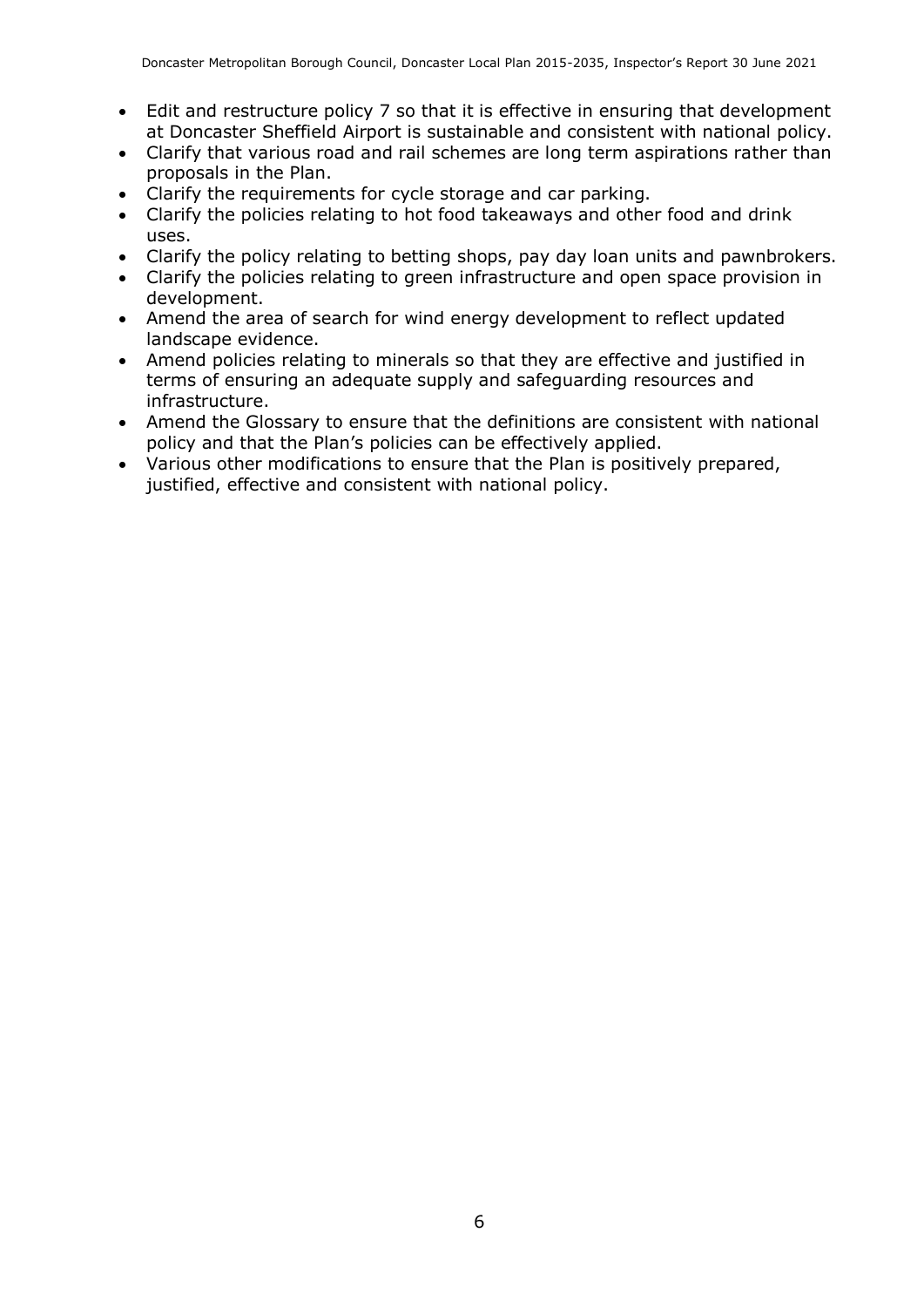# **Introduction**

- 1. This report contains my assessment of the *Doncaster Local Plan 2015-2035* ("the Plan") in terms of Section 20(5) of the *Planning & Compulsory Purchase Act 2004* (as amended) ("the 2004 Act"). It considers first whether the Plan's preparation has complied with the duty to cooperate. It then considers other legal requirements, and whether the Plan is sound. The *National Planning Policy Framework* ("NPPF") makes it clear that in order to be sound, a local plan should be positively prepared, justified, effective and consistent with national policy.
- 2. The starting point for the examination was the assumption that *Doncaster Metropolitan Borough Council* ("the Council") submitted what it considered to be a sound plan. The *Doncaster Local Plan 2015-2035 Publication Version* submitted in March 2020, is the basis for my examination<sup>1</sup>. It is the same document as was published for consultation in August 2019.
- 3. Alongside the Plan, the Council submitted schedules of suggested changes and minor typographical and cartographical amendments<sup>2</sup>. As they had not been subject to public consultation prior to submission, I did not treat them as part of the Plan to be examined. Rather, I took them into account, along with other changes proposed by the Council and representors, during the examination.

#### **Main Modifications**

- 4. In accordance with section 20(7C) of the 2004 Act, the Council requested that I should recommend any main modifications necessary to rectify matters that make the Plan unsound and/or not legally compliant and thus incapable of being adopted<sup>3</sup>. My report explains why the recommended main modifications, all of which relate to matters that were discussed at the examination hearings, are necessary. The main modifications are referenced in bold in the report in the form **MM1, MM2** etc. and are set out in full in the Appendix.
- 5. Following the examination hearings, the Council prepared schedules of proposed main modifications and changes to the policies map, and carried out further sustainability appraisal and habitats regulations assessment<sup>4</sup>. These documents were subject to public consultation for six weeks in February and March 2021. I have taken account of the consultation responses in coming to my conclusions in this report and have made some amendments to the detailed wording of the main modifications as a result. None of the amendments significantly alters the content of the modifications as published for consultation or undermines the participatory processes, sustainability appraisal, or habitats regulations assessment. Not in all cases, but where necessary, I have highlighted these amendments in the report.

 $1$  CSD3.

<sup>2</sup> CSD5 and CSD6.

<sup>&</sup>lt;sup>3</sup> Council letters dated 4 March 2020 [CSD1] and 5 February 2021.

<sup>4</sup> DMBC28, DMBC28.1, DMBC29, DMBC30 and DMBC31.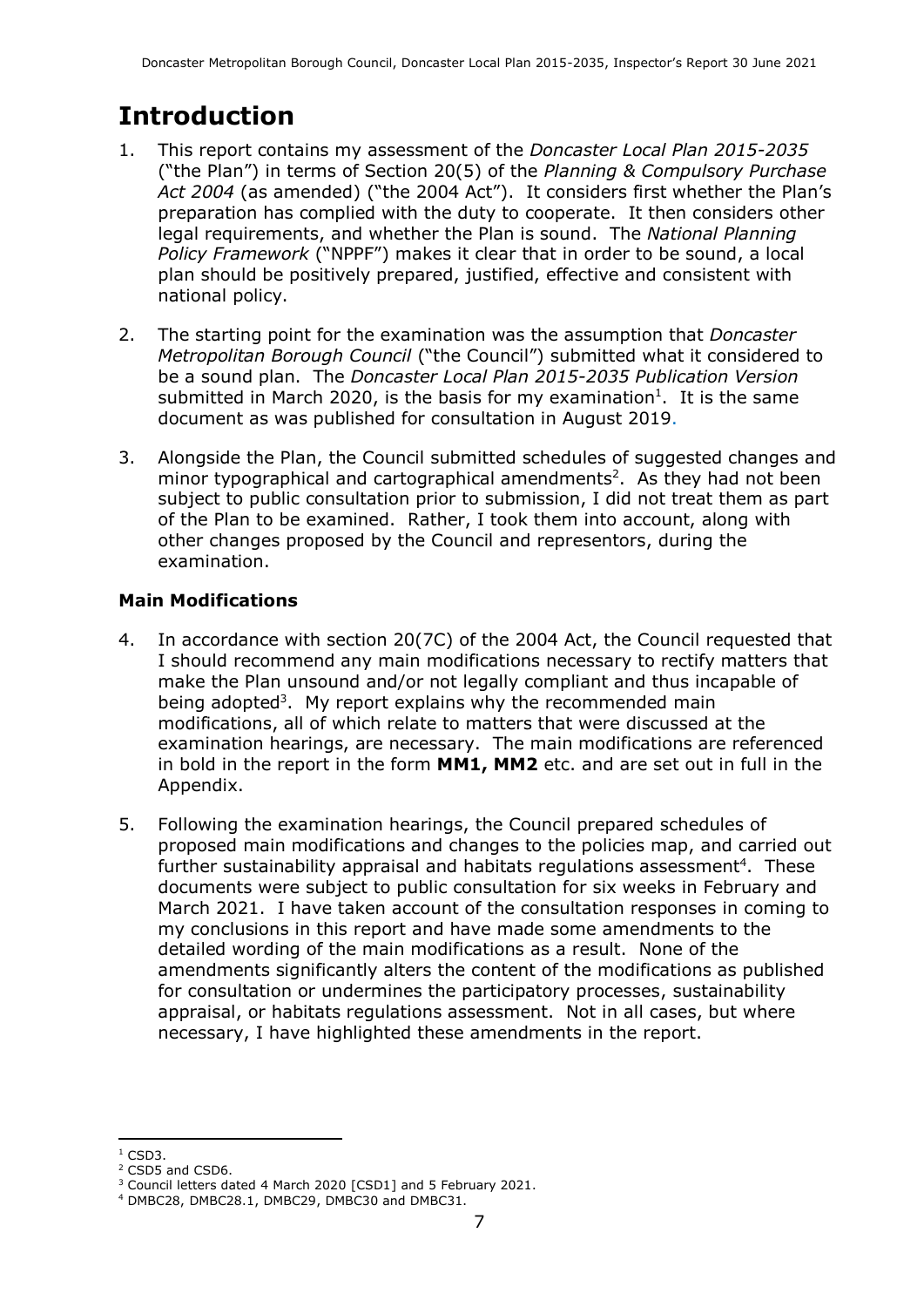#### **Policies map**

- 6. The Council must maintain an adopted policies map which illustrates geographically the application of the policies in the adopted development plan. When submitting a local plan for examination, the Council is required to provide a submission policies map showing the changes to the adopted policies map that would result from the proposals in the submitted local plan. In this case, the submission policies map comprises the set of plans identified as the *Doncaster Local Plan 2015-2035 Regulation 19 Publication Version Policies Map*<sup>5</sup> .
- 7. The policies map is not defined in statute as a development plan document and so I do not have the power to recommend main modifications to it. However, a number of the published main modifications to the Plan's policies require further corresponding changes to be made to the policies map. In addition, there are some instances where the geographic illustration of policies on the submission policies map is not justified and changes to the policies map are needed to ensure that the relevant policies are effective.
- 8. These further changes to the policies map were published for consultation alongside the main modifications<sup>6</sup>. When the Plan is adopted, in order to comply with the legislation and give effect to the Plan's policies, the Council will need to update the adopted policies map to include all the changes proposed in the *Doncaster Local Plan 2015-2035 Regulation 19 Publication Version Policies map* and the further changes published alongside the main modifications.

# **Plan Context**

#### *Geography*

- 9. Doncaster Borough in South Yorkshire is a geographically large metropolitan area with a population of over 300,000. The main town of Doncaster, which is the administrative, commercial and educational hub, is located in the centre of the Borough on the river Don. The former mining settlements of Mexborough, Denaby and Conisbrough lie to the west; Stainforth to the east; Adwick and Carcroft to the north; and Rossington to the south east. The historic market towns of Thorne, Tickhill and Bawtry, along with numerous commuter villages and hamlets, are scattered around the extensive rural parts of the Borough. Approximately half the Borough, to the west of the East Coast Main Line, is Green Belt.
- 10. The Borough forms part of the Sheffield City Region, along with Barnsley, Bassetlaw, Bolsover, Chesterfield, Derbyshire Dales, North East Derbyshire, Rotherham and Sheffield.

#### *The Development Plan*

11. The Plan will replace the *Doncaster Council Core Strategy 2011 to 2028* ("core strategy", adopted 2012) <sup>7</sup> and the policies in the *Doncaster Unitary* 

 $5$  CSD4.

<sup>6</sup> *Schedule of Amendments – Policies map* [DMBC29].

<sup>7</sup> OTH3.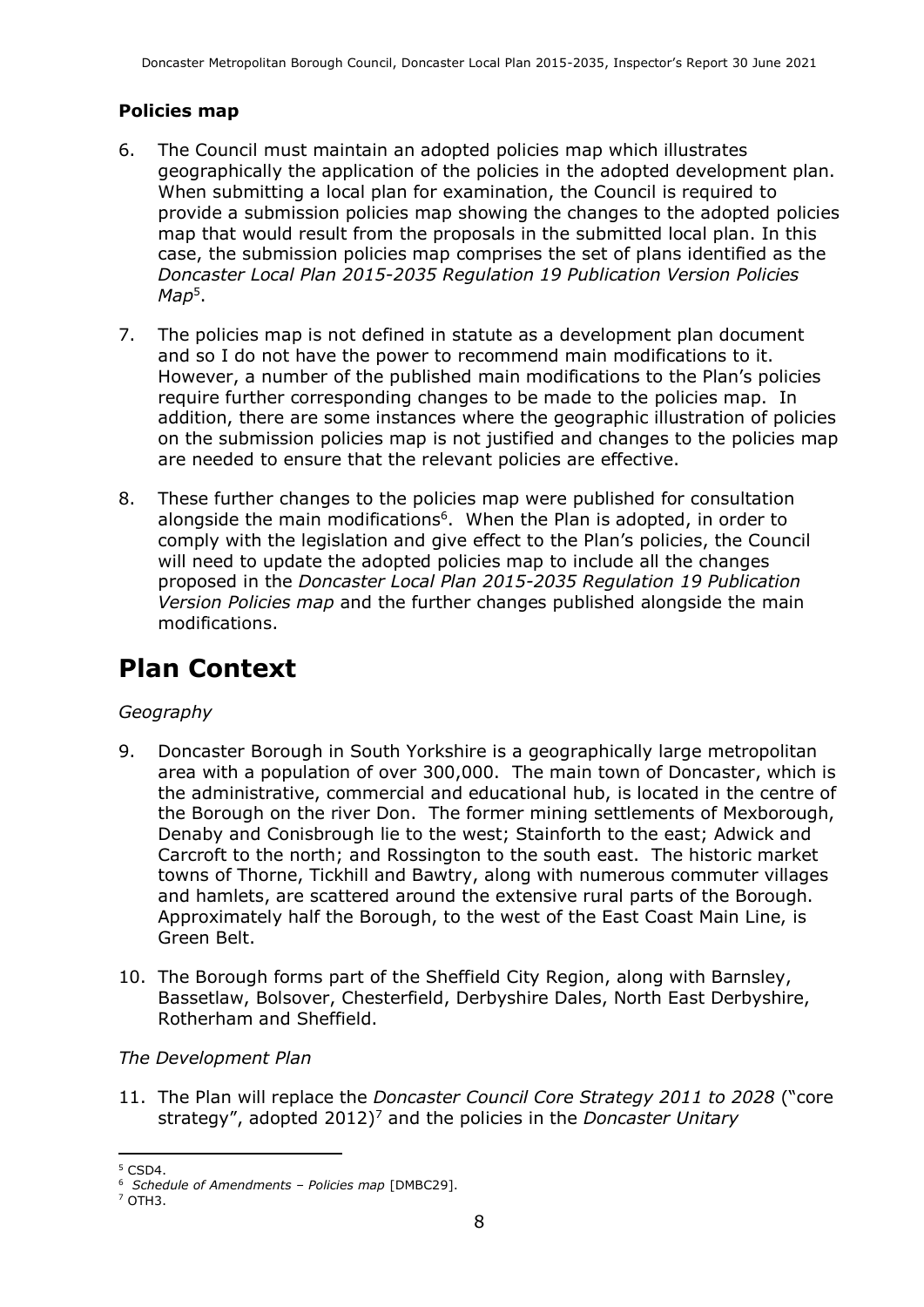Development Plan ("UDP", adopted 1998)<sup>8</sup> that were saved in 2007. Along with the *Barnsley, Doncaster and Rotherham Joint Waste Plan* (adopted 2012)<sup>9</sup> and any made neighbourhood plans<sup>10</sup> it will form the statutory development Plan for the Borough.

12. Following adoption of the core strategy, the Council prepared a *Sites and Policies Development Plan Document* which was submitted for examination in 2014. However, following a number of hearings the examining Inspector wrote to the Council setting out some significant concerns about the assessment of housing need, the site selection methodology, flood risk, and the complexity of the document<sup>11</sup>. As a result, the document was withdrawn. In October 2014, the Council decided to prepare a new local plan. The current Plan is based on new evidence and, as noted above, will replace the core strategy. However, in so far as the findings of my colleague Inspector are still relevant, I have taken them into account.

#### *Coronavirus pandemic and changes to the planning system*

- 13. Shortly after the Plan was submitted for examination, the country was hit by the coronavirus pandemic. The medium and long term social, economic and environmental impacts of the pandemic for the implementation of the Plan could be significant but are difficult to predict.
- 14. On 21 July 2020, the Government published *The Town and Country Planning (Use Classes) (Amendment) (England) Regulations 2020*. Some of the main modifications recommended in this report are in response to those changes to the Use Classes Order which came into effect on 1 September 2020.
- 15. In August 2020, the Government published for consultation further changes to the current planning system, along with proposals aimed at creating a significantly simpler, faster and more predictable planning system including a new approach to plan-making<sup>12</sup>. The former are subject to transitional arrangements that mean that the proposed revised standard method for assessing housing numbers does not apply to this Plan.
- 16. With regard to the pandemic and longer term planning reform, the Government has made it clear that it is important to get local plans in place under the current system. That is what the Council wishes to do, and I have carried out the examination accordingly.

## **Public Sector Equality Duty**

17. The Council carried out an *Equalities Impact Assessment* to inform the preparation of the Plan<sup>13</sup>. I have had due regard to the three aims expressed in section 149(1) of the *Equality Act 2010* and in particular considered how the Plan's policies and proposals are likely to affect people from groups with

<sup>8</sup> OTH1.

<sup>9</sup> OTH4.

<sup>&</sup>lt;sup>10</sup> At the time of the examination, there were made five made neighbourhood plans and six other designated neighbourhood areas with plans at various stages of preparation.

<sup>&</sup>lt;sup>11</sup> "Final letter stage 1v2" dated 3 June 2014 (under "Previous Examinations" in "Other Documents" section of the examination library).

<sup>12</sup> *Changes to the current planning system: consultation on changes to planning policy and regulations* (MHCLG August 2020) and *White Paper: Planning for the Future* (MHCLG August 2020).

<sup>&</sup>lt;sup>13</sup> CSD8.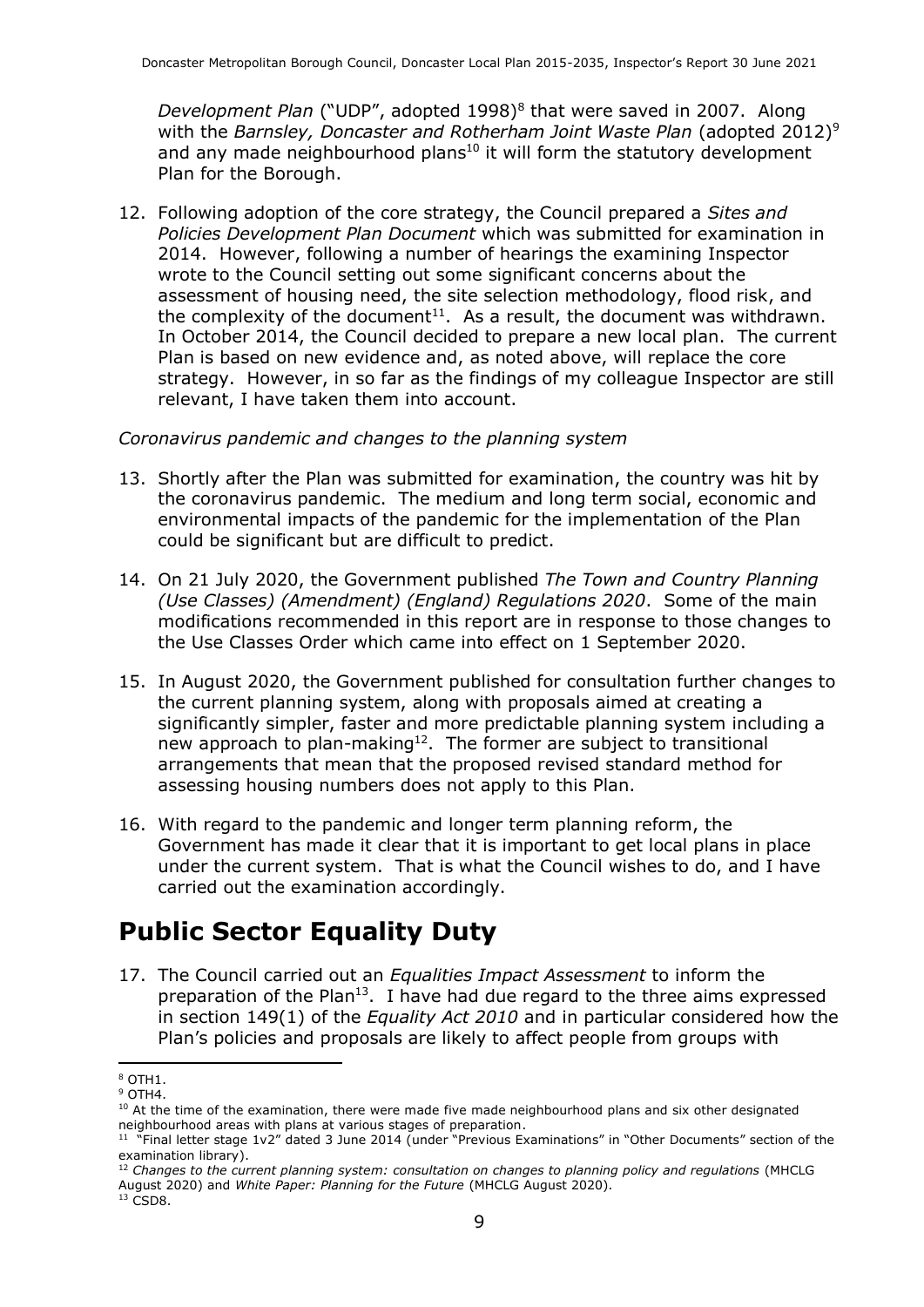"protected characteristics"<sup>14</sup>. This has involved my consideration of several matters during the examination including those relating to different types of housing need, including for people with disabilities, the elderly, and travellers; promoting sustainable transport; achieving sustainable and accessible design; creating safe and secure places; improving town centres; locating hot food takeaway developments; and providing new education and other community facilities. My findings in relation to those matters are set out in subsequent sections of this report.

### **Assessment of Duty to Cooperate**

- 18. Section 20(5)(c) of the 2004 Act requires that I consider whether the Council complied with any duty imposed on it by section 33A in respect of the Plan's preparation - the duty to cooperate in relation to the preparation of a local development document in so far as relating to a strategic matter<sup>15</sup>.
- 19. The Council's *Statement of Compliance with the Duty to Cooperate* and *Statements of Common Ground<sup>16</sup>* set out in considerable detail how it worked with other local authorities and relevant prescribed bodies during the preparation of the Plan. A variety of methods were used to work cooperatively including one to one meetings, email correspondence, telephone conversations, workshops, working party meetings, Sheffield City Region Heads of Service meetings and the Yorkshire and Humber Aggregates Working Party.
- 20. The strategic matters addressed through joint working included housing, employment, transport, flood risk, air quality, minerals, green infrastructure, and community facilities. The matters that required the most cooperative working to address related to the impact of development on the strategic and local highway network within and beyond the Borough, and Doncaster's contribution to meeting the need for aggregate minerals in Yorkshire and Humber and the East Midlands.
- 21. The proposals in the Plan reflect the outcome of the joint-working on those strategic matters and none of the prescribed bodies or other relevant organisations have indicated that they are dissatisfied with their liaison with the Council. Thus, whilst there are a number of soundness issues related to some strategic matters that I consider in subsequent parts of this report, I am satisfied that where necessary the Council has engaged constructively, actively and on an on-going basis in the preparation of the Plan and that the duty to cooperate has therefore been met.

## **Assessment of Other Aspects of Legal Compliance**

22. Section 20(5)(a) of the Act requires me to consider whether the requirements of sections 19 and 24(1), and regulations under section 17(7) and any regulations under section 36 have been complied with. My findings in relation

<sup>&</sup>lt;sup>14</sup> Age; disability; gender reassignment; marriage and civil partnerships; pregnancy and maternity; race; religion or belief; sex; and sexual orientation (section 149 of the *Equality Act 2010*).

<sup>&</sup>lt;sup>15</sup> For the purposes of this Plan, "strategic matters" include sustainable development or use of land that has or would have a significant impact in at least two planning areas (section 33A(4) of the 2004 Act).

<sup>16</sup> CSD12 and CSD13.1.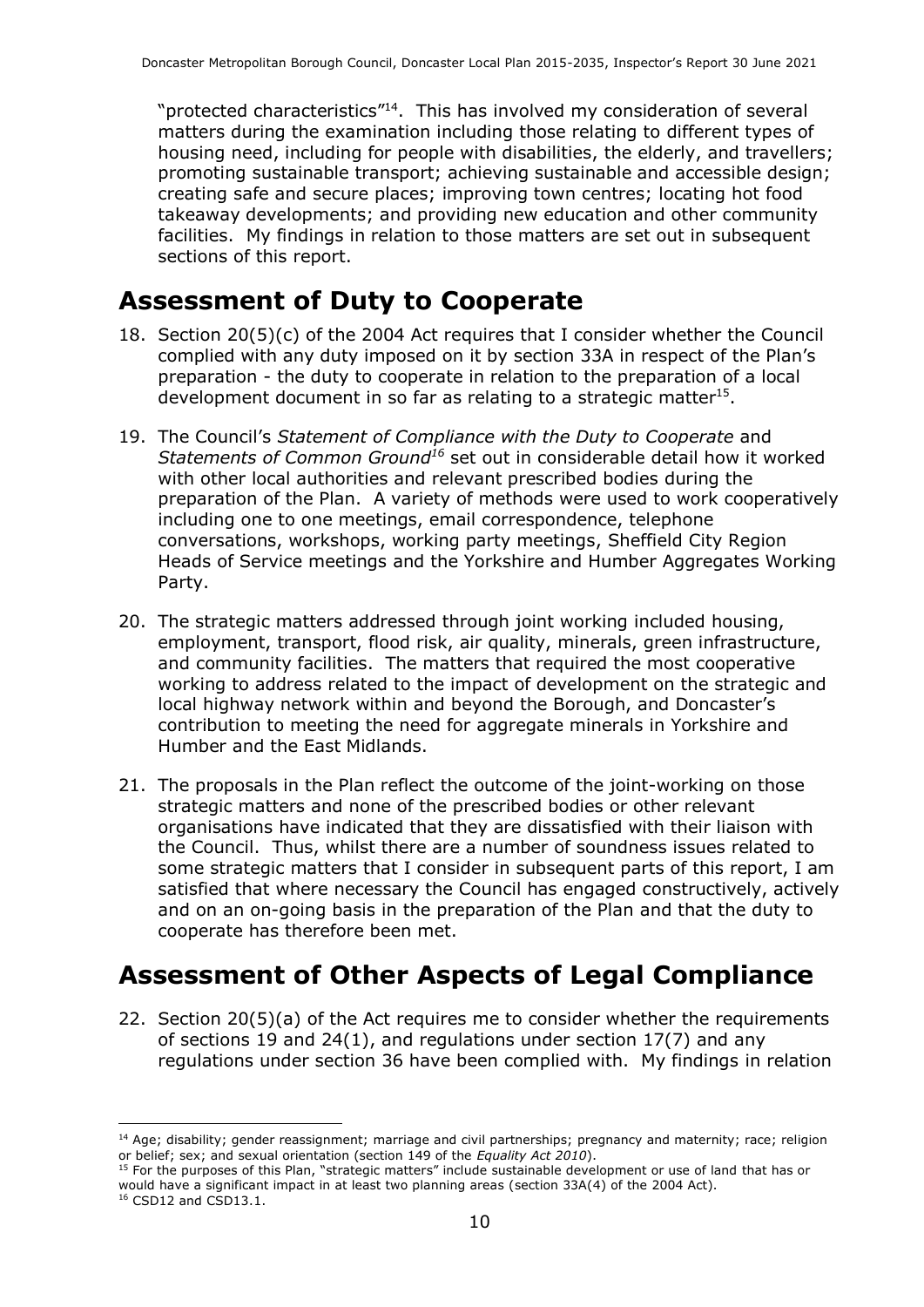to these, and all other relevant legal requirements, are summarised in the paragraphs below.

*Local development scheme*

23. The Council's *Local Development Scheme* setting out the scope and timetable for the Plan was originally published in 2014. Changing circumstances necessitated a number of revisions to the timetable which led to updated versions being published, most recently in March  $2020^{17}$ . The Plan was prepared in accordance with the latest version of the scheme.

#### *Public consultation and engagement*

- 24. The Council's *Regulation 22(1)(c) Statement of Consultation<sup>18</sup>* thoroughly demonstrates how the consultation carried out during the various stages of Plan preparation was in compliance with the Council's *Statement of*  Community Involvement adopted in July 2015<sup>19</sup>. More stages of consultation were held than required by the regulations. Whilst not explicitly setting out the weight that the Council attached to consultation responses, that is not a legal requirement and it is clear that they were taken into account. The documented evidence sets out the relevant planning issues. Where necessary, I consider those issues in my assessment of soundness in the subsequent sections of this report.
- 25. Consultation on the main modifications was carried out in a proportionate way, having regard to the principles set out in the statement of community involvement and relevant regulations and guidance in response to the coronavirus pandemic. One main modification that had previously been published by the Council and discussed at a hearing session was omitted in error from the schedule published for consultation in February 2021. However, this was rectified during the consultation period<sup>20</sup>, all relevant representors were informed directly, and I am satisfied that no party's interests have been prejudiced. Further details are set out later in this report.

#### *Sustainability appraisal*

- 26. The Plan was subject to sustainability appraisal during its preparation and to inform the proposed main modifications<sup>21</sup> as required by relevant legislation<sup>22</sup>. No statutory consultees have raised any significant concerns about the sustainability appraisal process. There were a number of criticisms made by other representors about particular aspects of the appraisal, the most significant of which were then addressed in an addendum published in March 2020 and in the updated report published alongside the main modifications in February  $2021^{23}$ .
- 27. The appraisal was a substantial piece of work that started early in the Plan making process and continued up to submission and during the examination.

<sup>21</sup> CSD7, CSD7.1 to CSD7.7 and DMBC30

<sup>&</sup>lt;sup>17</sup> CSD14.

<sup>&</sup>lt;sup>18</sup> CSD10. <sup>19</sup> CSD9.

<sup>&</sup>lt;sup>20</sup> Main modifications consultation addendum published 4 March 2021 [DMBC28.1].

<sup>&</sup>lt;sup>22</sup> Sections 19(5) and 39 of the 2004 Act and the *Environmental Assessment of Plans and Programmes Regulations 2004*.

<sup>&</sup>lt;sup>23</sup> CSD7 and DMBC30.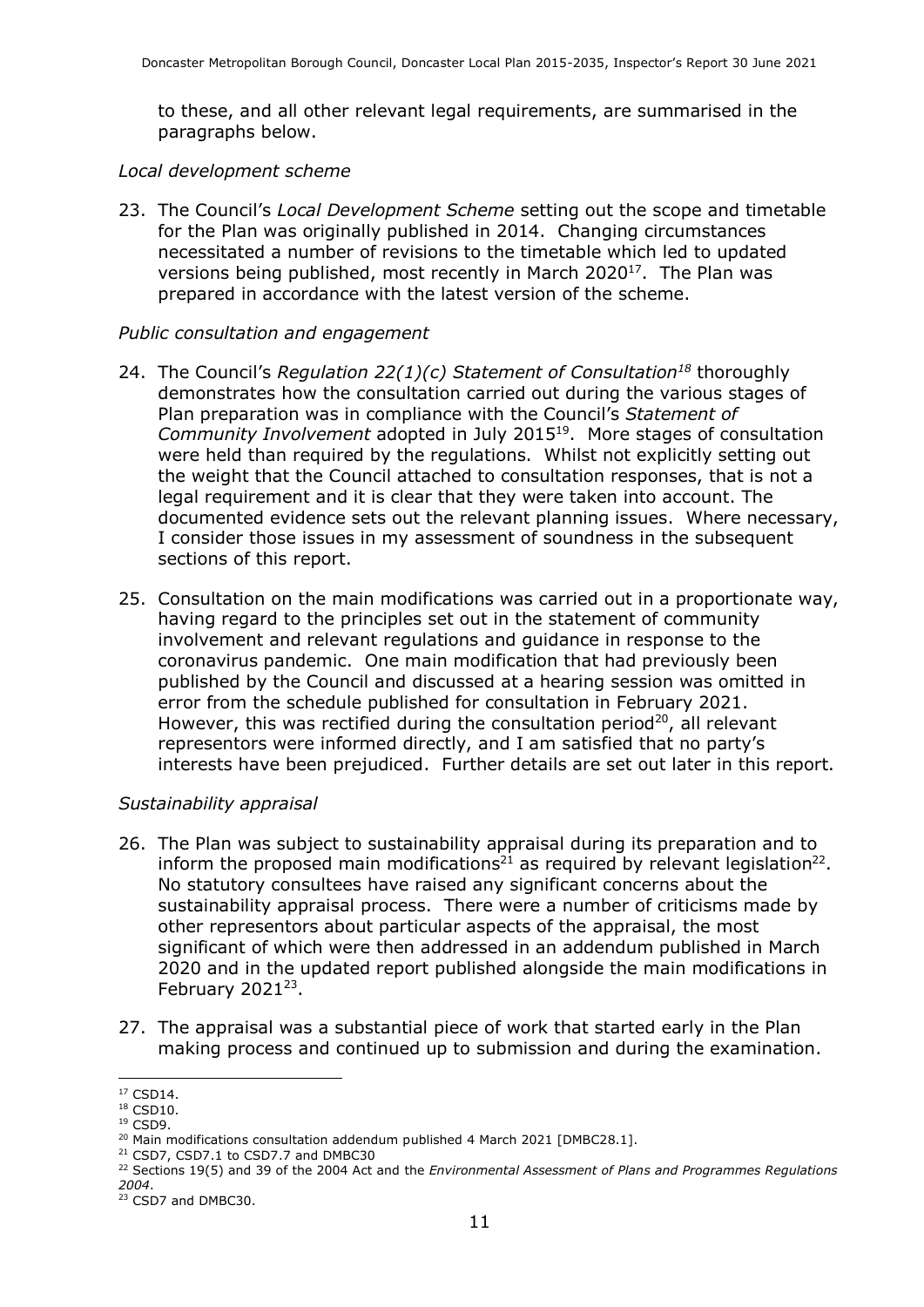It adopted a systematic approach, in line with legal requirements and relevant guidance. The appraisal framework contained 14 social, economic and environmental objectives, along with associated sub objectives and assessment criteria. Whilst alternative objectives and criteria could have been used, those chosen were reasonable, being capable of consistent application based on available evidence.

- 28. A number of reasonable alternatives were assessed in terms of different levels of housing and employment growth; spatial options for accommodating development across the Borough; potential site allocations; policy approaches; and minerals sites and areas of search. This provided a reasonably consistent guide that the Council used to help inform its choices about what to include in the Plan, and where necessary to help assess potential main modifications.
- 29. Whilst the sustainability appraisal helped to inform decisions about which sites to include, and not include, as allocations in the Plan, this was part of a seven stage process that also utilised further evidence about flood risk, Green Belt purposes, viability, access, and other technical issues in the context of the Council's preferred spatial strategy. The fact that the appraisal scored some sites that are not allocated in the Plan more favourably than some allocations does not invalidate that overall site selection process.
- 30. Irrespective of whether the former Blaxton Quarry at Auckley was classified as brownfield or greenfield, the Council considers that its location means that it would not have been chosen as an allocation due to the Plan's overall spatial strategy and associated distribution of development sites. I have taken account of the sustainability appraisal re-assessment of this site at main modifications stage on the basis that it is greenfield $^{24}$ , and the representations made about that including with regard to its landscape character and accessibility. Based on all that I have read and heard, I am satisfied that the site's non-inclusion as an allocation does not make the Plan unsound.
- 31. Overall I am satisfied that the sustainability appraisal was proportionate, objective, underpinned by relevant and up to date evidence, and compliant with legal requirements and national guidance $25$ .

#### *Habitats Regulations Assessment*

32. The Plan was subject to a Habitats Regulations Assessment during its preparation and at main modifications stage<sup>26</sup> as required by the *Conservation of Habitats and Species Regulations 2017* (as amended). This concluded that the Plan would not affect the integrity of Thorne Moors, Hatfield Moors, the Lower Derwent Valley or Humber Estuary protected sites provided that amendments were made to a number of policies. The policies in the submitted Plan include those amendments. No statutory consultees or other relevant organisations dispute the findings of the assessment. However, Natural England suggest that one of the proposed main modifications be amended to ensure that the Plan is effective in protecting the integrity of nightjar populations close to the Thorne Moor and Hatfield Moor Special Protection Areas. The Habitat Regulations Assessment has been amended to reflect this

<sup>24</sup> DMBC30 section 3.4.

<sup>25</sup> PPG ID:11.

<sup>&</sup>lt;sup>26</sup> SDEB35 and DMBC31.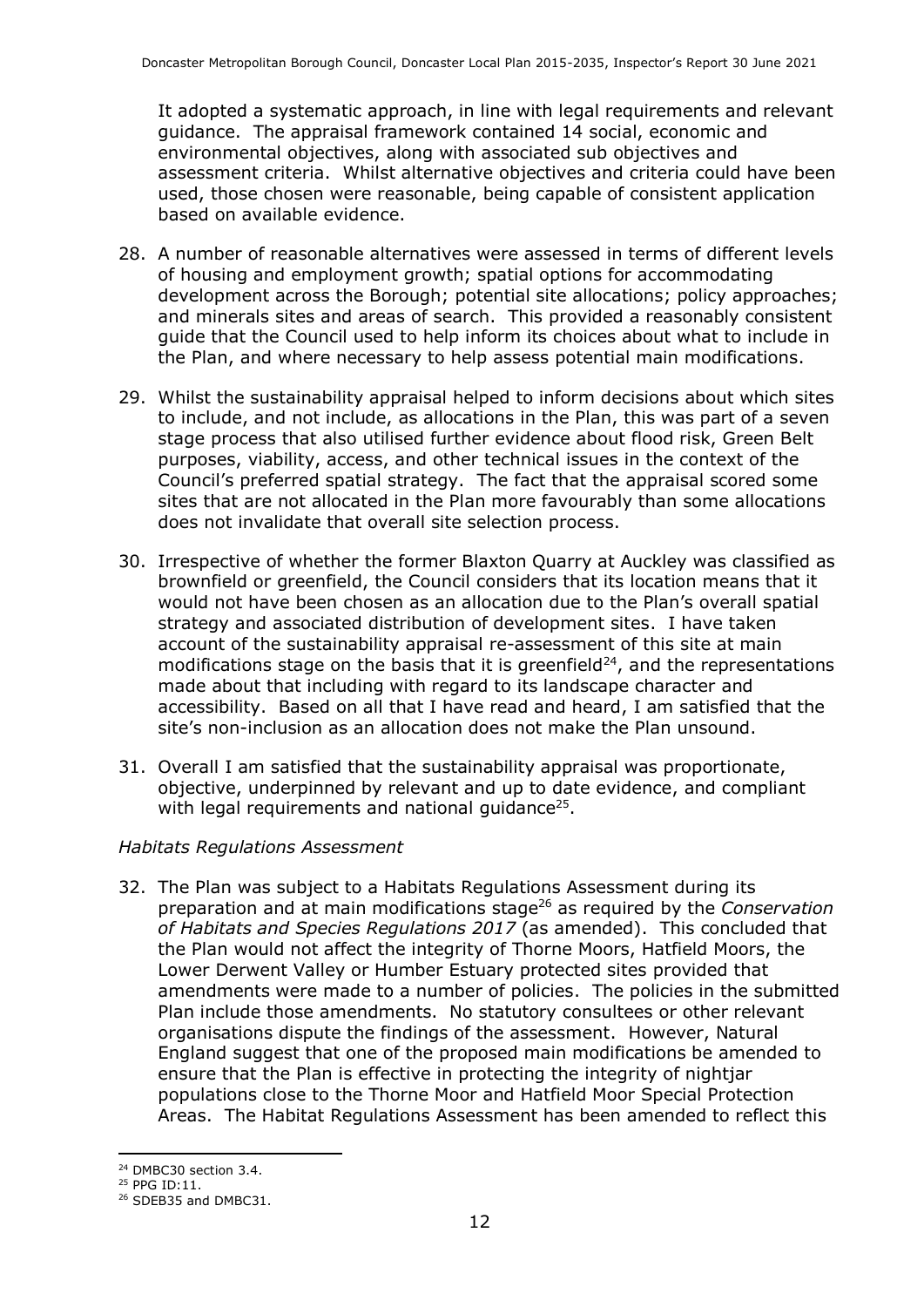advice, and I recommend a main modification accordingly as set out later in this report under my consideration of policy 60 relating to wind energy development. I am therefore satisfied that the relevant legal requirements relating to Habitats Regulations Assessment have been met.

#### *Climate change*

- 33. The Plan includes policies designed to ensure that the development and use of land in the Borough contribute to the mitigation of, and adaptation to, climate change as required by the 2004 Act<sup>27</sup>. These include policies relating to the overall spatial strategy and the allocation of land for development which aim to minimise the need to travel and avoid flood risk; sustainable transport; protection and enhancement of green infrastructure and biodiversity; sustainable design; and low carbon and renewable energy.
- 34. Whilst some representors consider that the Plan fails to respond appropriately to the climate emergency acknowledged by the Council, it has to meet the tests of soundness. For the reasons set out throughout this report, subject to the main modifications, I conclude that the Plan is sound and contains appropriate policies to help mitigate and adapt to climate change in the context of current national policy including by helping to shape places in ways that contribute to radical reductions in greenhouse gas emissions<sup>28</sup>.
- 35. There is no national policy requirement for the Plan to include targets for reductions in greenhouse gases in the Borough. The Council advised during the examination that it will take account of future changes to national and local policies and initiatives relating to climate change, such as *Doncaster's Commission on the Climate Change and Biodiversity Emergency Interim Position Statement<sup>29</sup>* , as it keeps the Plan under review.

#### *Strategic priorities*

36. The Plan's vision and objectives set out the Council's high level strategic priorities. These are then addressed through the subsequent policies in the Plan, particularly those that are classified as strategic (which I consider later in this report).

#### *Superseded policies*

37. Paragraph 1.10 of the Plan makes clear that when adopted it will supersede all of the policies in the core strategy and the saved UDP policies, thus meeting the requirement of regulation 8(5) of the 2012 Regulations.

#### *Other legal requirements*

38. The Plan complies with all other relevant legal requirements, including in the 2004 Act (as amended) and the 2012 Regulations.

*Conclusion* 

 $27$  Section 19(1A) of the 2004 Act.

<sup>&</sup>lt;sup>28</sup> NPPF 148.

<sup>&</sup>lt;sup>29</sup> OTH71.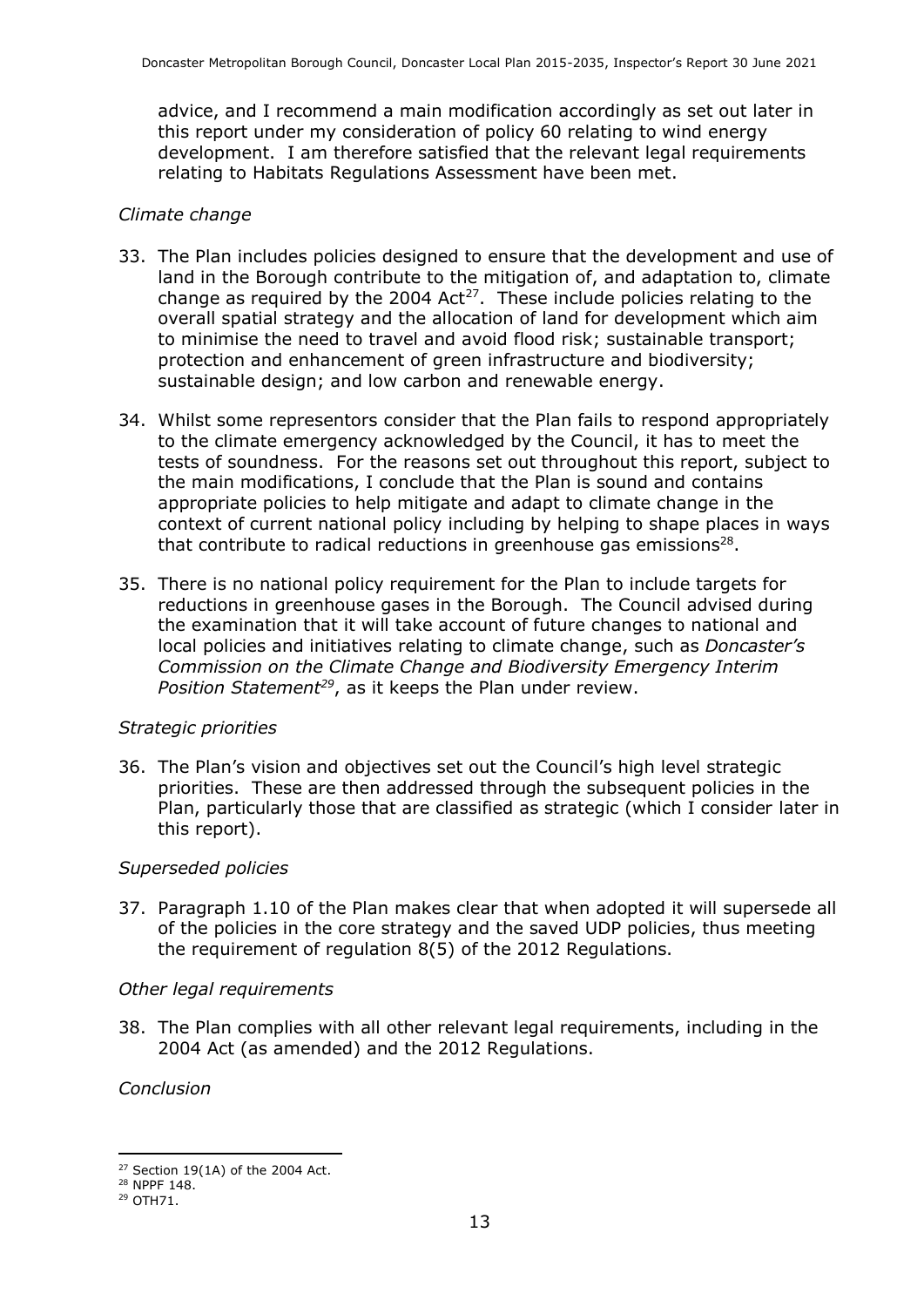39. I therefore conclude that all relevant legal requirements have been complied with during the preparation of the Plan.

## **Assessment of Soundness**

#### **Main Issues**

40. Taking account of all the representations, the written evidence and the discussions that took place at the examination hearings, I have identified 22 main issues upon which the soundness of the Plan depends. This report deals with these main issues. It does not respond to every point or issue raised by representors. Nor does it refer to every policy or allocation in the Plan.

#### **Issue 1: Is the approach in the Plan to look ahead to 2035 consistent with national policy or otherwise justified?**

41. When the Plan was prepared, the Council envisaged it would be adopted in 2020, and that remained the assumption when it was submitted for examination<sup>30</sup>. On that basis, the Plan looks ahead to 2035, including in terms of housing and employment land need and supply. As the Plan is now to be adopted in 2021, this does not meet the expectation that strategic policies should look ahead over a minimum 15 year period from adoption $31$ . However, for the reasons set out later in this report, I am satisfied that the Plan sets out a positive approach and includes flexibility to ensure that, as a minimum, identified development needs can be met, and includes opportunities for development to continue beyond 2035. The Plan will be reviewed at least once every five years and updated if required. I do not, therefore, consider it necessary to modify the Plan so that it explicitly looks ahead to 2036 or beyond.

#### *Conclusion*

42. I therefore conclude that the approach in the Plan to look ahead to 2035 is justified.

#### **Issue 2: Does the Plan set an appropriate framework, and allow an appropriate role, for neighbourhood plans in the Borough?**

- 43. National policy requires local plans to make explicit which policies are strategic and clearly distinguish those that are non-strategic<sup>32</sup>. The distinction has implications for neighbourhood plans, as they must be in general conformity with the strategic policies in the development plan that covers the area. Five neighbourhood plans have been made in the Borough, and there are six other neighbourhood areas designated with plans at various stages of preparation.
- 44. The Plan identifies 33 out of a total of 72 policies as being strategic. The Council, as local planning authority, has responsibility for determining which policies in its Plan are strategic and it considers those 33 to be of particular importance to delivering the Plan's vision and objectives. It has given the matter careful consideration, having regard to national policy and guidance which leaves a considerable amount of discretion. Whilst other approaches to

<sup>30</sup> CSD14 Table 1.

<sup>31</sup> NPPF 22.

<sup>32</sup> NPPF paragraphs 20-23 and 28, and PPG ID: 41-076-20190509.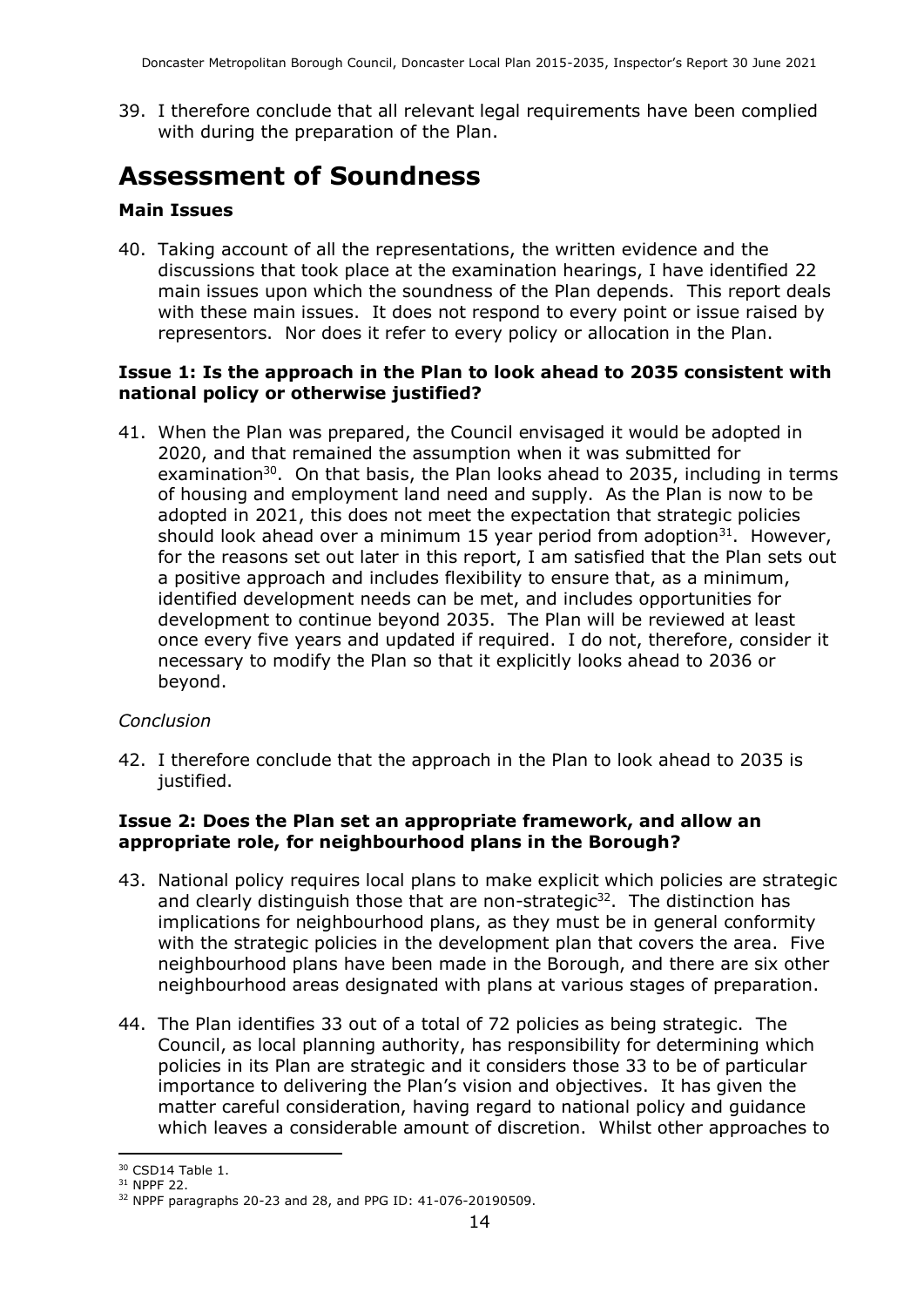this issue could well also be justified, I am satisfied that all of the 33 policies identified in the Plan as strategic can reasonably be considered to be so in the context of the relevant national policy and guidance I have referred to.

45. Subject to the main modifications recommended in this report, the Plan should be effective in ensuring that identified housing needs in the Borough are met. There is no requirement, therefore, for neighbourhood plans to identify opportunities for additional housing development, although they could if they wish provided that this was in general conformity with the strategic policies. In this context, there is no need for the Plan to set out a housing requirement figure for any of the designated neighbourhood areas as referred to in national policy<sup>33</sup>. In order to provide clarity on this matter, and thereby ensure that the Plan is effective, a main modification is required following paragraph 4.48 [**MM29**].

#### *Conclusion*

46. Subject to the main modification I have described, the Plan sets an appropriate framework, and allows an appropriate role, for neighbourhood plans in the Borough.

#### **Issue 3: Is the strategic aim set out in policy 3 to facilitate the delivery of at least 481 hectares of employment land in the period 2015 to 2035 justified and positively prepared?**

- 47. The *Economic Forecasts and Housing Needs Assessment* indicates that a total of 28 hectares of net additional employment land would be needed between 2015 and 2032 under the baseline scenario (0.6% job growth), or 193 hectares assuming 1% job growth<sup>34</sup>. The Council's subsequent *Employment Land Need Assessment* indicates a need for 481 hectares between 2015 and 2035 under the 1% job growth scenario. This took account of job growth expected in different sectors and the associated floorspace and land requirements, but also includes 173 hectares to allow for frictional vacancy, provide choice to the market, and take account of loss of employment land to other uses<sup>35</sup>.
- 48. The 1% job growth assumption, whilst broadly consistent with long term employment trends in the Borough, would require a number of sectors to perform more strongly than under the baseline scenario. Predicting economic performance many years ahead is of course difficult, and the additional uncertainties associated with the coronavirus pandemic and leaving the European Union cast further doubt on whether this level of employment growth can be achieved and sustained throughout the Plan period. However, 1% job growth is clearly the aspiration not only of the Council but also the Sheffield City Region, and the quantity of employment land proposed is broadly in line with the amount developed in the Borough since the turn of the century<sup>36</sup>.

<sup>&</sup>lt;sup>33</sup> NPPF paragraphs 65 and 66.

<sup>&</sup>lt;sup>34</sup> SDEB44 paragraph 5.10.

<sup>&</sup>lt;sup>35</sup> SDEB8 chapter 6.

<sup>&</sup>lt;sup>36</sup> 483 hectares of employment land were developed in the Borough between 2000 and 2017 [SDEB10 section 2.5] table 2]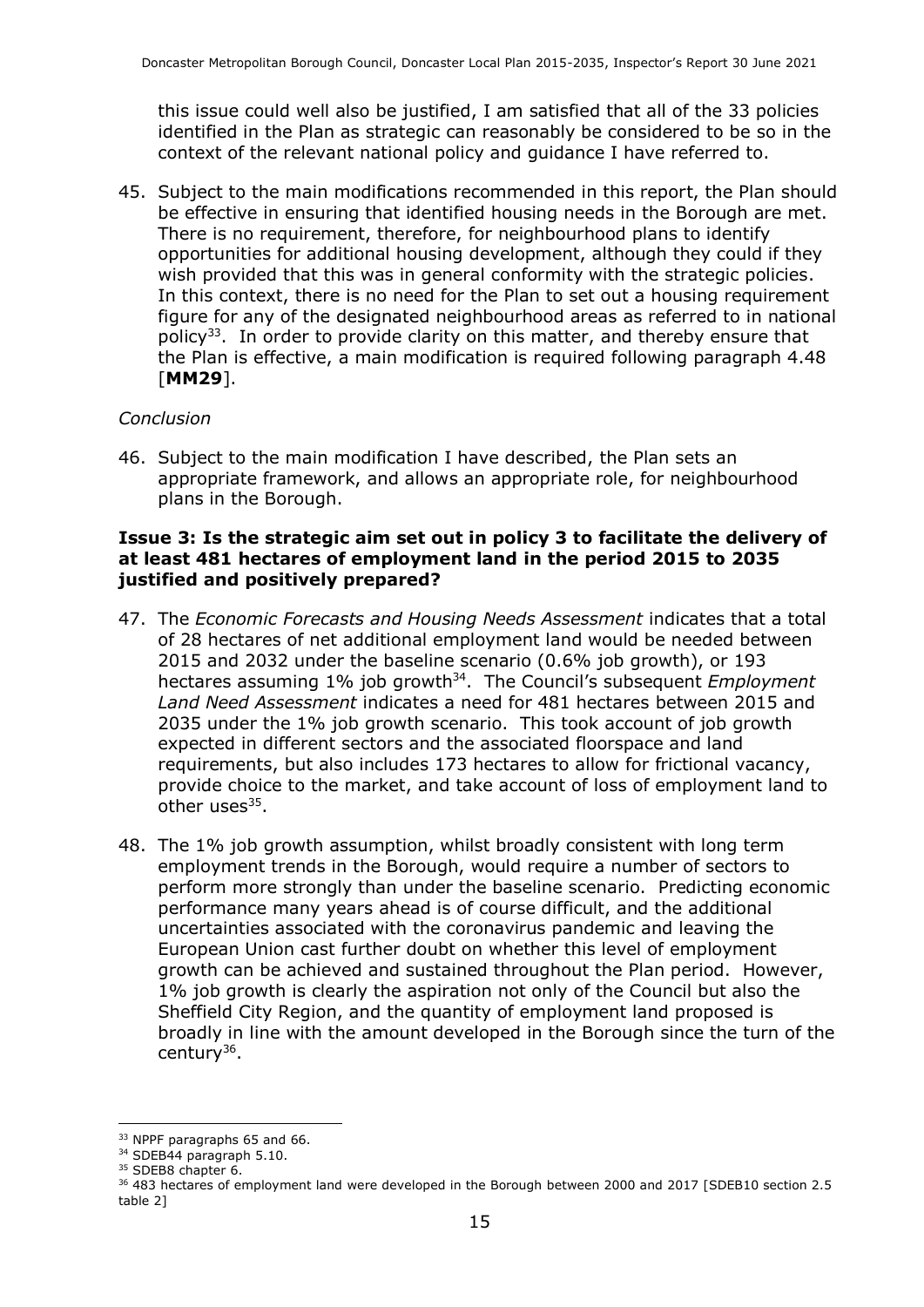- 49. The 481 hectares represents an annual average of 24 hectares. This is significantly below annual average take up since  $2015^{37}$ . Much of the identified need is for sites suitable for storage and distribution uses, particularly on large sites near the strategic road network. Between 2015 and 2018, over 100 hectares of such employment land was developed, and that trend has continued in the last three years<sup>38</sup>. However, past experience shows that large warehouse developments tend to lead to large increases in floorspace in particular years<sup>39</sup>, and there is no certainty that recent rates will continue throughout the rest of the Plan period. It is, therefore, reasonable to rely on longer term average trends as well as the sectoral forecasts based on the 1% job growth ambition.
- 50. I am, therefore, satisfied that the aim to facilitate the delivery of 481 hectares of employment land is aspirational but deliverable. However, to ensure that the Plan is justified, and that supply can be effectively monitored against need, paragraph 4.26 should be modified to explain that the need for 481 hectares is based on evidence of need for 14 hectares for offices, 124 hectares for business and industry, and 344 hectares for storage or distribution uses [**MM15**].

#### *Conclusion*

51. The strategic aim set out in policy 3 to facilitate the delivery of at least 481 hectares of employment land in the period 2015 to 2035 is positively prepared, but paragraph 4.26 needs to be modified to explain how that need is made up in terms of land for office, industrial, and storage or distribution uses.

#### **Issue 4: Is the Plan based on adequate and proportionate evidence about the quantitative and qualitative need for office, retail and leisure development in the Borough?**

- 52. The Council's evidence indicates a need for around 115,000 sqm of additional office floorspace over the Plan period<sup>40</sup>. This is consistent with the figure of  $14$ hectares factored into the employment land requirement of 481 hectares, although some of the office development is expected to be accommodated in town centres.
- 53. The quantitative and qualitative need for retail and leisure development is set out in the *Retail, Leisure and Town Centre Study* (2015) with further information in the *Doncaster Local Plan Retail Strategy* (2019) and *Retail Topic Paper* (2020)<sup>41</sup>. This indicates a need for between 12,300 sqm and 33,700 sqm of additional comparison goods floorspace and up to 8,300 sqm of additional convenience goods floorspace between 2015 and 2032<sup>42</sup>. Whilst there are uncertainties about forecasting future shopping habits, particularly as a result of the pandemic, there is no substantive evidence to indicate that these estimates of additional floorspace should not be used to inform the Plan.

 $37$  SDEB7 Graph T5 (page 11).

<sup>&</sup>lt;sup>38</sup> 120 hectares of employment land developed between 2018 and 2021 according to evidence submitted on behalf of Blue Anchor in representations made about the proposed modifications (March 2021).

<sup>&</sup>lt;sup>39</sup> As above.

<sup>40</sup> SDEB8 Table 12.

<sup>&</sup>lt;sup>41</sup> SDEB40.1 to SDEB40.4, SDEB41, and DMBC5.

<sup>42</sup> SDEB40.1 Tables 9.1 and 9.2.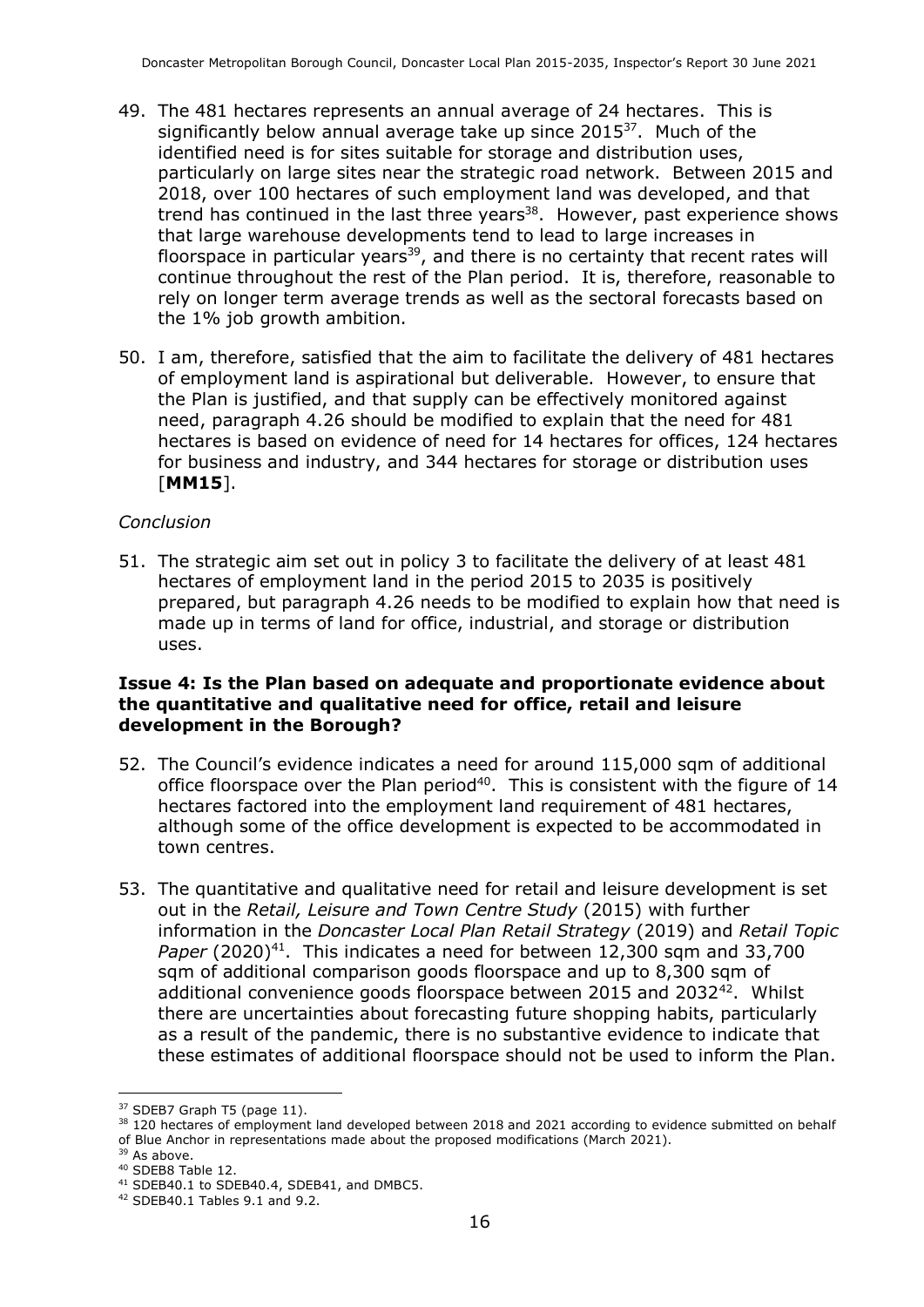In order for the Plan to be justified and effective, the relevant evidence should be referred to in chapter 4 along with that relating to housing and employment land needs [**MM30**].

#### *Conclusion*

54. The Plan is based on adequate and proportionate evidence about the quantitative and qualitative need for office, retail and leisure development in the Borough.

#### **Issue 5: Is the strategic aim set out in policy 3 to facilitate the delivery of 18,400 new homes in the period 2015 to 2035 (920 per year) positively prepared, effective and consistent with national policy?**

- 55. Policy 3 in the Plan sets out a strategic aim to facilitate the delivery of 18,400 new homes in the period 2015 to 2035 at an average rate of 920 per year. This is significantly in excess of the local housing need figure calculated using the standard methodology set out in national guidance, which was 585 homes per year when the Plan was prepared and 553 homes per year when it was submitted for examination in March 2020.
- 56. The significant uplift is intended to allow additional people to live in the Borough to ensure a sufficient working population to take account of the number of additional jobs that the Plan aims to accommodate. This is based on reasonable assumptions about economic activity rates, unemployment, double-jobbing and commuting. If all those assumptions are correct, and the 1% job growth were to be achieved every year of the Plan period, the evidence indicates that nearly 1,100 new homes could be needed every year. Such household growth would be broadly in line with the number of new homes built in recent years, although significantly higher than the longer term average level of completions<sup>43</sup>.
- 57. Predicting household growth is not an exact science, and I am satisfied that the uplift of over 60% from the standard local housing need figure is based on proportionate evidence and can be regarded as aspirational but deliverable given the number of homes built in recent years. Furthermore, as I conclude later in this report, achieving a total of around 920 new homes per year is likely to mean that the identified need for affordable homes can be met. Given this, and the uncertainties about whether all of the aspirational economic assumptions will hold true, there is no soundness need to modify the Plan to further increase the housing requirement to 1,100 dwellings per year.
- 58. The aim of accommodating 920 new homes per year is, therefore, justified. However, in order to ensure the Plan is up to date and effective, and that housing need is aligned with the date at which reliable information about housing supply was available when the Plan was submitted, the 920 figure should be expressed from 2018 onward, rather than 2015. Policy 3 and associated reasoned justification need to be modified accordingly, and also to make clear that 920 is the minimum number of net additional homes needed annually between 2018 and 2035. That represents a minimum total of 15,640 over that period, which should also be referred to in policy 3. This will ensure

<sup>&</sup>lt;sup>43</sup> An average of 778 new homes were built between 2001 and 2018 [DMBC7 PQ20].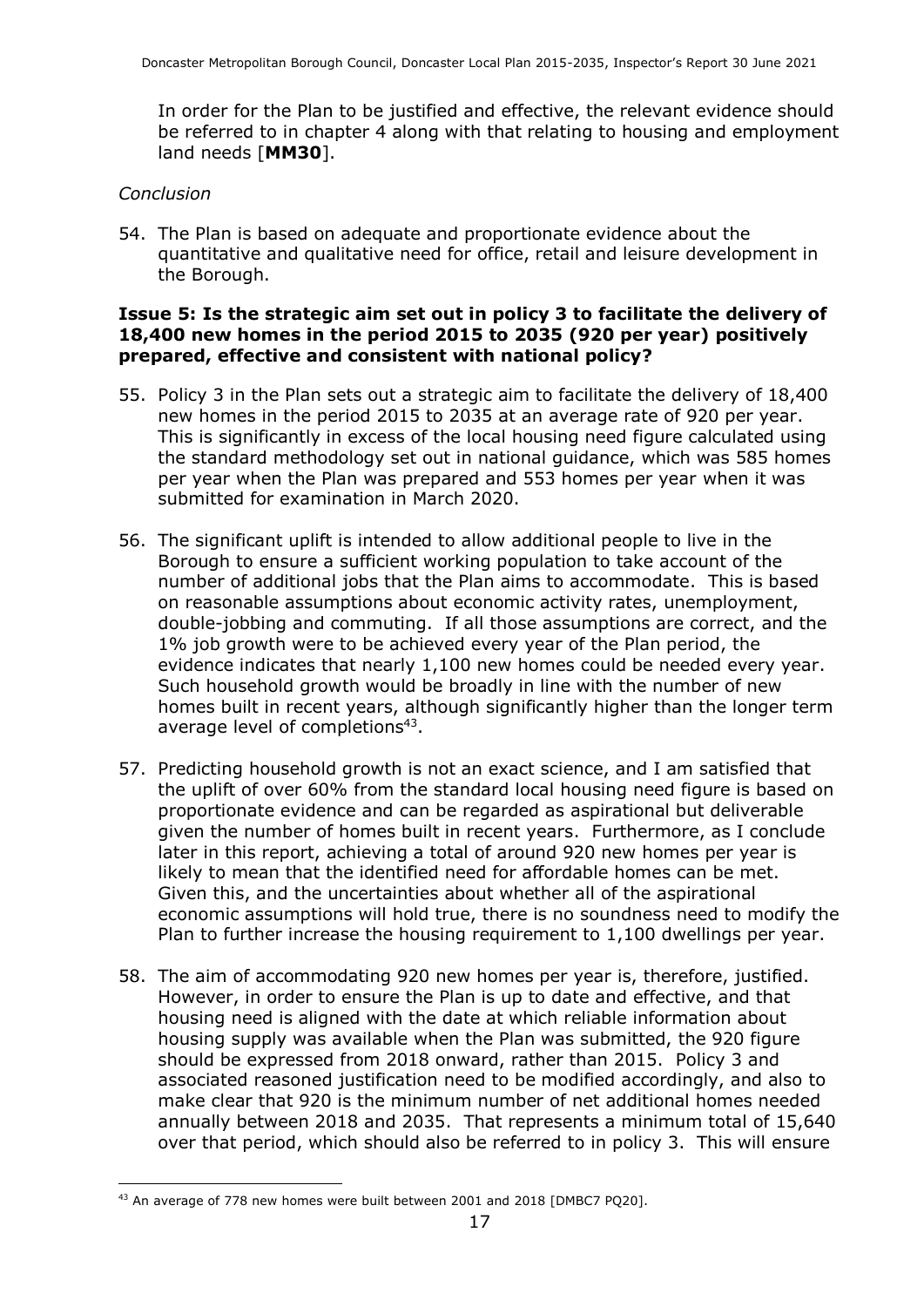that this aspect of the Plan is positively prepared, effective and consistent with national policy [**MM14** and **MM20**].

#### *Conclusion*

59. For the reasons set out above, policy 3 needs to be modified to ensure that it sets out a minimum housing requirement of 15,640 net additional homes between 2018 and 2035 (920 per year).

#### **Issue 6: Is the strategic approach, including the settlement hierarchy and broad distribution of development, set out in policies 1, 2 and 3 justified and consistent with national policy and will it be effective in helping to achieve sustainable development?**

#### *Policy 1: presumption in favour of sustainable development*

60. Policy 1 sets out a presumption in favour of sustainable development. Whilst this is based on, and is intended to be consistent with, paragraph 11 and other parts of the NPPF, it uses some different terminology. This would not be effective as it has the potential to confuse decision making. National guidance advises that there is no need for a plan to replicate the NPPF wording<sup>44</sup>. I therefore recommend that policy 1 and the reasoned justification be deleted [**MM01** and **MM02**].

#### *Policies 2 and 3: spatial strategy, settlement hierarchy, and level and distribution of growth*

61. Policies 2 and 3 are both lengthy and complex, containing a mixture of objectives, strategic and development management policies, and reasoned justification. I deal with a number of issues associated with the substantive content of those policies below. However, irrespective of my findings in relation to those, both policies need to be edited and restructured in order to ensure that they are clearly written, unambiguous, and consistent with each other so that it is evident how a decision maker should react to development proposals<sup>45</sup> [**MM03** and **MM14**]. These modifications ensure that the spatial strategy is clearly described in the introduction to chapter 4; policy 2 sets out the settlement hierarchy and distribution of development across the Borough; and policy 3 sets out the quantities of housing and employment land that need to be made available.

#### *Settlement hierarchy*

62. Policy 2 sets out a settlement hierarchy which is justified by up to date and proportionate evidence<sup>46</sup> and is used to inform the distribution of development. The approach aims to ensure that new homes are directed to the larger settlements with most services and facilities and that jobs are in accessible locations. However, the actual distribution of development proposed in the Plan is also influenced by a number of other factors that affect

<sup>44</sup> PPG ID-61-036-20190723.

<sup>45</sup> NPPF 16d.

<sup>46</sup> *Settlement Audit 2017 Update* and *Settlement Audit 2020 Update* [SDEB2.1 and 2.2] and *Settlement Strategy* [SDEB3].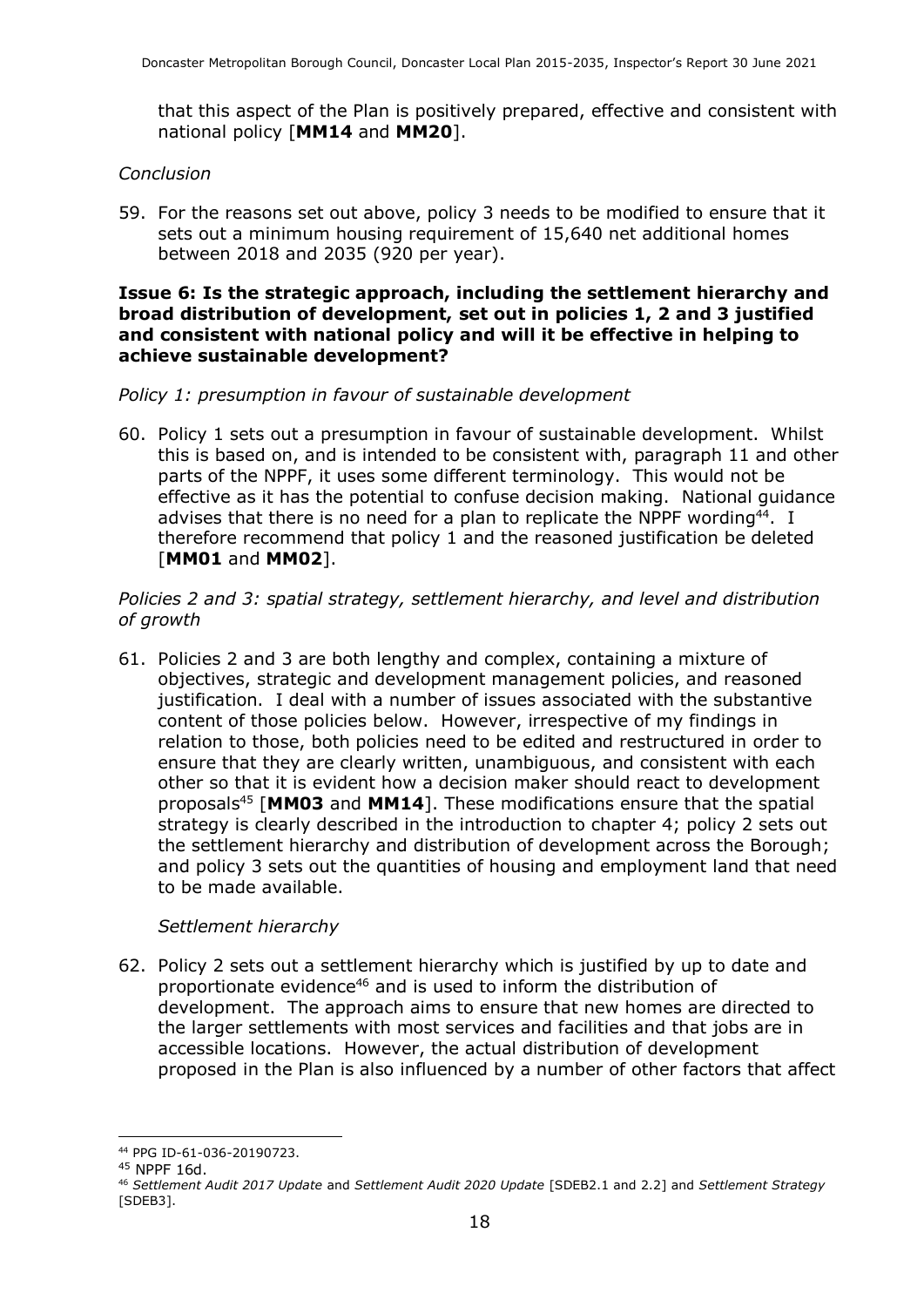the availability of suitable sites, including flood risk and Green Belt. I return to the implications of that later in this report.

63. Each of the settlements in the hierarchy is indicated on the key diagram and defined on the policies map. Chapter 16 of the Plan includes profiles and defines the role and function of each of the settlements. In some cases, they actually comprise two or more contiguous, adjacent or closely related settlements<sup>47</sup>. Whilst no doubt alternative ways of grouping or separating settlements could have been taken, the approach taken by the Council, who has primary responsibility for such matters, is reasonable and justified by the analysis carried out, actual geographic relationships, and other relevant factors such as parish council boundaries and neighbourhood plan areas. I comment on some specifics below.

#### *Doncaster main urban area*

64. The main urban area comprises a contiguous, irregular-shaped area including Doncaster town centre and surrounding suburbs and employment sites. Its western side is defined by Green Belt.

#### *Main towns*

- 65. The seven main towns comprise large coalfield settlements and market towns with the greatest range of services and facilities: Adwick and Woodlands; Mexborough; Conisbrough and Denaby; Rossington; Armthorpe; Dunscroft, Dunsville, Hatfield and Stainforth; and Thorne and Moorends. The first four of these settlements are wholly or largely surrounded by Green Belt, whereas the latter three are in the countryside to the east of the main urban area.
- 66. Whilst it may have been a reasonable alternative to include Armthorpe as part of the Doncaster main urban area, a degree of physical separation remains and it has its own district centre and other facilities meaning that its categorisation as a main town is justified. Furthermore, it is covered by a recently made neighbourhood plan <sup>48</sup> which, in accordance with national policy<sup>49</sup>, the Council took into account when preparing the Plan. As that neighbourhood plan identifies land with capacity for over 1,000 new homes, it was reasonable for the Council to choose not to allocate further sites in Armthorpe notwithstanding its proximity to the main urban area.

#### *Service towns and villages*

- 67. The ten service towns and villages each have a good range of facilities: Askern; Carcroft-Skellow; Barnburgh-Harlington; Sprotbrough; Edlington; Tickhill; Bawtry; Finningley; Auckley-Hayfield Green; and Barnby Dun. The first seven of these settlements are wholly or largely surrounded by Green Belt, whereas the latter three are in the countryside to the east and north east of the main urban area.
- 68. Auckley and Hayfield Green are closely related, form part of a single parish, and collectively have a range of services and facilities that justify their place in

<sup>&</sup>lt;sup>47</sup> In the interests of brevity, reference to "settlement" throughout this report is to the settlement or group of settlements as defined in the Plan's hierarchy.

<sup>48</sup> *Armthorpe Neighbourhood Plan*, November 2018 [OTH10].

<sup>49</sup> PPG ID:61-006-20190723.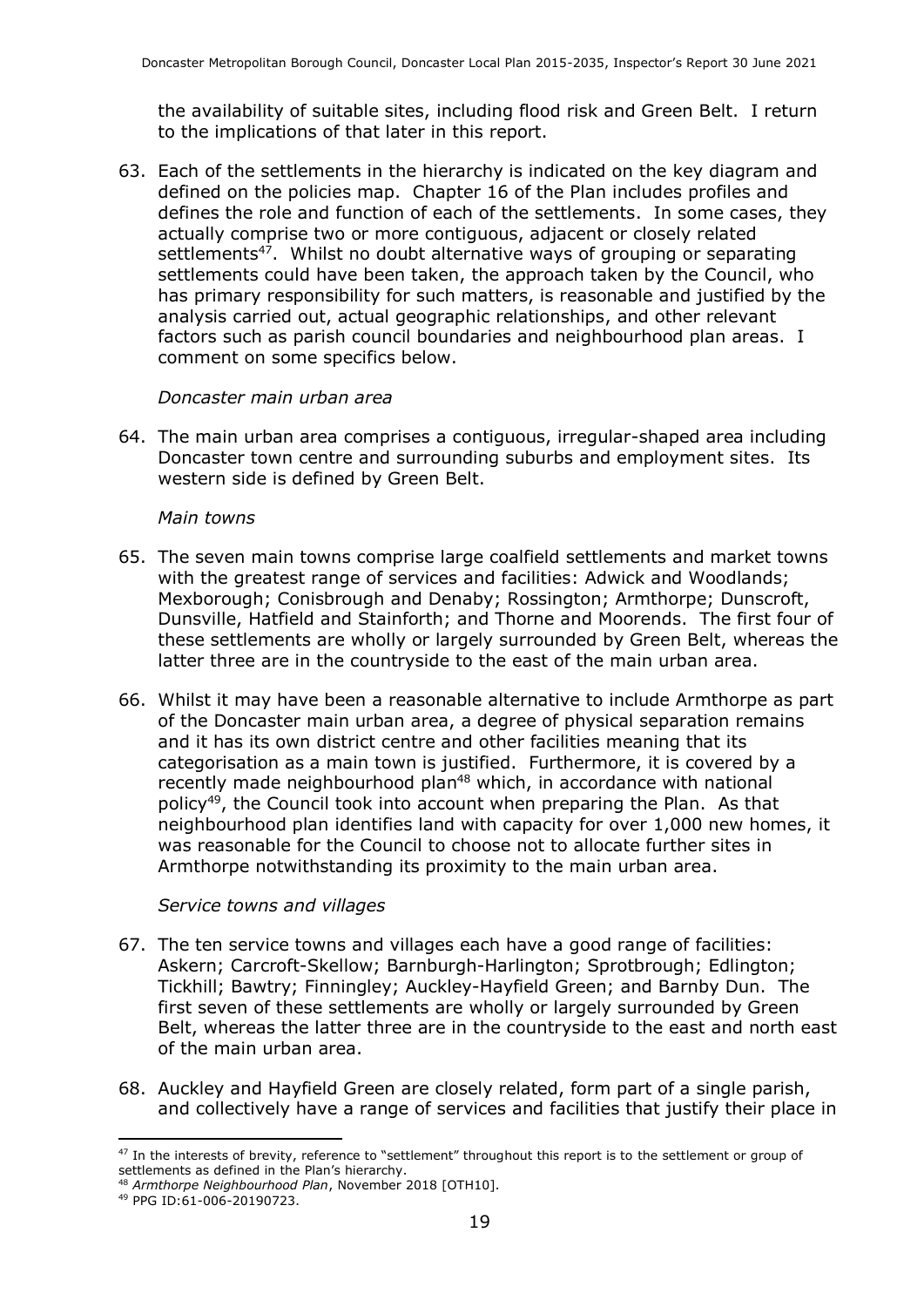the settlement hierarchy. I conclude later in this report that policy 7 relating to Doncaster Sheffield Airport, including the significant amount of housing development linked to job growth, is justified subject to a number of modifications. Whilst different decisions could have been made about the amount and location of development in this part of the Borough, including at the airport, Auckley-Hayfield Green and nearby villages of Finningley, Branton and Blaxton, I am satisfied that the approach taken in the Plan is sound in the context of the responsibility the Council has to determine such matters.

69. Sprotbrough village in the Green Belt to the west of the A1(M) is physically separate from other built up parts of the parish which are justifiably included in the main urban area.

#### *Defined villages*

70. The forty defined villages have a limited range of local services and facilities. Fourteen are in the countryside to the east of the main urban area, whereas the others are inset from and surrounded by Green Belt.

#### *Countryside and development limits*

- 71. All land outside the development limits of the main urban area, main towns, service towns and villages, and defined villages as shown on the policies map is either Green Belt or categorised as "countryside" for the purposes of applying policies in the Plan. To be clear, and therefore effective, the headings to policy 2 part 5 and policy 26 need to be modified to refer to "countryside policy area" [**MM04** and **MM146** to **MM149**].
- 72. The development limits are based on systematic, up to date evidence and an approach that, whilst inevitably involving professional judgement, was applied with a reasonable degree of consistency<sup>50</sup>. Other approaches could have been taken, and different decisions could have been made about particular sites on the edge of settlements. However, I am satisfied that the Council's methodology and judgements were rational meaning that policies in the Plan can be effectively applied to relevant geographical areas in a justified manner.
- 73. That said, modifications are needed to policies 2 and 26 to ensure that the approach to development outside development limits is sound in all respects. Policy 26 part 3 needs to be modified to make clear that proposals for new dwellings in the countryside policy area will be supported in line with national policy for entry level exception sites, rural exception sites, and isolated new homes of exceptional design quality [**MM146**]. Subject to this, the approach in policy 2 part 5 to allowing development on land adjoining defined villages in "exceptional circumstances", which is not justified or consistent with national policy, can be deleted [**MM04**].
- 74. Consequential changes are needed to various parts of the Plan to ensure consistency with policies 2 and 26 as modified [**MM08** to **MM11**, **MM27, MM28, MM101, MM143** to **MM146, MM232**, **MM234** and **MM343**].

*Strategic approach to distribution of housing land*

<sup>50</sup> *Identifying Development Limits*, August 2019 [SDEB1].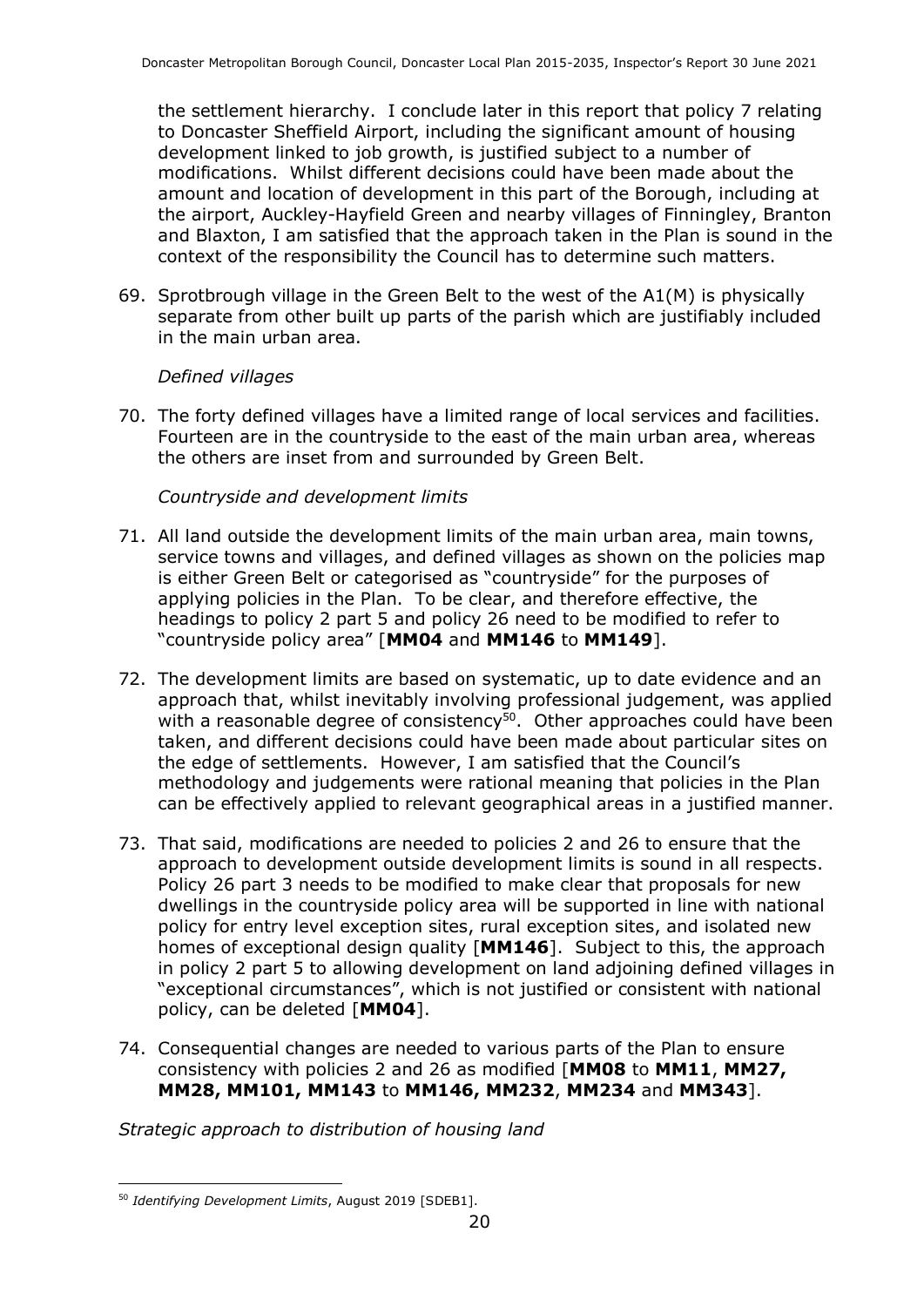- 75. Policy 2 states that at least 50% of new homes will go to the main urban area, approximately 40% to the main towns, and about 10% to the service towns and villages. This approach was chosen by the Council following consideration of reasonable alternatives, consultation responses and the sustainability appraisal. However, as noted above, the actual distribution of development proposed in the Plan is influenced by the availability of suitable sites having regard in particular to flood risk and the impact of releasing land from the Green Belt. This has resulted in 45% of all new homes proposed for the period 2018 to 2035 being in the main urban area; 40% at main towns; and 15% in the service towns and villages $51$ . In other words, the allocations in the Plan are likely to lead to a more dispersed pattern of development in the Borough than proposed in policy 2 (and in the existing core strategy).
- 76. Various iterations of the sustainability appraisal undertaken during the preparation of the Plan identified benefits associated with steering over 50% of housing development to the main urban area, and disbenefits with a more dispersed approach. However, the appraisal ultimately concludes that the changes to the proportions of new homes in the main urban area and service towns and villages that arose through the allocations made in the Plan would not affect its overall findings<sup>52</sup>. I agree that the differences from the figures in policy 2 are not so great that they would undermine the aim of achieving sustainable patterns of development, or the vision and objectives set out in chapter 3 of the Plan. Moreover, increasing the proportion of housing development in the main urban area would require more land to be removed from the Green Belt or allocations in high flood risk areas or that would be unsuitable for other reasons. It was reasonable for the Council to reject those alternatives, and there is no compulsion for the Plan to carry forward the previous approach in the core strategy.
- 77. Furthermore, whilst it was reasonable to take localised housing needs in different parts of the Borough into account when determining the spatial strategy and deciding which sites to allocate, there is no requirement in national policy to meet needs on a settlement by settlement basis.
- 78. Decisions about the overall spatial strategy for an area and the broad distribution of housing are ultimately based on essentially subjective judgements that the local planning authority has primary responsibility for making. Thus, whilst others may have chosen a different spatial strategy for housing development, that proposed through the allocations in the Plan is justified as it was informed by a wide range of proportionate and relevant evidence including the sustainability appraisal.
- 79. However, in order to ensure that the Plan is internally consistent and therefore justified and effective, it is necessary to modify policies 2 and 3 so that they are consistent with the actual distribution of new homes between the top three tiers of the settlement hierarchy that is expected between 2018 and 2035 on the allocations made in the Plan [**MM03, MM21-MM24** and **MM26**].
- 80. Consequential changes are needed to various parts of chapter 16 to ensure that the spatial proposals for different parts of the Borough are consistent with policies 2 and 3 as modified [**MM233, MM236, MM239-MM243, MM245-**

<sup>51</sup> Table 3.3 in the Sustainability Appraisal Addendum [CSD7].

<sup>52</sup> CSD7 paragraph 3.5.1 and DMBC30 section 3.3.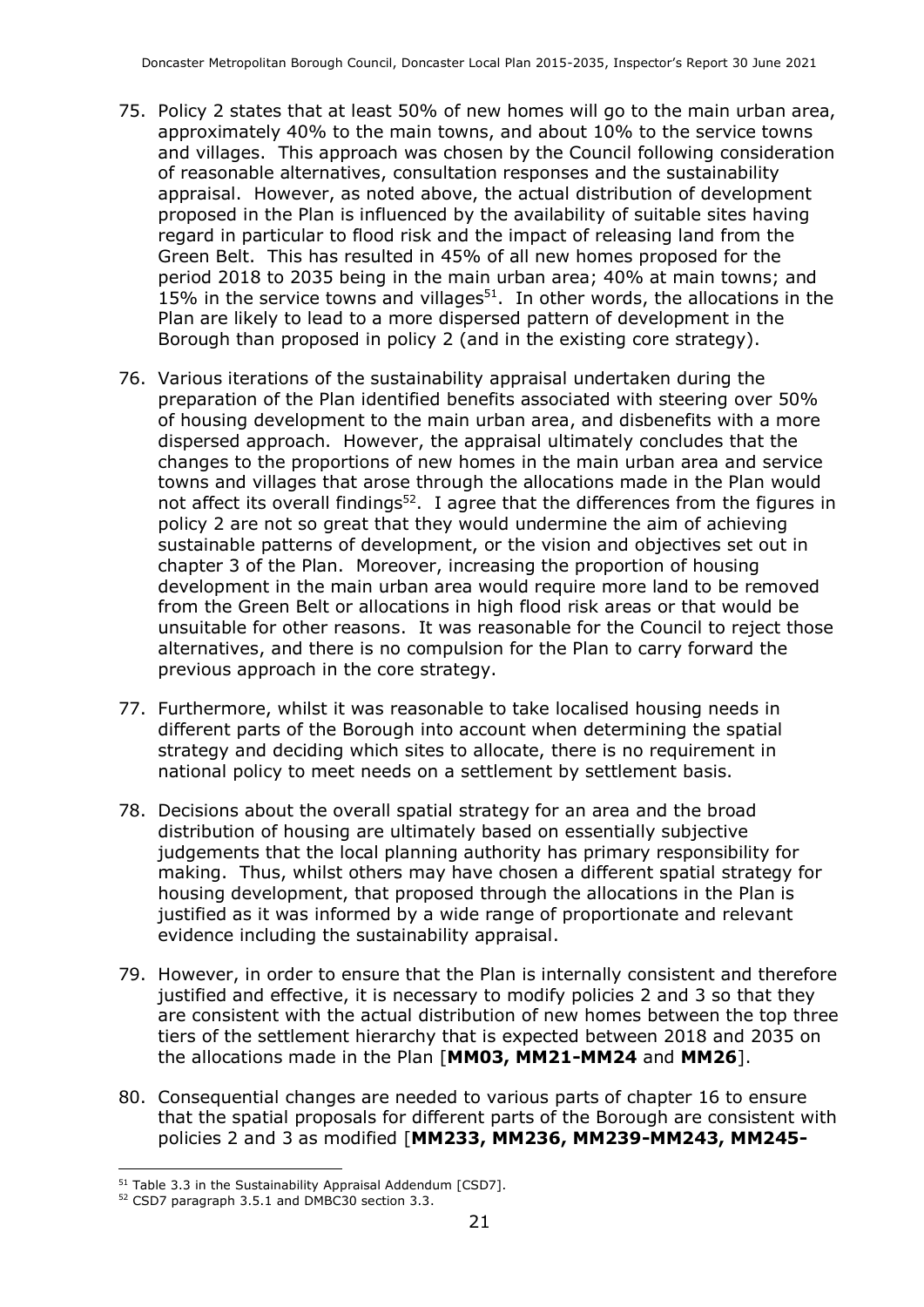#### **MM248, MM250, MM260-MM264, MM269, MM270, MM272, MM274, MM276, MM277, MM279, MM280, MM281, MM284, MM285, MM287- MM297, MM299, MM300, MM302, MM304, MM305, MM308** and **MM309- MM316**].

#### *Strategic approach to distribution of employment land*

- 81. Policies 2 and 3 and associated reasoned justification all contain statements describing the strategic approach to the distribution of employment land in the Borough. However, as drafted there are some ambiguities and inconsistencies meaning that the approach is ineffective and poorly justified. This can be rectified by modifying those policies and the reasoned justification to make clear that: major new employment sites will be focused in locations accessible from the main urban area and main towns, at locations attractive to the market with good access to the strategic transport network that are also accessible via a range of transport modes, in order to support economic growth and regeneration [**MM03**, **MM14** and **MM16-MM18**]. To ensure that the approach is effective, the glossary in appendix 1 needs to define what is meant by the strategic transport network which is indicated on figure 6 [**MM318**].
- 82. Subject to the above, given the types of industrial and warehouse uses expected<sup>53</sup>, this is a justified spatial strategy that should be effective in encouraging sustainable economic growth in ways that build on the Borough's strengths and meet anticipated development needs.

#### *Conclusion*

83. Subject to the main modifications described above, the strategic approach, settlement hierarchy and broad distribution of development set out in policies 2 and 3 are justified and consistent with national policy and will be effective in helping to achieve sustainable development. Policy 1 is not consistent with national policy and should be deleted.

#### **Issue 7: Are the sites allocated for housing and employment development in the Plan, and the approach to determining planning applications set out in policies 2, 57 and 58, consistent with national policy relating to development and flood risk?**

#### *Background*

- 84. Over 40% of the Borough is in areas with medium to high probability of flooding, primarily from rivers including the Don and Torne (a tributary of the Trent) and other watercourses, but also ground water and surface water. Those areas include large parts of Doncaster main urban area, Askern, Carcroft, Thorne/Moorends, Hatfield/Stainforth, and the M18 corridor.
- 85. National policy sets strict tests to protect people and property from flooding which all local planning authorities are expected to follow. All plans should apply a sequential, risk-based approach to the location of development. Development should not be allocated if there are reasonably available sites

<sup>&</sup>lt;sup>53</sup> Nearly two thirds of the employment land requirement is for B8 uses, and over half is for strategic warehousing [SDEB8 Table 12].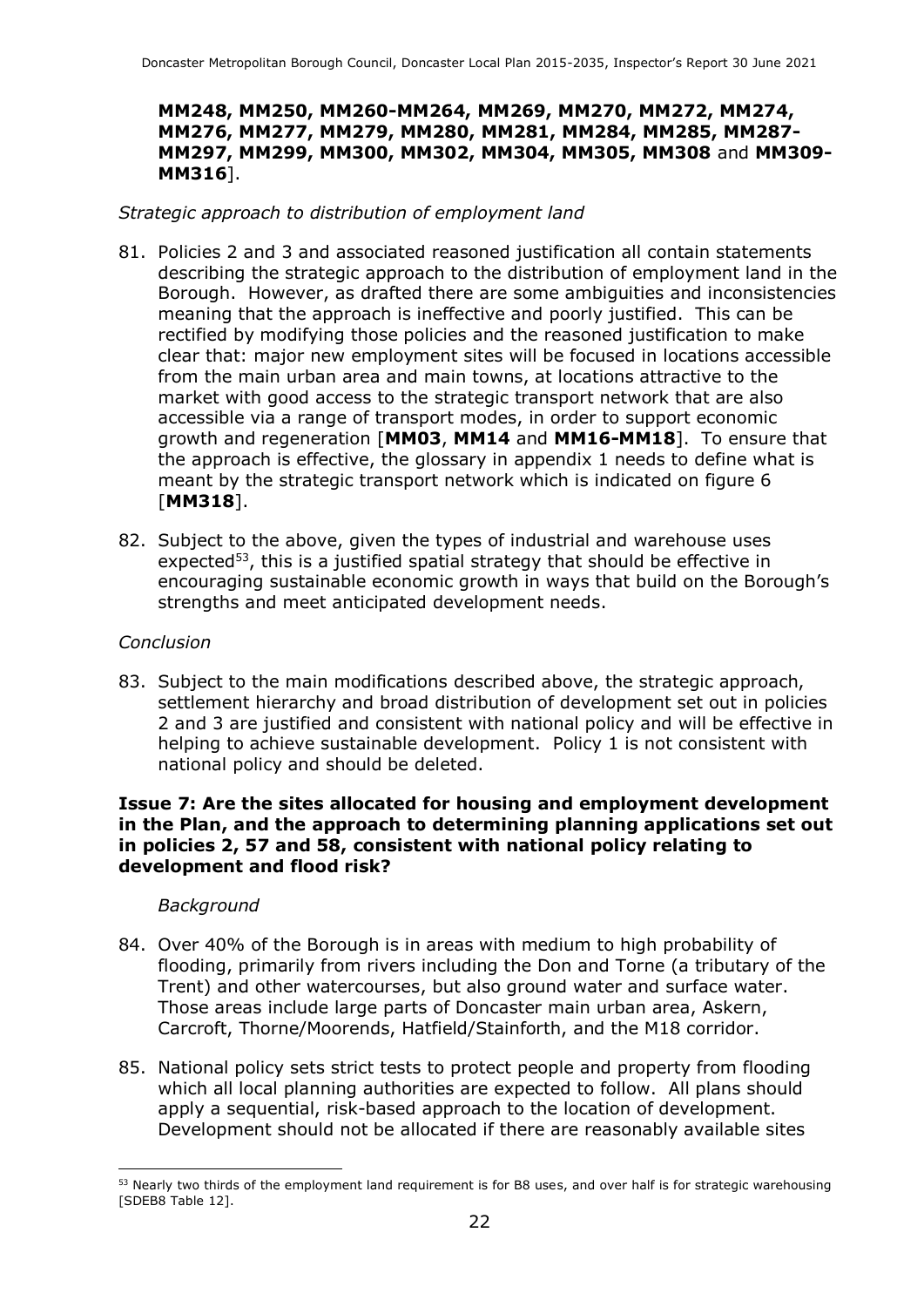appropriate for the proposed development in areas with lower risk of flooding<sup>54</sup>.

86. The Inspector who examined the *Sites and Policies Development Plan Document* in 2014 concluded that the method of selecting allocations needed to be reconsidered to ensure that the testing of sites at risk of flooding was properly built into the process in line with national policy and guidance.

*Flood risk evidence and site selection methodology*

- 87. The Council responded to the previous examination Inspector's findings by withdrawing that development plan document and embarking on the preparation of the current Plan informed by new evidence. As part of that process, in 2015 the Council consulted on a draft site selection methodology and commissioned specialist consultants to carry out a strategic flood risk assessment. The level 1 strategic flood risk assessment report was published in November 2015<sup>55</sup>. This analysed flood risk from all sources in the Borough and assessed hundreds of potential allocations using all relevant information available at the time including about the probability of flooding, flood defences and residual risk.
- 88. National guidance advises that a level 2 strategic flood risk assessment may be needed if it is not possible to allocate all land for development outside flood risk areas and in such circumstances the Environment Agency should be contacted for advice<sup>56</sup>. In 2016, the Council commissioned a level 2 strategic flood risk assessment but, following discussions with the Environment Agency, it was agreed that it was not possible to complete that study due to lack of detailed hydraulic modelling information. Throughout the preparation of the Plan the Council worked closely with the Environment Agency and it is clear that the statutory body is satisfied with the flood risk evidence and the site selection methodology used by the Council, notwithstanding the lack of a level 2 assessment <sup>57</sup>.
- 89. *Topic Paper 2: Flood Risk*<sup>58</sup> and the *Housing and Employment Site Selection Methodology and Results Report*<sup>59</sup> describe how the allocations in the Plan were informed by the level 1 strategic flood risk assessment $^{60}$ , other relevant evidence, and the sustainability appraisal. In essence, the approach sought to avoid allocating sites in areas of higher flood risk $61$  unless there were no other reasonable alternatives that would allow the Plan's objectives and spatial strategy to be achieved. The threshold of 20% of a site being at risk of flooding used in the sustainability appraisal provided a consistent starting point for identifying reasonable alternatives and further assessment, and there is no national policy requirement to adopt a higher proportion.

<sup>54</sup> PPG ID:7-001 and NPPF 157 and 158.

<sup>&</sup>lt;sup>55</sup> SDEB13.

<sup>56</sup> *How to prepare a strategic flood risk assessment* (DEFRA and Environment Agency July 2013, updated September 2020)

<sup>57</sup> DMBC2 section 10 and CSD12 and CSD13.1.

<sup>58</sup> DMBC2.

<sup>59</sup> SDEB46.

 $60$  The 2015 level 1 strategic flood risk assessment interactive map was updated to take account of updates to the Environment Agency's *Flood Map for Planning* [SDEB46 paragraph 7.2.2].

 $61$  Flood zones 2 (medium probability) and 3 (high probability).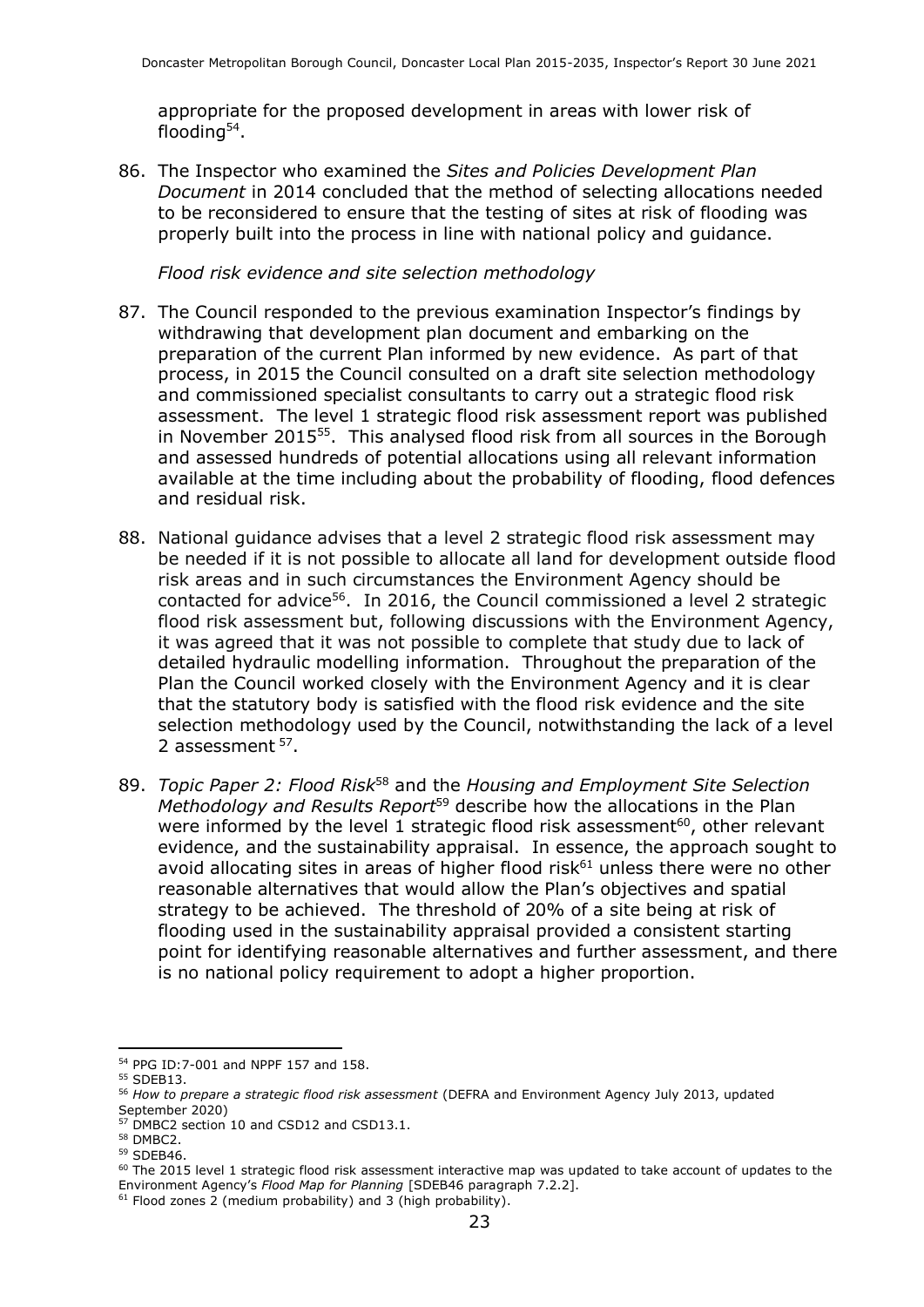#### *Housing and employment allocations at risk of flooding*

- 90. The site selection process resulted in hundreds of sites put forward for consideration as potential allocations being discounted on the grounds of flood risk<sup>62</sup>. However, three employment sites and seven housing sites that did not have planning permission in 2018 are allocated in areas that are wholly or partially in flood zone 2 or 3. Four of those housing allocations now have planning permission or a resolution to grant permission, the Council being satisfied that the sequential and exceptions tests had been passed. The other three would not involve any new homes being built on the parts of the site at high risk of flooding. I am therefore satisfied that the housing allocations in the Plan are all justified in terms of flood risk.
- 91. The Bankwood Lane employment allocation in Rossington (18 hectares) is in an established industrial area and there are no reasonable alternative sites. Only 8% of the site is in flood zone 3, with over 80% being at low risk and I am satisfied that its allocation is justified. The Carcroft Common employment allocation is wholly within flood zone 3. I consider whether the assumption that 12 hectares will be developed on the site is justified later in this report.

*Thorne North employment allocation and reasonable alternatives*

- 92. In order to help meet the identified need for employment land, in particular for strategic warehousing, in locations that accord with the spatial strategy set out in policies 2 and 3, suitable land needs to be allocated close to one of the junctions on the M18 or M180. The Thorne North site (74 hectares) close to M18 junction 6 is allocated in the Plan for that purpose.
- 93. There are three sites that are being promoted for employment development by representors that are not allocated in the Plan but are reasonable alternatives to Thorne North due to their size, location, suitability and availability:
	- West Moor Park East (79ha $^{63}$ ) at M18 junction 4 (ref 1031)
	- West Moor Park North (86ha) at M18 junction 4 (ref 013)
	- Thorne South (115ha) at M180 junction 1 (ref 160)
- 94. In order to determine if the Thorne North allocation is consistent with the sequential approach set out in national policy, it is necessary to consider whether any of the reasonable alternatives are at lower risk of flooding.
- 95. In addition to the Council's evidence used to inform the preparation of the Plan referred to above, site specific information about flood risk for the Thorne North allocation and the reasonable alternatives became available during the examination. At my request, this was summarised by the Council with inputs from the Environment Agency and relevant representors<sup>64</sup>.

<sup>62</sup> SDEB46 Tables 7.1 and 7.2.

 $63$  A further 10ha of adjoining land in a different ownership is also being promoted for development by a representor (site ref 938/1014).

 $64$  Appendix 1 to the Council's response to AP2 published on 29 October 2020. Site specific flood risk information for West Moor Park East and West Moor Park North was published on 6 November 2020; for Thorne South on 13 November 2020; and for Thorne North on 17 September 2020 (appendix 3 to Lichfield's matter 8 hearing statement for Mr D Parkinson et al). Further evidence relating to Thorne South was submitted in response to the main modifications consultation (Appendices A, B and C to Spawforth's representation for Harworth Group, March 2021).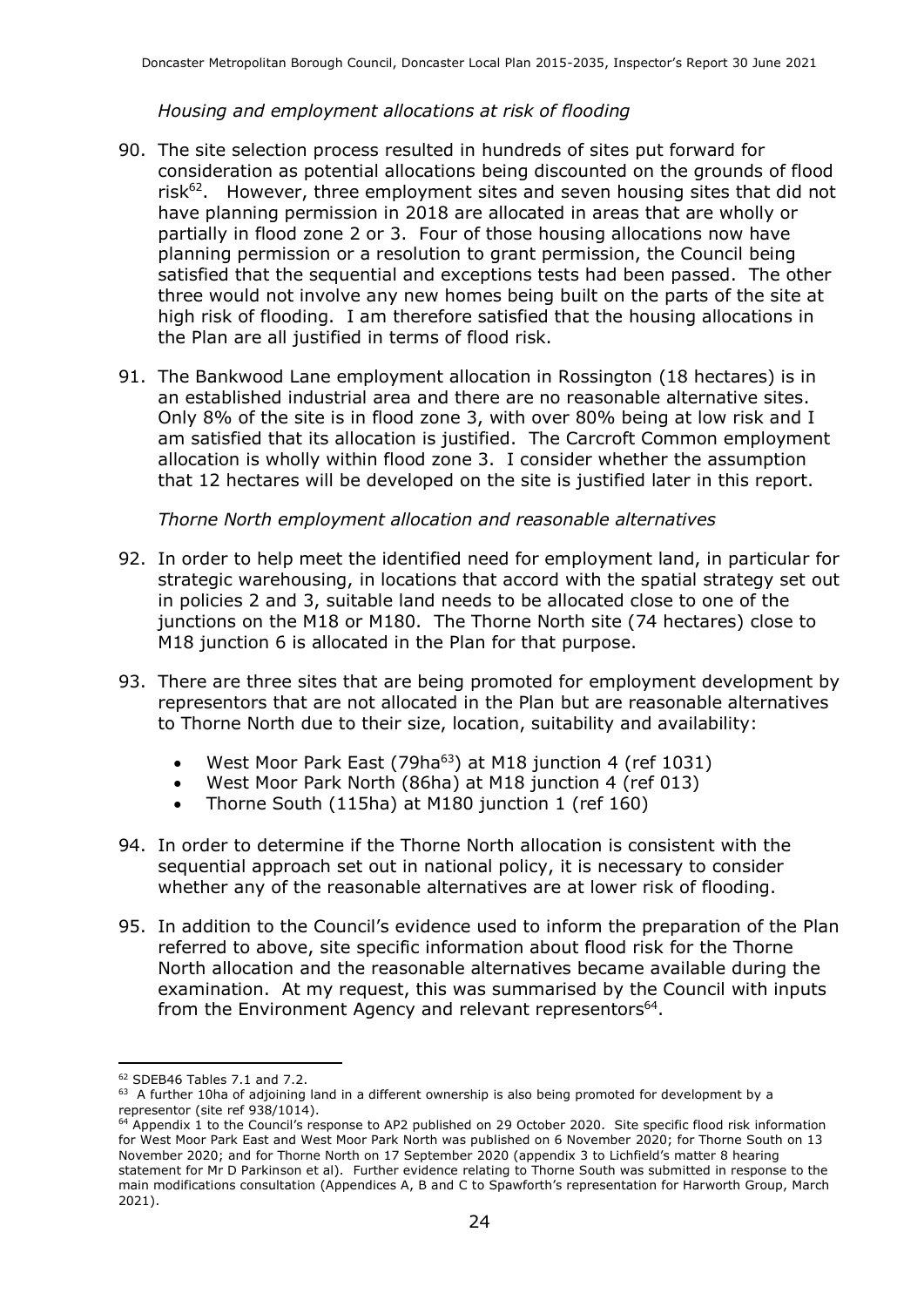- 96. Flood risk is a combination of the probability and the potential consequences of flooding from all sources<sup>65</sup>. The probability of flooding from rivers and the sea is indicated by the Environment Agency's *Flood Maps for Planning*, although this does not take account of flood defences. The Environment Agency's *Extent of Flooding from Rivers and Sea Map* indicates the probability of flooding from those sources taking account of defences<sup>66</sup>.
- 97. The consequences of flooding include fatalities, health problems, emotional distress, property damage, disruption to lives and businesses, and financial loss. They depend on the depth of water, speed of flow, rate of onset, duration, wave-action, water quality and the vulnerability of the receptor<sup>67</sup>. As national guidance is clear that employment uses should be regarded as "less vulnerable" to flood risk, some of these consequences are not as significant as they would be for "more vulnerable" uses such as housing.
- 98. Therefore, assessing the level of risk for any site, and comparing that with other sites, involves a considerable degree of judgement. In order to inform my assessment of this issue, I asked the Council to exercise its judgement as local planning authority to rank the four sites in terms of relative flood risk using the available information that I have referred to above. The Council liaised with the Environment Agency who subsequently advised that it had no specific concerns about the methodology or information used to conduct the exercise<sup>68</sup>. Whilst the same type of information is not available for each of the four sites, I am satisfied that it is proportionate and adequate to make a reasonable judgement about the relative risk that each site is at from flooding.
- 99. The Thorne North site is in flood zone 3 but is protected by Environment Agency defences along the River Don that were provided and are maintained to protect thousands of existing homes and business, including in the town of Thorne. The defences, which are designed to direct flood water to the west rather than towards the site and Thorne, have protected the site during extreme flood events in recent times. The flood barrier on Jubilee Bridge has been effective since it was installed in 2012. Whilst the proximity of the site to the Don means that there would be rapid, deep inundation if the defences were breached or overtopped, the *Extent of Flooding from Rivers and Sea Map* shows that the actual probability of the vast majority of the site being flooded is low. Furthermore, the site is within a flood warning area, and the Council and Environment Agency are satisfied that employment development could be designed, and procedures put in place, to ensure users of the site would be safe, thereby providing a further safeguard against severe consequences.
- 100.Over half of the West Moor Park East site has a low probability of flooding, but more than 30 hectares of land nearest to the motorway are in flood zone 3 as would be part of the access road. Whilst it is not protected by flood defences from all sources of fluvial flood risk it is a considerable distance from the Don and Torne and benefits from the Isle of Axholme pumps and other drainage infrastructure. The *Extent of Flooding from Rivers and Sea Map* shows nearly half the site as having a medium probability of flooding. There is no evidence of the site being subject to significant flooding in the past.

<sup>65</sup> PPG ID:7-002.

<sup>66</sup> SDEB13 paragraph 5.2.2, 5.2.4 and 5.2.5. <sup>67</sup> SDEB13 paragraph 3.2.2.

<sup>68</sup> Environment Agency statement published 1 December 2020 in response to Council response to AP76.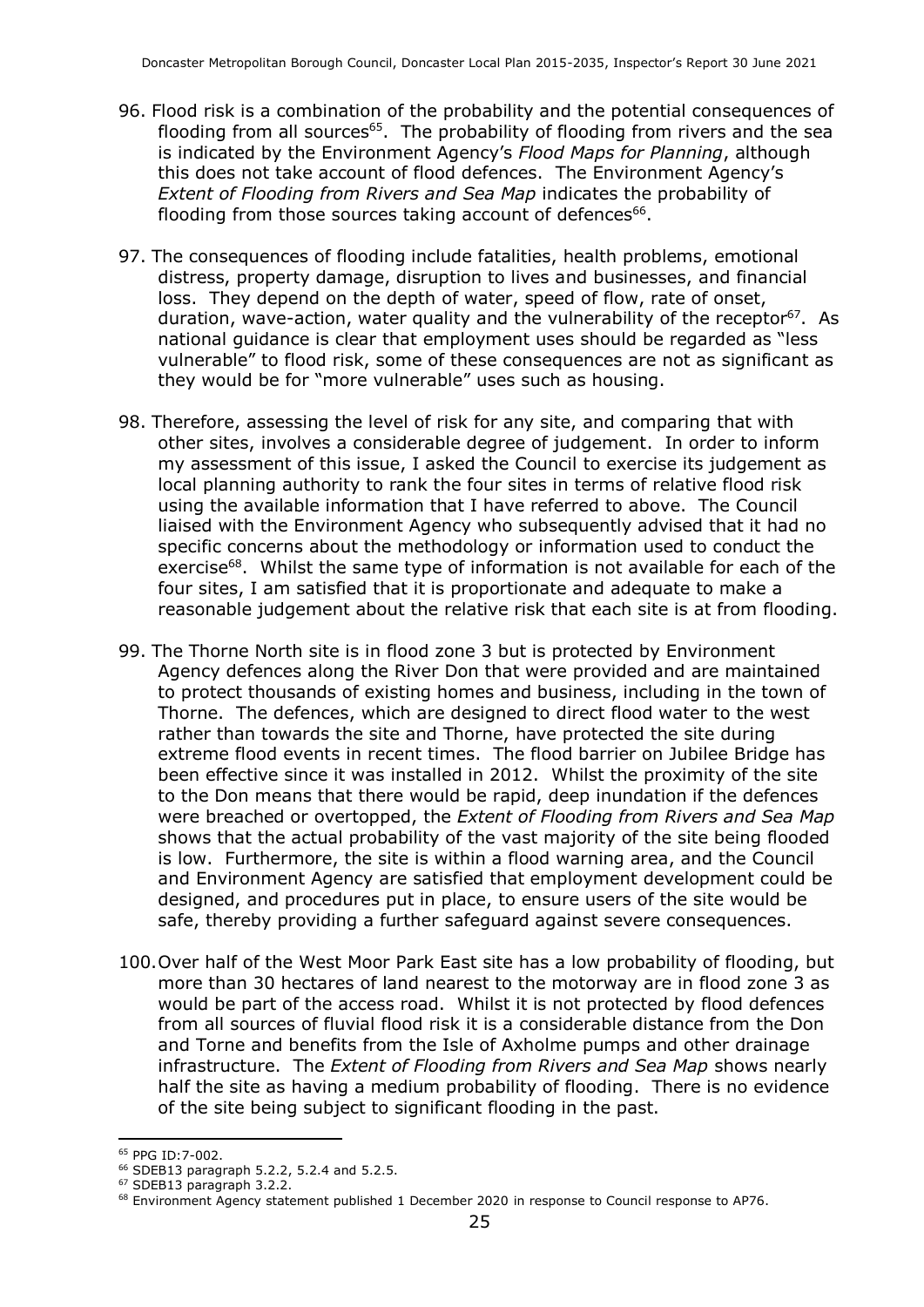- 101.The whole of the West Moor Park North site is within flood zone 3 and it is not protected by flood defences from all sources of fluvial flood risk. However, it is a considerable distance from the Don and Torne and benefits from the Isle of Axholme pumps and other drainage infrastructure. The *Extent of Flooding from Rivers and Sea Map* shows the site as having a medium probability of flooding.
- 102.Over 90% of the Thorne South site is in flood zone 3 and it is not protected by flood defences from all sources of fluvial flood risk. The flood zone classification is subject to a challenge on the grounds that it is incorrect<sup>69</sup>. The site is a considerable distance from the Don and Torne and benefits from the Isle of Axholme pumps and other drainage infrastructure. The *Extent of Flooding from Rivers and Sea Map* shows the site as having a medium probability of flooding. There is no evidence of the site being subject to significant flooding in the past. An assessment carried out by specialist consultants on behalf of the site promoter concludes that 78% of the site has a low or medium probability of flooding. The site is within a flood warning area, although there are no records of warnings being activated for the site.
- 103.The Council's assessment is that, in relative terms, employment development on the Thorne North and West Moor Park East sites would be at lower risk of flooding than on the other two sites. Having regard to all of the evidence before me, and the involvement of the Environment Agency, I agree that it is reasonable to conclude that the Thorne North site is not at higher risk than any of the three alternatives. Its allocation is, therefore, consistent with national policy relating to the flood risk sequential test. For the reasons set out later in this report, I also conclude that its allocation for employment uses is justified in other respects.

#### *Policies 2, 57 and 58: Flood risk and drainage*

- 104.A modification is required to strategic policy 2 and reasoned justification to ensure that decisions about the location of development made in neighbourhood plans or in response to proposals relating to sites not allocated in the Plan take account of the current and future challenges arising from having large areas at risk of flooding in the Borough in accordance with national policy [**MM06** and **MM12**].
- 105.Policies 57 and 58 set out development management requirements relating to drainage and flood risk management, including defining the geographical areas of search that proposals for different types of development on unallocated sites would need to apply the sequential test to. A main modification is required to limit this to only those individual settlements in the top 3 tiers of the settlement hierarchy for housing and industrial development and some uses in class E. This would ensure that the approach is effective, justified and consistent with national policy [**MM199**].

#### *Conclusion*

106.I therefore conclude that the sites allocated for housing and employment development in the Plan, and policies 2, 57 and 58, are consistent with

<sup>69</sup> BWB letter to Environment Agency, 8 June 2020.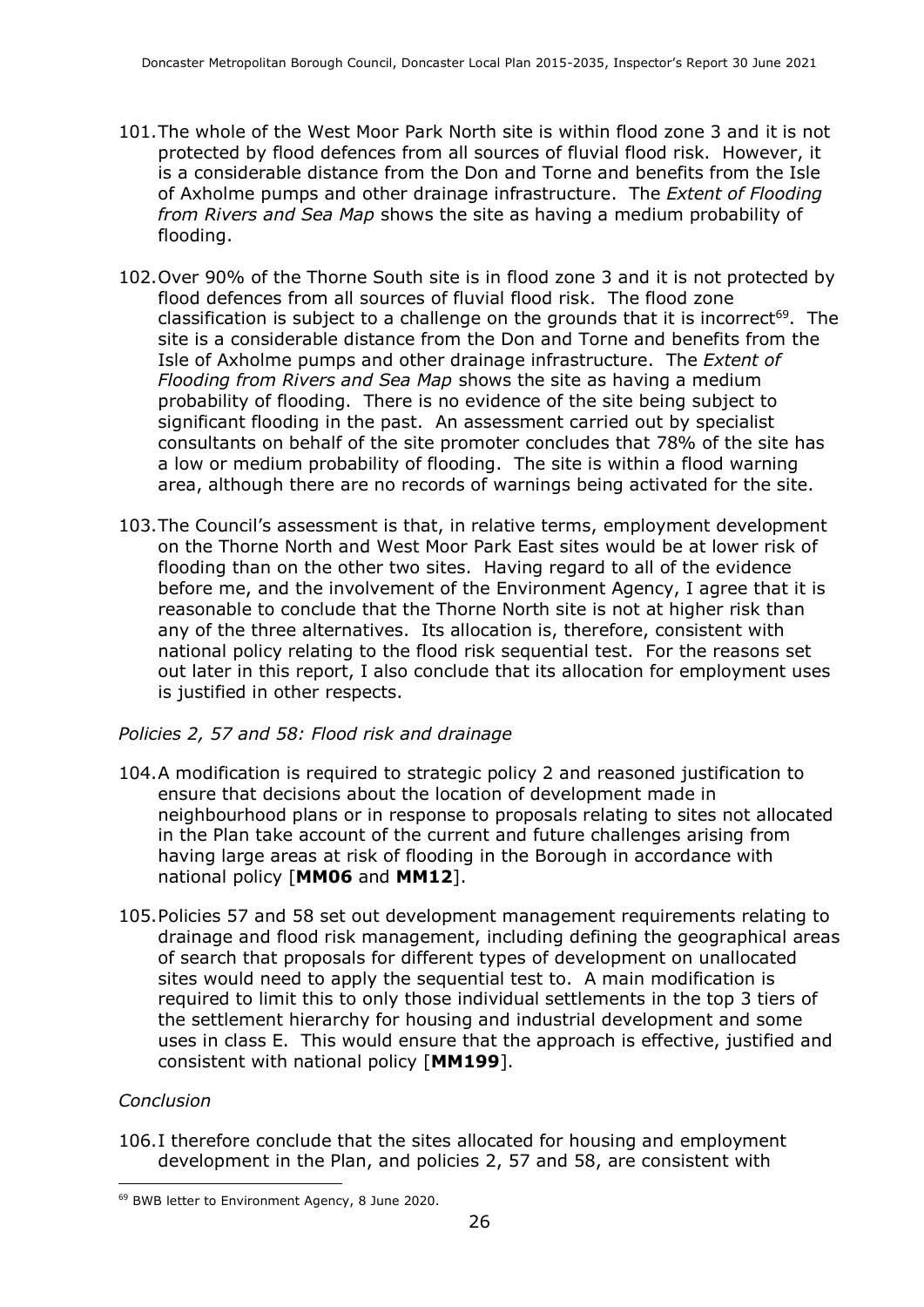national policy relating to development and flood risk subject to the main modifications that I have described.

#### **Issue 8: Are there exceptional circumstances to justify the changes to the Green Belt proposed in the Plan, and are any other changes required to ensure effectiveness and consistency with national policy relating to Green Belts?**

#### *Housing allocations*

- 107.The Plan proposes to remove a total of 55 hectares of land on eight separate sites from the Green Belt in order to allocate them for housing development:
	- Sheffield Road, Warmsworth (main urban area) 112 dwellings
	- Alverley Lane, Balby (main urban area) 150 dwellings
	- Sheffield Road / Old Road, Conisbrough 200 dwellings
	- Westwood Road, Bawtry 20 dwellings
	- Crabgate Lane, Skellow 300 dwellings
	- Plot 3, Harlington 66 dwellings
	- North of Cadeby Road, Sprotbrough 80 dwellings
	- Sunderland Street, Tickhill 74 dwellings

108.In total, those sites have capacity for around 1,000 dwellings, all of which are expected to be delivered in the Plan period. I consider now whether there are exceptional circumstances to justify this approach as required by national policy.

*Other reasonable options for meeting the identified need for housing development*

- 109.The Council chose to remove those eight sites from the Green Belt to help meet housing needs at the Doncaster main urban area, the main town of Conisbrough, and five service towns and villages in accordance with the spatial strategy set out in policies 2 and 3. This followed a thorough consideration of all reasonable alternative non Green Belt sites in or well related to those settlements, and the allocation of all of those that are developable in the Plan period. However, to minimise the loss of Green Belt, the Plan should also include a realistic assumption about how much development is likely to come forward on smaller sites within those settlements. In other words, windfalls.
- 110.The housing supply identified in the Plan makes no allowance for windfalls. However, for many years, windfalls have consistently delivered over 400 homes per year. Policies 2 and 11 in the Plan are supportive of residential development on non-allocated sites within the development limits of the main urban area, main towns, and service towns provided that a number of criteria are met. In this context, there is compelling evidence that windfalls will continue to provide a reliable source of supply, meaning that an allowance should be included in the Plan to avoid unnecessary development in the countryside including that currently designated as Green Belt. In order to achieve an appropriate balance between ensuring that the Plan is positively prepared but also minimising the loss of Green Belt, I recommend a modification to include a cautious windfall allowance of 200 dwellings per year [**MM51** and **MM58**]. A higher allowance is not justified given the fact that the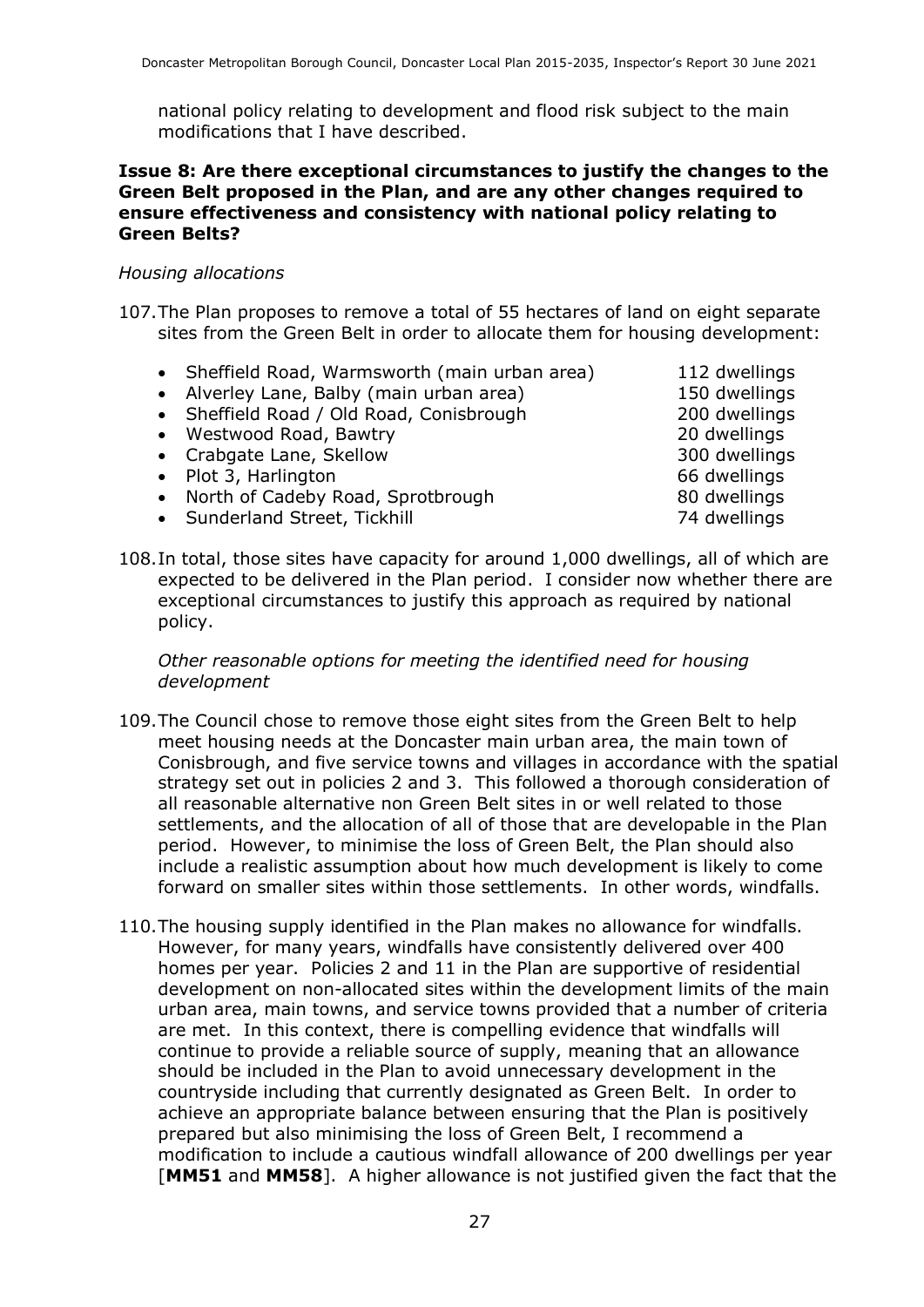UDP was adopted in 1998 meaning that for many years a high proportion of housing development in the Borough has been on unallocated sites.

- 111.Based on this Borough-wide assumption, and taking account of how many windfalls have come forward in each of the seven settlements referred to above in recent years, there would still be a significant shortfall compared to the number of new homes that would be required in those towns and villages in accordance with policies 2 and 3 if the allocations were not removed from the Green Belt<sup>70</sup>. On the other hand, those allocations would make a reasonable and proportionate contribution such that the indicative housing needs for each of the settlements would be broadly met if the windfall contribution were also assumed.
- 112.I have already concluded that the overall spatial strategy and broad distribution of housing development proposed in policies 2 and 3 is justified. On that basis, and having regard to the above, I am satisfied that in principle the removal of land from the Green Belt to help meet housing needs in those seven settlements is justified as it is necessary to achieve a sustainable pattern of development in the Borough.
- 113.Furthermore, whilst a number of planning issues have been raised in relation to the sites (including about access, accessibility, flood risk, and landscape) the Council's assessments show that there are no insurmountable technical obstacles and that each site could be developed in a satisfactory manner. There is no substantive evidence to demonstrate that this is not the case. I deal with some issues specific to the site at Crabgate Lane, Skellow later in this report.
- 114.However, before concluding on whether exceptional circumstances exist I need to consider a number of other Green Belt issues referred to in national policy.

#### *Green Belt purposes*

115.Residential development on six of the eight allocations would have an overall moderate impact on the Green Belt purposes defined in national policy. In most cases, the greatest impact would be the encroachment into countryside that such development would represent, the proposed mitigation and compensation for which I deal with below. Development on the sites at Bawtry and Harlington would have only a limited impact on Green Belt purposes.

#### *Green Belt boundaries*

- 116.Most of the Green Belt boundaries to the eight allocations would follow readily recognisable physical features that are likely to be permanent meaning that the countryside beyond would be protected from encroachment. However, in order to ensure that this is the case at the sites at Warmsworth, Harlington, Sprotbrough and Tickhill, main modifications are needed to set out landscaping requirements [**MM320, MM333, MM335 and MM336**].
- 117.In order to correct mapping errors and therefore ensure that the Plan is justified and effective, modifications are needed to the appendix 2 plans for

<sup>&</sup>lt;sup>70</sup> The Council's note with respect to matter 4 Green Belt windfall published on 21 October 2020.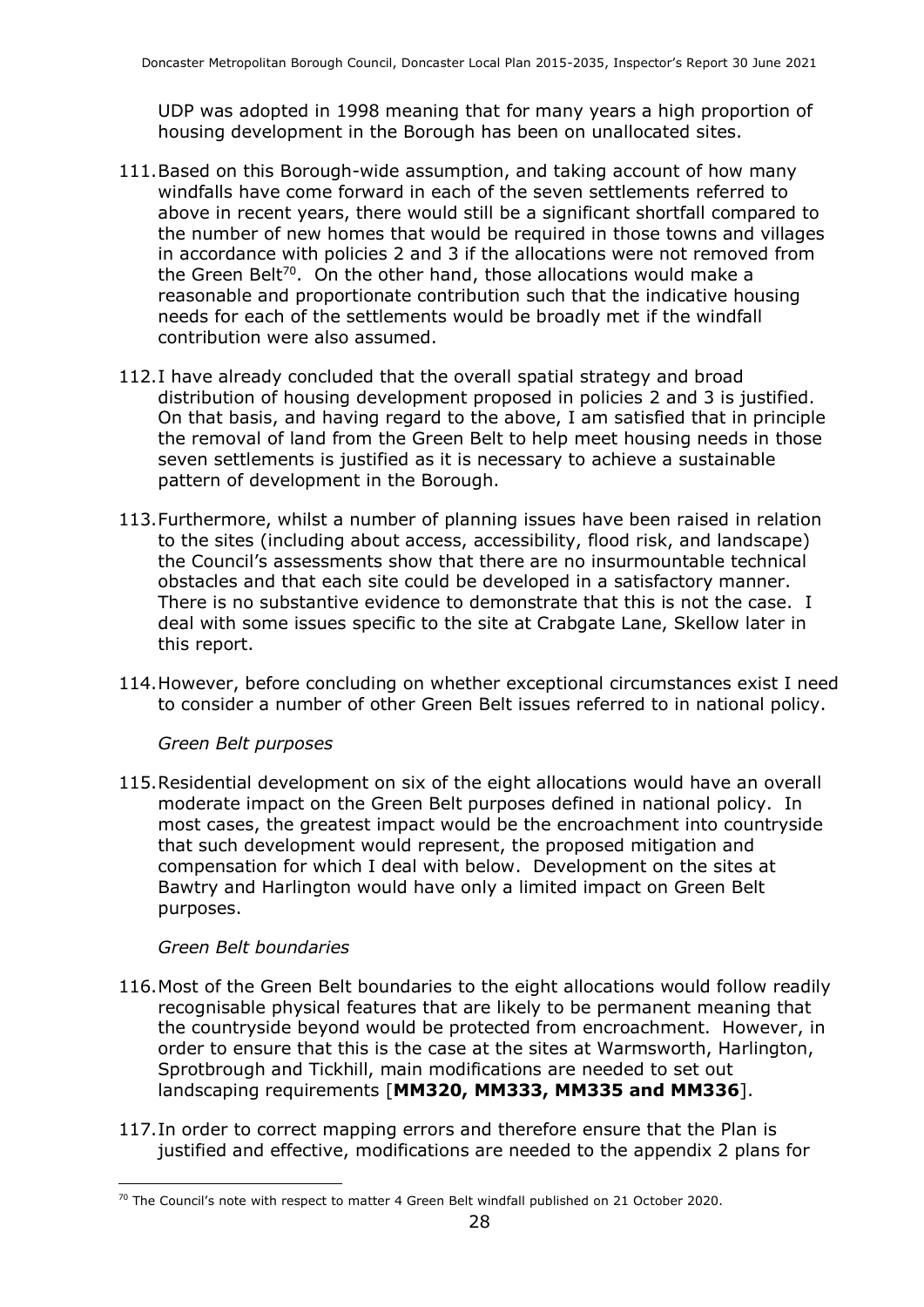the sites at Conisborough (ref 040) and Skellow (ref 165/186) [**MM321** and **MM326**]. The policies map will need to be changed accordingly.

*Compensatory improvements to remaining Green Belt*

- 118.In order to ensure consistency with national policy, modifications are needed to the developer requirements in appendix 2 so that the Plan secures compensatory improvements to the environmental quality and accessibility of remaining Green Belt land close to each of the sites [**MM320, MM321, MM322, MM324, MM333, MM335** and **MM336**]. Whilst specific projects have not been identified for every site, there is a reasonable prospect that this policy objective, which is expressed flexibly, could be achieved when specific proposals are brought forward.
- 119.The schedule of main modifications published for consultation in February 2021 originally omitted to refer to such a requirement for the site at Skellow (ref 165/186). However, it was clear from material published earlier in the examination, and the specific discussions that took place at the relevant hearing session, that this was the Council's intention. The error was rectified during the consultation period $71$ , and all relevant representors informed directly. There are no particular reasons why that site should be exempt from the requirements of national policy, and I am satisfied that no party's interests have been prejudiced. I therefore recommend a main modification accordingly [**MM326**].

#### *Conclusion on housing allocations removed from the Green Belt*

120.The eight housing allocations would collectively make a significant contribution to meeting the Borough's housing needs in ways that achieve the Plan's spatial strategy and a sustainable pattern of development. In each case, and collectively, the benefits would outweigh the limited or moderate harm that would be caused to Green Belt purposes. Subject to the main modifications that I have described, aimed at securing permanent new boundaries and compensatory improvements to existing Green Belt, I am satisfied that there are exceptional circumstances to justify removing the eight housing allocations from the Green Belt.

#### *Rossington Colliery*

121.The Plan adds 19 hectares of land on the southern part of the former Rossington colliery to the Green Belt. This land is proposed to be reclaimed as a new country park, and is located immediately to the south of a housing allocation on another part of the former colliery (ref 247). Following extensive changes to the landscape, the existing Green Belt boundary would no longer follow any recognisable physical feature, and would cut through the new country park meaning that it is necessary to define a new boundary. The most logical choice for this would be along the southern edge of the housing allocation adjoining the new country park as this would form a new edge of settlement with the open countryside. Provided that the development requirements in appendix 2 are modified to secure appropriate landscaping, the Plan should be effective in creating a new, strong, defensible and permanent Green Belt boundary [**MM328**]. On that basis I am satisfied that

 $71$  Main modifications consultation addendum published 4 March 2021 [DMBC28.1].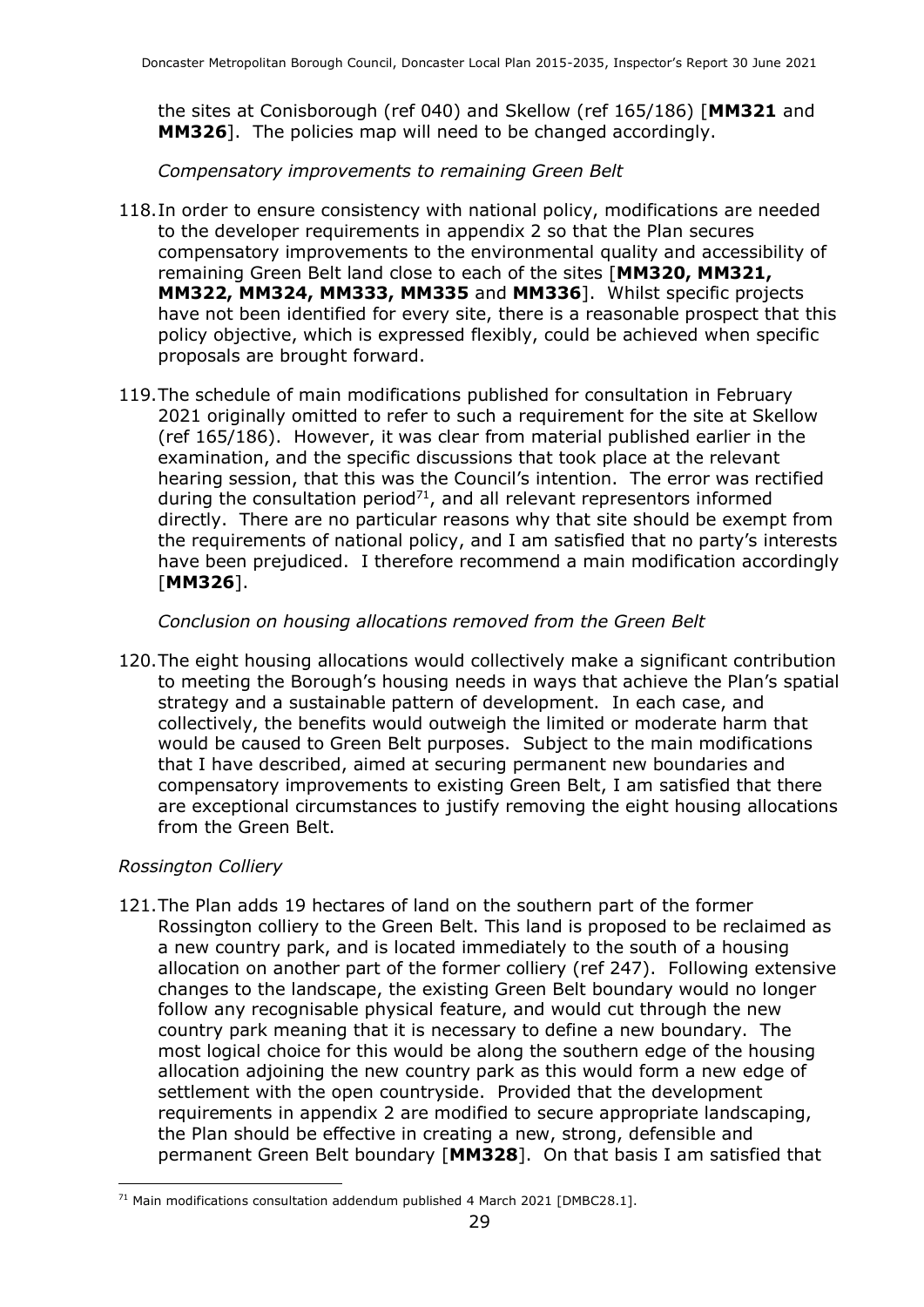there are exceptional circumstances to justify the redefined Green Belt boundary in this location as proposed in the Plan.

122.However, modifications are required to the map in appendix 2 to accurately reflect the extent of the planning permission for the housing site [**MM328**], and to paragraph 16.123 to describe and explain the reason for the Green Belt change [**MM265**]. Table H2(G) also needs to be amended to take account of the latest evidence about the expected timing of completions on the housing allocation [**MM267**]. These modifications will ensure that the Plan is justified and effective.

#### *iPort, Rossington*

123.iPort occupies a 79 hectare site in the Green Belt to the west of Rossington and is one of the UK's largest logistics developments including a rail freight intermodal container facility serving all UK ports and the channel tunnel. Given the size of the site, and the national, regional and local significance of the development proposed, it is important that the Plan sets out a clear and positive approach to facilitate its delivery in a sustainable way consistent with national policy. Whilst the existing planning permission could be implemented, the Plan provides no policy to help determine revised or additional proposals that may come forward on the site. Furthermore, it is clear from iPort's evidence that retention of the site in the Green Belt is acting as a significant deterrent to investment. The site no longer performs Green Belt functions, and a new boundary can be defined following clearly recognisable and defensible physical features around the site. There are therefore exceptional circumstances to justify modifying the Plan to remove the site from the Green Belt. Modifications are also needed to include an additional policy in chapter 16 relating specifically to iPort and to the reasoned justification [**MM265, MM266, MM268** and **MM345**]. These will ensure that this part of the Plan is sound in respect of all four tests.

#### *Polypipe, Edlington*

124.Polypipe in the service town of Edlington is one of the Borough's largest and most well-established employers. Its existing site is constrained, and the only way that the company can expand in its current location, as it wishes, is through the development of additional buildings on land on the opposite side of the road. The land is available, and a specific proposal is likely in the near future. This would bring considerable social and economic benefits, particularly given the limited opportunities for economic development in the western part of the Borough. In order to facilitate this in a way that is effective and consistent with national policy, the Plan needs to be modified to remove the expansion site from the Green Belt and to include a policy to allow that particular development and secure improvements to the remaining open space to the south and to Green Belt nearby [**MM19** and **MM307**].

#### *Other Green Belt issues*

125.A limited number of other minor changes have been made to detailed Green Belt boundaries to reflect physical changes on the ground that have occurred since they were originally defined and to correct mapping errors. These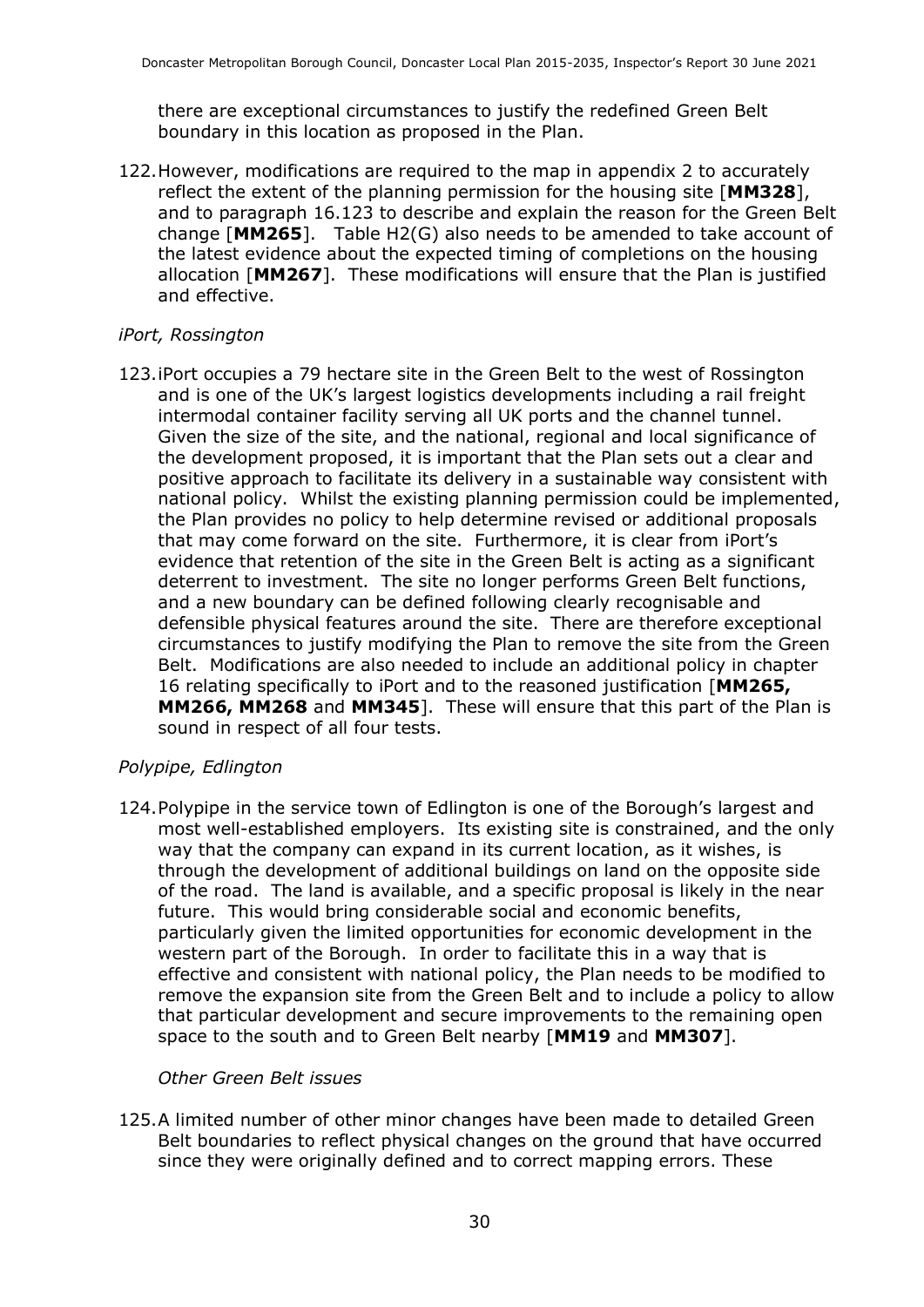changes are justified as they ensure that the boundaries use physical features that are readily recognisable and likely to be permanent.

- 126.Ecopower wish to expand and develop a new rail head on land adjoining the existing waste processing business in Rossington. However, there is insufficient clarity about the nature, timing and potential benefits and impacts of such a proposal meaning that exceptional circumstances have not been fully evidenced and justified for removing land from the Green Belt. The Plan does not, therefore, need to modified in relation to that site.
- 127.There is also no need to modify the Plan to remove land at Marr from the Green Belt to reflect a planning permission that has been granted to convert a listed building and erect a number of new dwellings because that scheme can be implemented notwithstanding Green Belt policy, and exceptional circumstances have not been demonstrated.

#### *Conclusion*

128.There are exceptional circumstances to justify the changes to the Green Belt proposed in the Plan provided that the relevant main modifications described above are made. Furthermore, the other changes to the Green Belt and main modifications to policies described above are also necessary to ensure that they are effective and consistent with national policy.

#### **Main issue 9: Is policy 2 part 6 consistent with national policy relating to development in the Green Belt, or otherwise justified?**

129.Policy 2 part 6 sets out the Plan's Green Belt development management policy which is essentially to apply national policy. However, it includes a prescriptive definition of "infill development" in villages that are washed over Green Belt. Whilst this would provide clarity and thereby allow for a consistent approach, it would have the effect of ruling out some forms of limited infill development that may otherwise be acceptable and help to meet local needs on previously developed or underused land. It is not, therefore, justified or effective. This can be rectified by modifying the policy to delete the definition and refer simply to decisions being made in accordance with national policy [**MM05**].

#### **Issue 10: Are the policy requirements in the Plan set at a level such that they will not undermine deliverability of the Plan, and is the approach to planning obligations and viability assessments at the planning application stage consistent with national policy, justified and effective?**

#### *Viability evidence to support the Plan*

130.The Council commissioned consultants to carry out a viability assessment early in the plan-making process and updates in  $2019^{72}$  and during the examination<sup>73</sup>. The methodology and input assumptions took account of the views of stakeholders as well as national guidance<sup>74</sup>. A variety of published and other information informed the appraisal. This included some in-house data taken from viability appraisals of over 200 development proposals in the

<sup>72</sup> SDEB48.1, SDEB48.2, SDEB48.3, SDEB49 and section 8 of SDEB46.

<sup>73</sup> Appendix PQ32.

<sup>&</sup>lt;sup>74</sup> PPG ID:10 which was published in 2014 and updated in 2018 and 2019.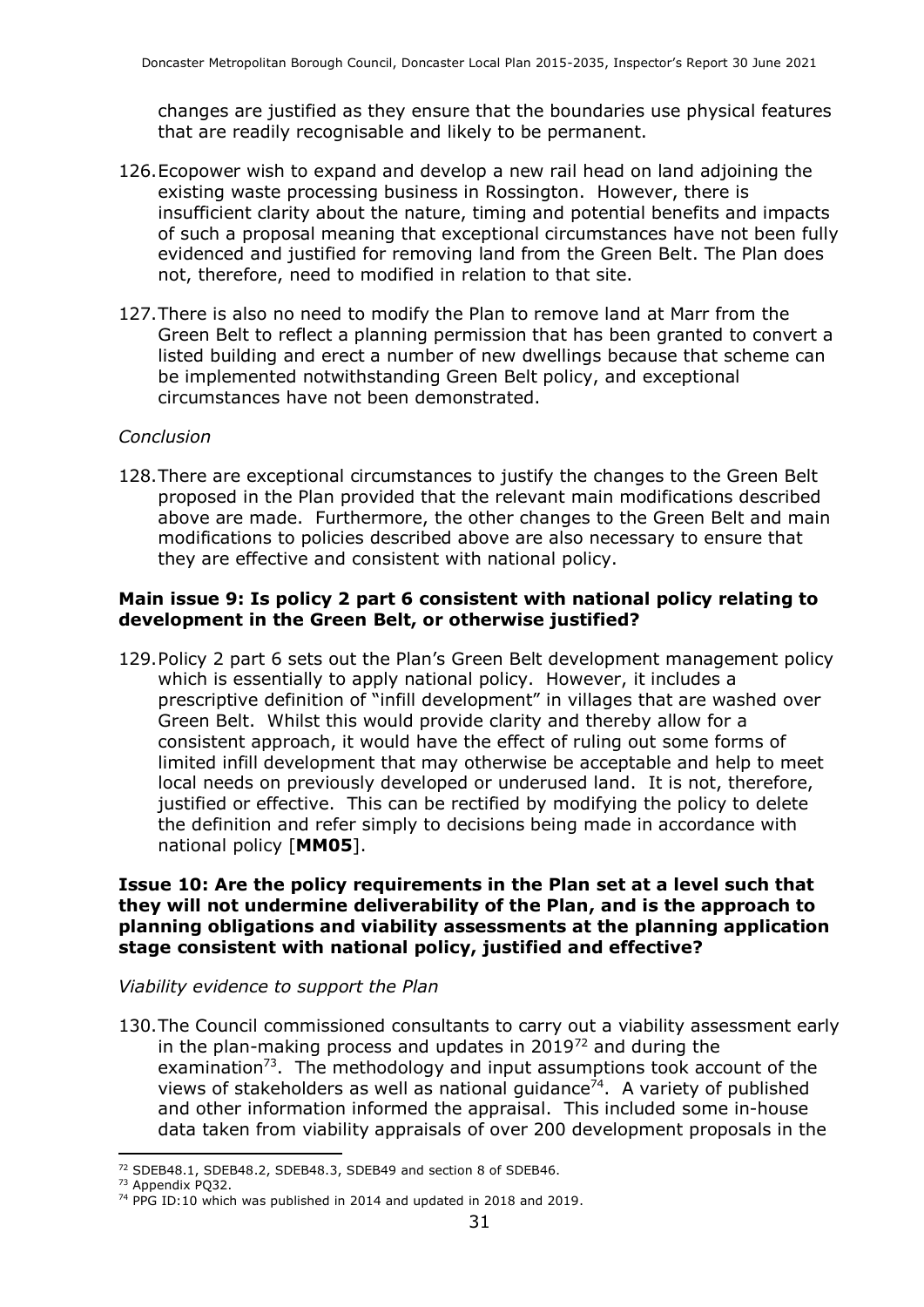north and east of England, which was used to help "sense check" some of the findings. Various sensitivity tests were also carried out by adjusting some of the input assumptions.

- 131.The residential typologies reflect the types of site allocated in the Plan, and a number of actual allocations were individually assessed. The residual land values are based on reasonable assumptions about development values and costs, including those associated with the policy requirements set out in the Plan.
- 132.The benchmark land values assumed for different types of site, which range from £150,000 to £400,000 per hectare, are based on a significant uplift to existing use values. Whilst the percentage uplifts may be lower than in some other local planning authority areas, the methodologies and assumptions used are not identical meaning that comparisons can be misleading. Significantly, the benchmark land values assumed fall towards the middle of the wide range of prices that transactional data indicate have been paid in recent years for land in the Borough<sup>75</sup>.
- 133.The viability evidence indicates that most housing development in the high value market areas defined on the map in appendix 5 of the Plan is likely to be viable. In most cases, residual values are more than double the benchmark land value<sup>76</sup>, which provides a considerable degree of reassurance that viability is likely to be maintained even if some costs are higher, development values lower, or higher prices are paid for land. The allocations in the Plan indicate that over 12,000 homes are expected to be built in the higher value parts of the Borough.
- 134.The evidence shows that most housing development in the lower market areas is unlikely to be viable if all of the Plan's policy requirements are met. However, fewer than 4,000 homes are expected to be built in those areas, and of those over 3,000 had planning permission in 2019. Some of the others have subsequently been subject to planning applications or permissions, and the majority of the rest are on sites owned by the Council who is committed to facilitating their development rather than maximising land values.
- 135.Overall, therefore, I am satisfied that the Council's viability evidence is proportionate and up to date having regard to relevant national policy and guidance. That evidence indicates that the cumulative cost of all policy requirements in the Plan is unlikely to undermine the delivery of the majority of the housing allocations. Furthermore, the housing site selection process, which took account of information provided by site owners, promoters and developers, provides further evidence that reinforces that finding. Where sites cannot viably support all of the Plan's policy requirements, policy 67, which I discuss below, allows for the Council to vary the planning contributions to ensure delivery.

*Planning obligations and viability assessments at the planning application stage*

<sup>&</sup>lt;sup>75</sup> Table 5 in SDEB48.1 shows prices paid for ten sites in the Borough in 2017 and 2018 ranged from £36,000 to £750,000 per hectare.

<sup>76</sup> Appendix PQ32 paragraphs 2.2 and 2.4.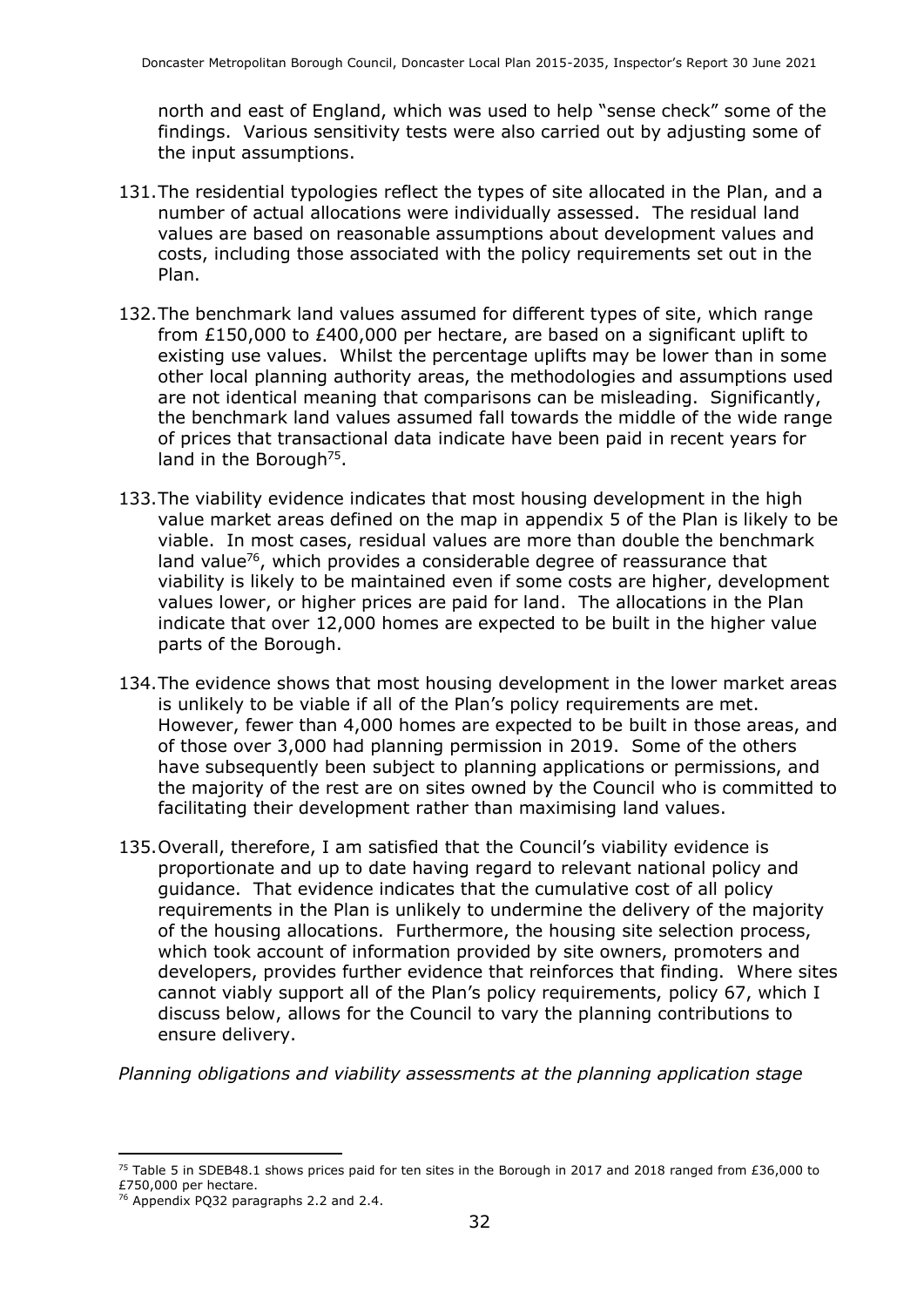- 136.Policy 66 sets out the Council's approach to seeking planning obligations to ensure that development is planned in step with, and makes appropriate contributions towards, necessary infrastructure, whilst ensuring that development viability is not put at risk. Part A and the reasoned justification need to be modified to refer to pooled contributions to ensure consistency with amendments to the *Community Infrastructure Levy Regulations* [**MM229** and **MM230**].
- 137.Policy 67 sets out the circumstances in which the Council will support development proposals that are unable to make the full contribution through planning obligations (to meeting policy requirements in the Plan) due to viability issues. This is consistent with national guidance relating to viability assessments at the application stage, including reference back to the viability testing that was carried out to inform the Plan which I have found to be proportionate and up-to-date<sup>77</sup>. However, to be justified and effective, part B needs to be modified to clarify that any reassessments of agreed lower levels of contribution would only apply to large sites being developed out over multiple phases [**MM231**].

#### *Conclusion*

138.I therefore conclude that the policy requirements in the Plan are set at a level such that they will not undermine the deliverability of the Plan. Furthermore, the approach to planning obligations and viability assessments at the planning application stage set out in policies 66 and 67 is consistent with national policy and, subject to the modifications I have described, justified and effective.

#### **Issue 11: Does the Plan identify sufficient sites and broad locations for housing development to ensure that the identified need for new homes in the Borough can be met?**

- 139.Table 5 in the Plan summarises the housing land supply. The Council's *Schedule of Minor Typographical and Cartographical Amendments<sup>78</sup>* submitted with the Plan suggested some changes were needed to those figures to correct matters of fact. Based on those amendments, the Plan identifies sites that are expected to accommodate a total of 19,904 dwellings in the period 2015 to 2035.
- 140.However, I have already concluded that the Plan should be modified to set out the housing requirement, and therefore supply, from 2018 rather than from 2015. In other words, the supply section of the Plan, including Table 5, needs to be modified to remove reference to completions between 2015 and 2018 [**MM58**].
- 141.I have also already concluded, as part of my consideration for whether exceptional circumstances exist for removing land from the Green Belt, that the Plan should include a cautious windfall allowance of 200 dwellings per year. To minimise any double counting with small site commitments as at 1 April 2018, this should be applied from 2020 giving a total of 3,000 up to 2035. Table 5 should be modified to include this figure [**MM58**].

<sup>77</sup> PPG ID:10-007 to 009-20190509.

<sup>78</sup> CSD6.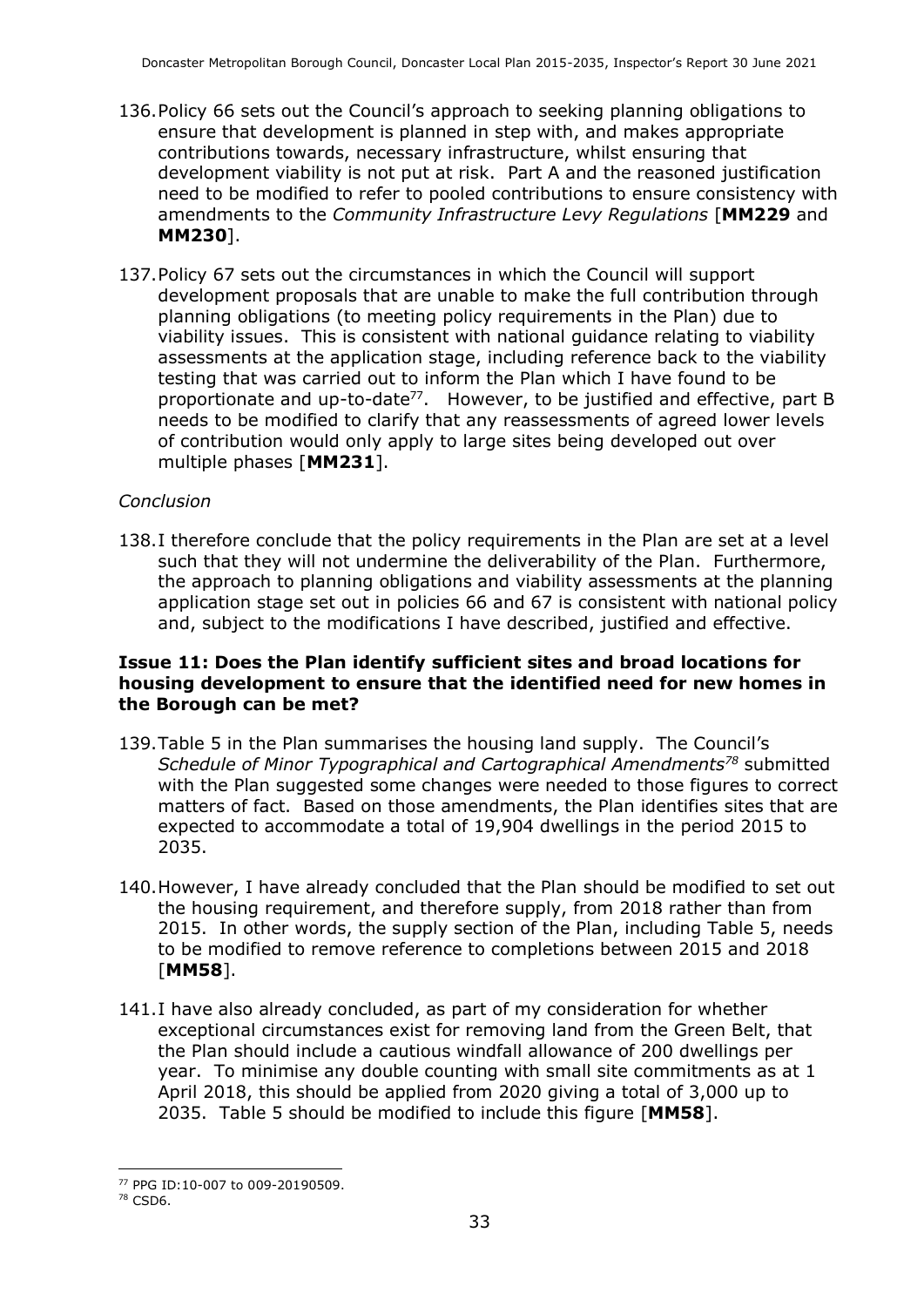#### *Allocations with planning permission on 1 April 2018 (commitments)*

142.In April 2018, there was capacity for over 12,600 new homes on sites with planning permission. All of the sites with permission for five or more dwellings were individually assessed by the Council, using the methodology agreed with stakeholders, to determine how many of those dwellings should be assumed to be built during the Plan period. This resulted in the figure of 9,289 dwellings on committed sites in Table  $5^{79}$ . This represents a discount of 24%, which reflects the rigorous assessment process undertaken. I therefore consider this element of assumed supply for the Plan period to be sound.

#### *Allocations without planning permission on 1 April 2018*

- 143.The Council's approach to determining which sites to allocate for housing development is described in the *Site Selection Methodology and Results*  Report<sup>80</sup>. I am satisfied that this was thorough, proportionate and consistent with national policy and guidance $81$ . In general, each of the sites is suitably located in the context of the Plan's spatial strategy, and has a reasonable prospect of being viably developed during the Plan period.
- 144.It may well be the case that there are many other sites that did not have planning permission in April 2018 that are also capable of being developed, and some of those may also be reasonably related to the settlement hierarchy. However, it is the Council's responsibility to prepare the Plan and, for the reasons set out earlier, the approach set out in policies 2 and 3 is reasonable. Therefore, as the sites allocated in the plan are consistent with it, and are capable of being developed, in general terms I consider them to be sound.
- 145.Since the Plan was published, more up to date evidence about the timing and capacity of allocated sites has become available. Modifications are required to reflect this, and to ensure that policy 6 (housing allocations), Figure 3 (housing trajectory) and Table 5 (summary of housing requirement and supply) are effective and justified [**MM45** to **MM58**].
- 146.The development requirements in appendix 2 need to be modified and the indicative capacity for the site at Nicholas Road, Thorne (ref 133) needs to be reduced from 24 dwellings to 12. This is to make the Plan effective in ensuring that development is designed, laid out and landscaped to safeguard the character and appearance of the area including the setting of a nearby listed building [**MM273**, **MM275** and **MM323**].
- 147.The housing allocation at The Avenue / Rosehill, Cantley (ref 350) is owned by the Council who has, for many years, allowed public access and for it to naturally vegetate meaning that it has at least some of the attributes of Local Green Space. However, it is allocated for housing in the UDP, and it provides a rare opportunity to provide a significant number of new homes well located within the main urban area. The Council as local highway authority considers that safe and suitable access can be provided, and there is no substantive evidence to lead me to a different conclusion. I am therefore satisfied that the allocation is justified, but to ensure that development is carried out in an

<sup>79</sup> Subject to factual correction as set out in CSD6.

<sup>80</sup> SDEB46.

<sup>81</sup> NPPF section 5 and PPG ID:3 and ID:68.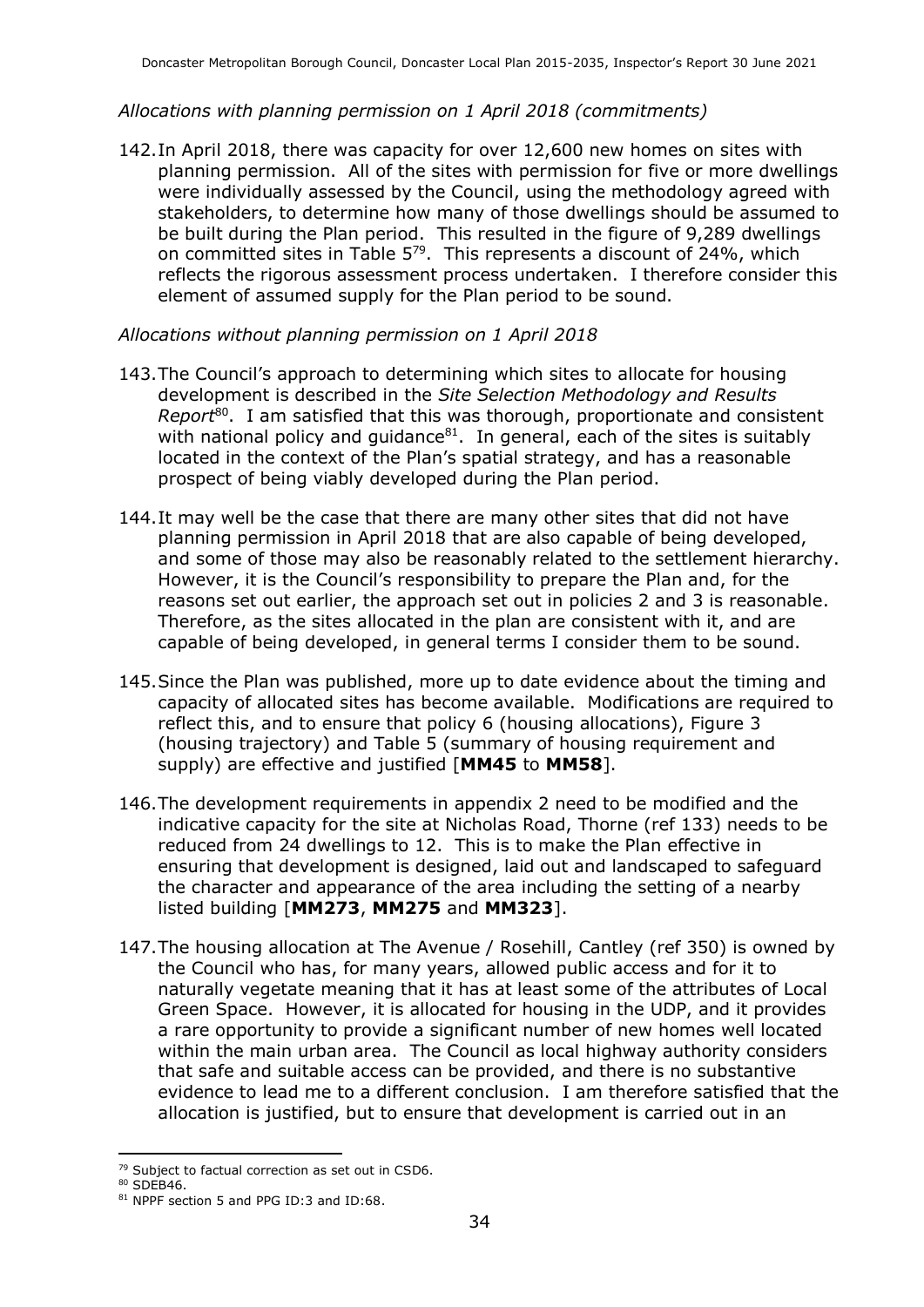acceptable manner the requirements in appendix 2 need to be modified to refer to the development brief that has been prepared for the site [**MM330**].

- 148.I have already considered the justification for removing the housing allocation at Crabgate Lane, Skellow (ref 165/186) from the Green Belt earlier in this report. All options for utilising suitably located brownfield land, that is not at high risk of flooding, in Carcroft and Skellow have been explored. I am satisfied that the moderate impact in terms of encroachment onto agricultural land in the countryside would be outweighed by the contribution that around 300 new homes would make to meeting needs in this part of the Borough. Neither the local highway authority nor Highways England have objected to the allocation and there is no substantive evidence to lead me to conclude that suitable access cannot be provided onto the local road network or that increased use of the local A1(M) junction would be unacceptable. The Plan includes policies to ensure that local schools and other social infrastructure are improved in so far as that is required as a result of future development.
- 149.The development requirements in appendix 2 for the housing allocation at Sandy Lane, Doncaster (ref 833) need to be modified to replace the existing text (which mistakenly relates to a different site) with relevant information about archaeology, biodiversity, heritage assets, design, open space, transport and trees/hedgerows [**MM334**].
- *Other sources of housing supply*
- 150.A total of 2,292 new homes are expected to be built on a number of allocations after 2035 due to the delivery trajectory for those particular large sites. However, there are no policies in the Plan that would prevent those being completed before 2035. This provides additional flexibility in the overall supply.
- 151.Policy 7 proposes the development of 280 new homes at Doncaster Sheffield Airport on allocated site 940E2 and potentially a further 920 on site 940E3. However, policy 7 (which I consider later in this report) only allows the development of the latter site if certain levels of job growth are achieved at the airport. Thus, there are uncertainties about how many of those dwellings will be built in the Plan period, meaning that the approach of not counting them towards the assumed supply is justified.
- 152.The Plan identifies a number of "reserve development sites" which collectively have potential capacity to accommodate 1,438 new homes. However, the safeguarded route of HS2 and flood risk mean that there is significant doubt about whether they could be developed. They are not, therefore, factored into the Plan's assumed supply. Furthermore, to reflect those doubts which mean they cannot reasonably be termed "reserve", the Plan needs to be modified to refer to them as "potential development sites" [**MM25, MM54, MM200, MM237, MM249, MM263, MM280,** and **MM301**].

#### *Overall supply for the Plan period*

153.Having regard to all of the above, Table 5 in the Plan needs to be modified to refer to a minimum requirement of 15,640 net additional dwellings between 2018 and 2035 and to set out the summary of supply comprising the following [**MM58**]: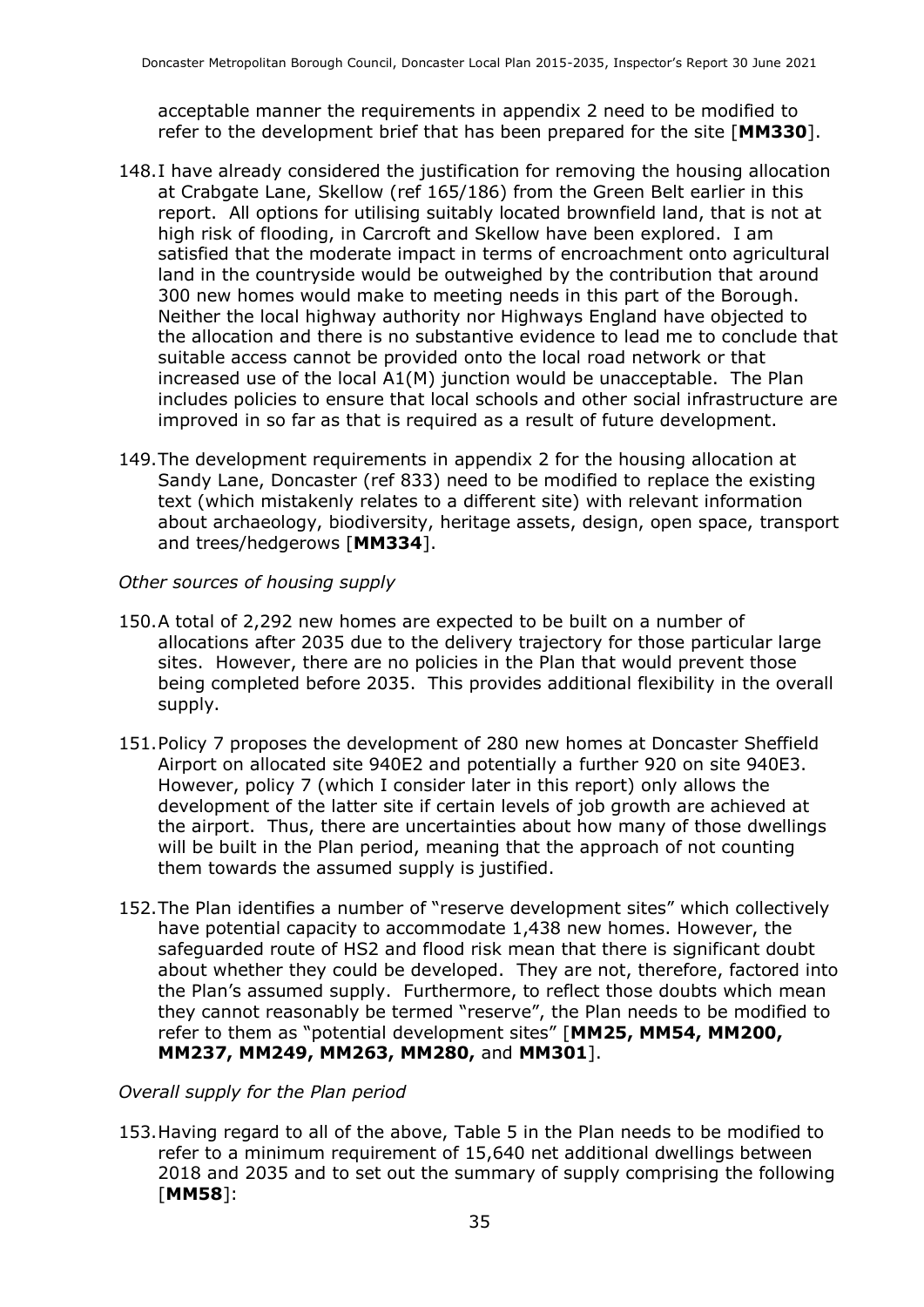- Allocations with planning permission on 1 April 2018: 9,289 dwellings
- Other sites with planning permission on 1 April 2018: 585 dwellings
- Allocations without planning permission on 1 April 2018: 6,618 dwellings
- 
- Total supply expected 2018 to 2035: 19,492 dwellings

• Windfalls: 3,000 dwellings

154.Thus, the overall supply (19,492) exceeds the requirement for the Plan period (15,640) by around 25%. Modifications are required to paragraphs 4.71 to 4.86 and the housing trajectory (Figure 3) to reflect the modifications to Table 5 and other parts of the Plan. This is to ensure that housing supply identified in the Plan is justified and the relevant policies can be effectively implemented [**MM46** to **MM57**].

#### *Small and medium sized sites, and custom- and self-build housing*

155.National policy requires local planning authorities to identify, through the development plan and brownfield registers, land to accommodate at least 10% of their housing requirement on sites no larger than one hectare (unless it can be shown that there are strong reasons why this 10% target cannot be achieved)<sup>82</sup>. Paragraph 4.81 of the Plan indicates that  $8\%$  of the requirement may be met on such sites. However, the latest brownfield register identifies further sites, meaning that now there are opportunities to build around 15% of the requirement for 15,640 dwellings between 2018 and 2035 on small sites. In order to ensure that the Plan is justified and consistent with national policy, paragraph 4.81 needs to be modified to reflect the latest evidence [**MM53**]. The availability of those sites, along with the provisions of policy 8 part F and policy 70 part A.1<sup>83</sup> mean that the Plan should be effective in ensuring land is available for people wishing to commission or build their own homes $^{84}$ .

#### *Conclusion*

156.Subject to the main modifications that I have described, the Plan identifies sufficient sites and broad locations to ensure that the identified need for new homes can be met in the Borough between 2018 and 2035.

#### **Issue 12: Has the Council demonstrated that the Plan identifies a five year supply of deliverable housing sites and is there a reasonable prospect that there will be a five year supply on adoption and maintained thereafter?**

#### *Calculating the five year requirement*

157.Policy 3 states that the five year requirement will be based on local housing need derived from the standard method as revised throughout the Plan period. However, national policy expects the planning system to be genuinely planled<sup>85</sup>. Furthermore, national guidance is clear that housing requirement figures in adopted strategic policies should be used for calculating the five year housing land supply figure<sup>86</sup>. Having a variable figure calculated using the

<sup>82</sup> NPPF 68.

<sup>83</sup> Policy 70 part A.1 requires a minimum of 0.4 hectares of land to be made available for self-build homes as part of the Unity regeneration project between Hatfield and Stainforth.

<sup>84</sup> NPPF 61 and footnote 26 and PPG ID:67-003-20190722.

<sup>85</sup> NPPF 15.

<sup>86</sup> PPG ID:68-005-20190722.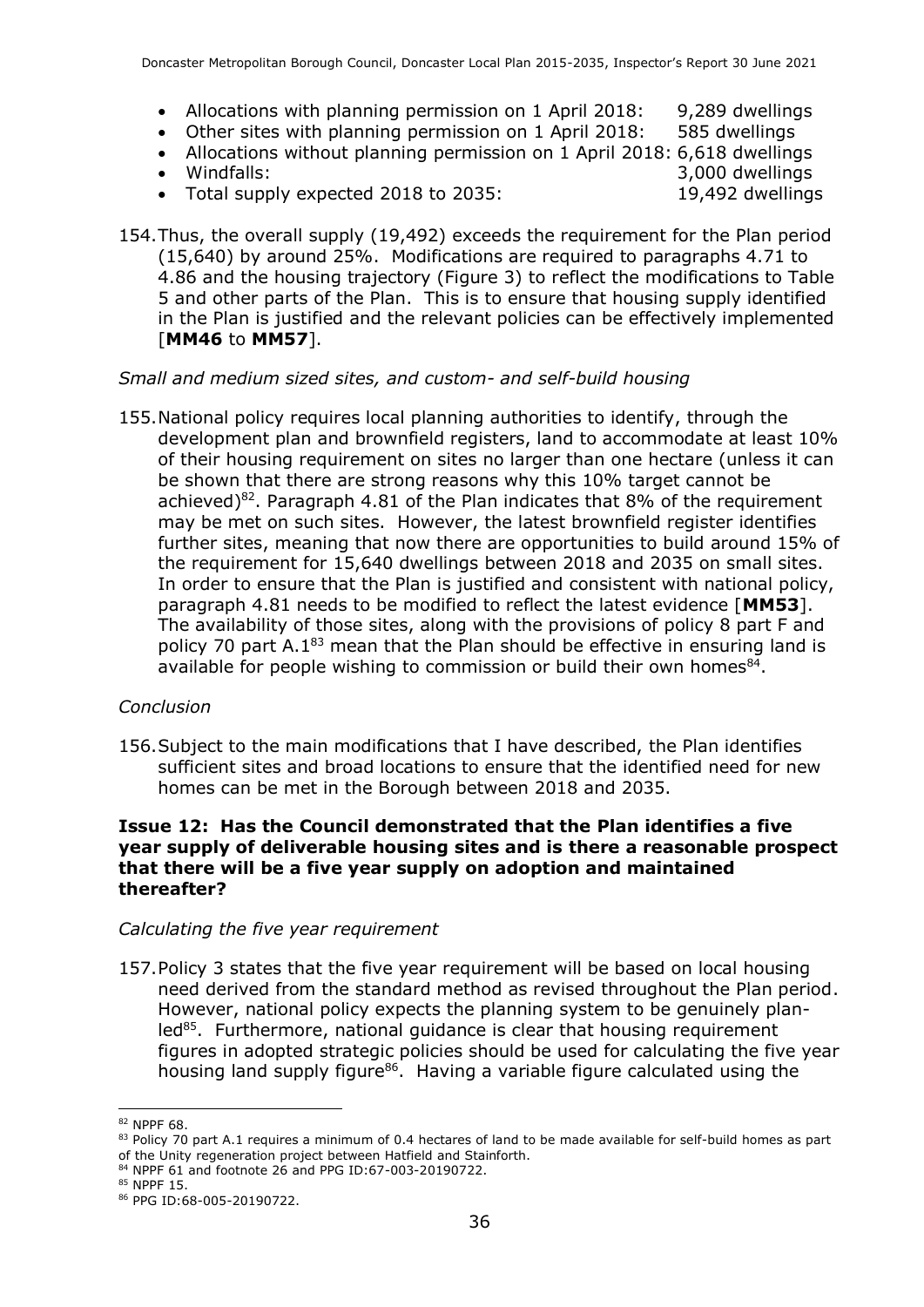standard method throughout the Plan period is not consistent with national policy, would not be directly related to the housing requirement set out in the Plan, and would not therefore be effective in helping to ensure identified housing needs are met.

- 158.I have already concluded that the housing requirement of 920 dwellings per year included in the Plan is justified, but that it should apply from 2018 rather than 2015. Policy 3 and the reasoned justification need to be modified to set out clearly that the five year requirement will be based on a total requirement for a minimum of 15,640 net additional homes between 2018 and 2035 [**MM14**].
- 159.As completions since 2018 contribute towards meeting that figure, it is appropriate for the five year requirement to be based on the residual requirement for the remainder of the Plan period. This is consistent with the approach set out in national guidance which states that where areas deliver more completions than required, the additional supply can be used to offset any shortfalls from previous years<sup>87</sup>. The Council are required to keep the Plan under review, and this will ensure that if evidence shows in the future that housing needs are greater than indicated by the residual requirement it can be updated.
- 160.National policy requires a 10% buffer to be added to the five year requirement if the local planning authority wishes to demonstrate a five year supply through a recently adopted plan. This is stated in paragraph 4.83 in the Plan, and was explicit on the Council's consultation material when the Plan was published under regulation 19. For the reasons set out below, I am satisfied that the Council has demonstrated that there was a five year supply in 2019 (the latest date when comprehensive information was available) and that there is likely to be on adoption and thereafter. A 10% buffer is therefore justified and consistent with national policy.
- 161.Paragraph 4.83 needs to be modified to reflect the above and set out clearly how the five year requirement will be calculated throughout the Plan period. I have altered the modification proposed by the Council to make clear that if at any point during the Plan period there is a cumulative shortfall in delivery since 2018 then this will be made up in the next five years, rather than over the remainder of the Plan period. This will ensure that the Plan is consistent with national policy, positively prepared, and effective in helping to ensure that identified housing needs between 2018 and 2035 can be met [**MM55**].

#### *Five year housing land supply*

- 162.Based on the methodology described above, the five year requirement on 1 April 2019 was 4,923 net additional dwellings $^{88}$ .
- 163. The Council's evidence<sup>89</sup> indicates that on 1 April 2019, there was capacity for a total of 6,929 dwellings on sites considered to be deliverable as defined in

<sup>88</sup> Council responses to SQ2.4 [published 25 September 2020] and AP16 [published on 2 November 2020].<br><sup>89</sup> *Five Year Deliverable Housing Land Supply Statement 2019-2024* [SDEB27] adjusted in the Council's responses

<sup>87</sup> PPG ID:68-032-20190722.

to PQ29 [DMBC7 published 4 June 2020] and AP16 [published on 2 November 2020].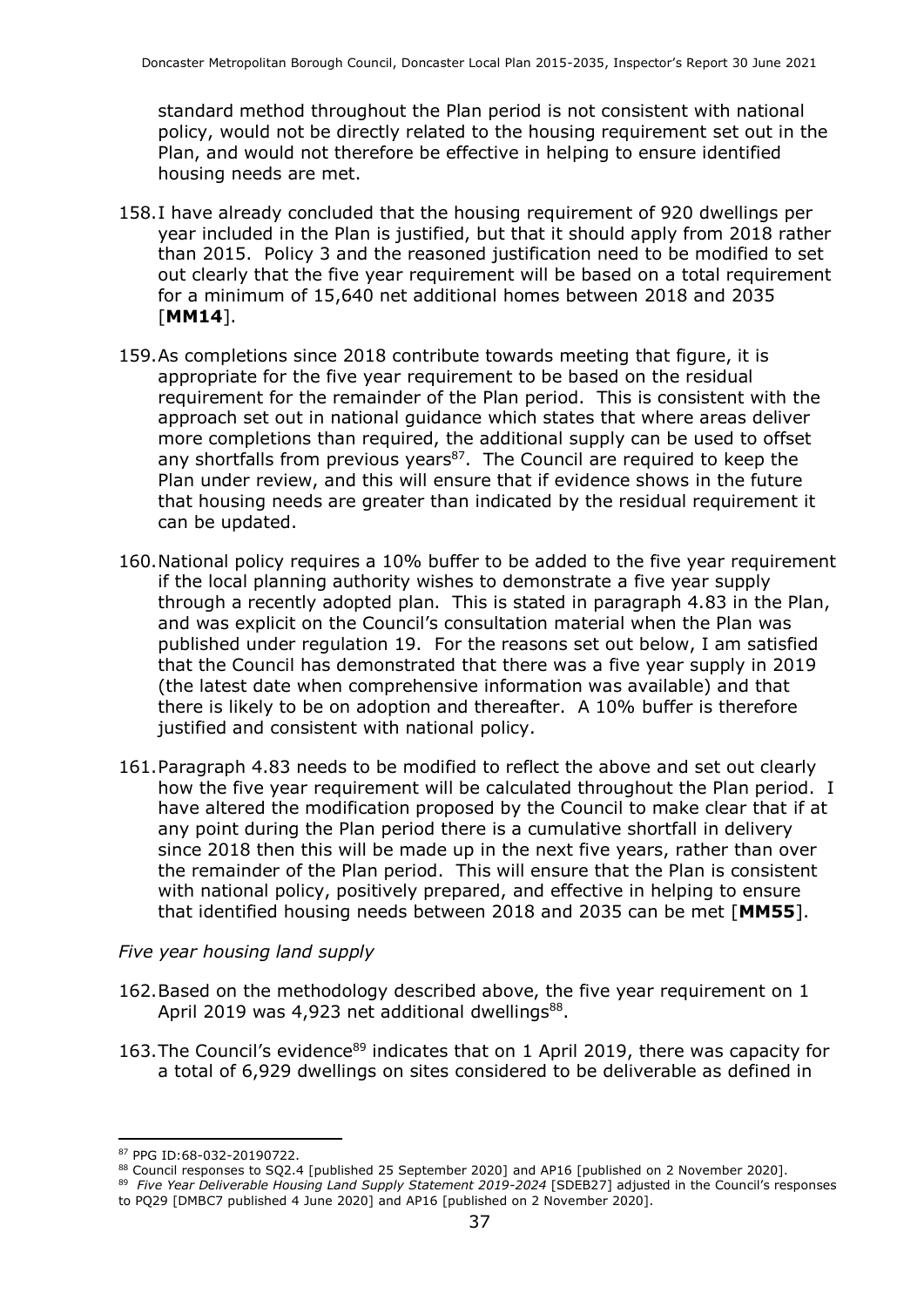national policy<sup>90</sup>. This includes a 10% non-delivery allowance for all sites with or without planning permission (other than those under construction). It also includes a windfall allowance of 600 dwellings.

- 164.3,685 dwellings were on sites with full planning permission or sites of fewer than 10 dwellings with outline planning permission. There is no clear evidence to show that these will not be delivered, and the 10% non-delivery allowance provides additional reassurance.
- 165.The Council has provided evidence about the remaining 2,833 dwellings that it assumes were deliverable on 1 April 2019 (ie on sites that did not have full planning permission or had outline permission for more than 10 dwellings). This is summarised in the *Five Year Deliverable Housing Land Supply Statement 2019-2024*<sup>91</sup>, with further details for some sites being provided by representors and by the Council during the examination<sup>92</sup>. National guidance sets out various types of evidence that may demonstrate deliverability, including current planning status, firm progress with site assessment work or towards a planning application, and information about site viability, ownership constraints or infrastructure provision. Whilst not all of these types of information have been published for every site, I am satisfied that the available evidence is proportionate having regard to the nature of those sites. In particular, more detailed information is available for some of the larger sites including Mere Lane, Edenthorpe (ref 241); Unity, Hatfield-Stainforth (ref 418); Askern Saw Mill (ref 569); Carr Lodge, Woodfield (836); Manor Farm, Bessacarr (843); McCormick Tractors, Wheatley Hall Road (984); and Hatfield Lane, Armthorpe (ref 1057).
- 166.In light of the most up to date information, the Council has reduced the number of dwellings it previously assumed would contribute to the five year supply on 1 April 2019. This is reflected in the total deliverable supply figure of 6,929 on that date. Overall, I am satisfied that the 2,833 dwellings (that were not on sites with full planning permission or sites of fewer than 10 dwellings with outline planning permission) are likely to be built in the period to 2024. Again, the 10% discount provides additional reassurance.
- 167.Whilst it is not possible to identify specific unallocated sites that will obtain planning permission and deliver new homes within five years, for the reasons set out earlier I have concluded that the Plan should include a cautious windfall allowance of 200 dwellings per year. To minimise double counting with commitments on 1 April 2019, a total of 600 should be included in the five year supply as it is probable that at least that many will materialise by 2024.
- 168.It is clear, therefore, that the supply of deliverable dwellings (6,929) significantly exceeded the five year requirement (4,923) on 1 April 2019 which is the latest date on which comprehensive information is available. For the reasons already set out, the assumed supply is generally based on cautious assumptions, and downward adjustments have been made for some sites to reflect the latest evidence. As the supply exceeds the requirement by around

<sup>90</sup> *Five Year Deliverable Housing Land Supply Statement 2019-2024* [SDEB27] subject to correction as explained in Council response to PQ29 [DMBC7].

<sup>&</sup>lt;sup>91</sup> SDEB27.

<sup>92</sup> Council response to AP16 [published on 2 November 2020].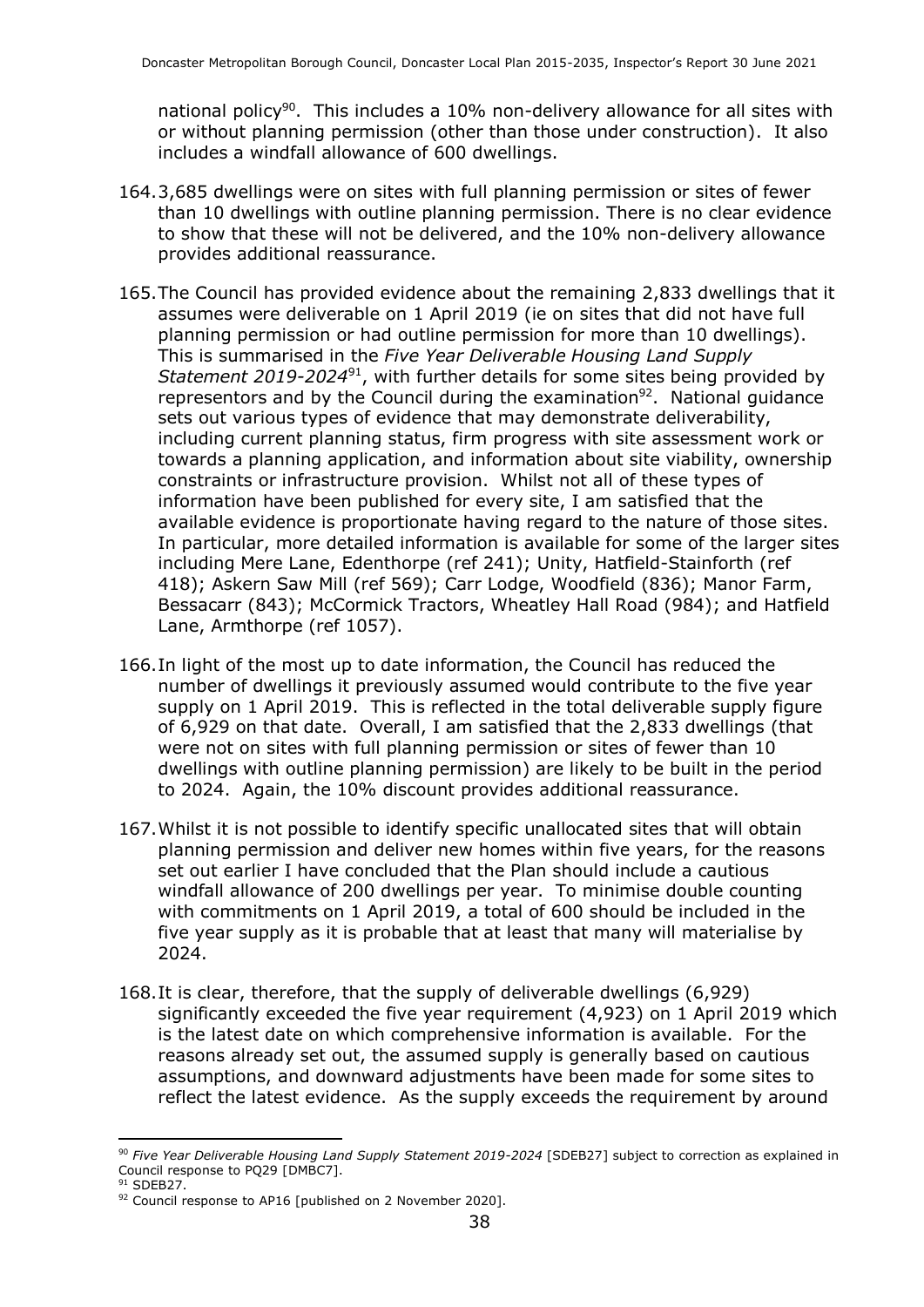2,000 dwellings, there is considerable additional flexibility over and above the 10% buffer already factored in as required by national policy.

- 169.Looking ahead, the housing trajectory (as modified) shows that a five year supply will be maintained for the foreseeable future based on the residual requirement that takes account of completions since 2018. Appendix 12 includes appropriate indicators to ensure that this can be monitored annually so that this part of the Plan can be kept under regular review by the Council.
- 170.In order to reflect the above, and ensure that the Plan is justified, effective and consistent with national policy, paragraph 4.83 needs to be modified to clearly set out the latest evidence about five year supply in 2019 [**MM55**].
- 171.Policy 2 part 5 allows for residential development on sites adjacent to development limits of the main urban area, main towns, and service towns and villages if the Council is unable to demonstrate a five year supply of housing land provided that specified criteria are met. A number of changes to the wording of this policy are required to ensure clarity and therefore effectiveness [**MM04**]. I have amended the detailed wording suggested by the Council to clarify that the policy will be also be relevant if the Council fails the Housing Delivery Test. Subject to that modification, I am satisfied that it represents a sound approach for boosting the delivery of new homes in a way that would be reasonably related to the spatial strategy if that becomes necessary. The Plan does not, therefore, need to include an alternative approach, such as bringing forward the allocation of the large housing allocation at Doncaster Sheffield Airport in advance of the job growth referred to in policy 7.

#### *Conclusion*

172.Subject to the modifications described above, I am satisfied that there is a reasonable prospect that the Plan will ensure that a five year housing land supply will be available on adoption and maintained thereafter.

#### **Issue 13: Are the various requirements relating to housing development set out in the Plan justified and consistent with national policy, and will they be effective in meeting needs and achieving well designed places?**

#### *Specified development requirements for allocations without planning permission*

173.Appendix 2 sets out development requirements, where relevant, relating to archaeology, biodiversity, heritage assets, design, education, open space, transport, flood risk, trees/hedgerows and other matters for all housing allocations without planning permission. In general these are justified although, in addition to modifications recommended earlier in this report under my consideration of changes to the Green Belt, modifications are required so that the indicative number of new homes is stated for each site and the requirements include reference to any relevant development briefs [**MM319** to **MM336**]. A main modification is also required to policy 6 so that it refers to having regard to appendix 2 and the indicative number of new homes [**MM45**]. These modifications will ensure that the Plan is clear and therefore effective in achieving sustainable development.

*Housing mix*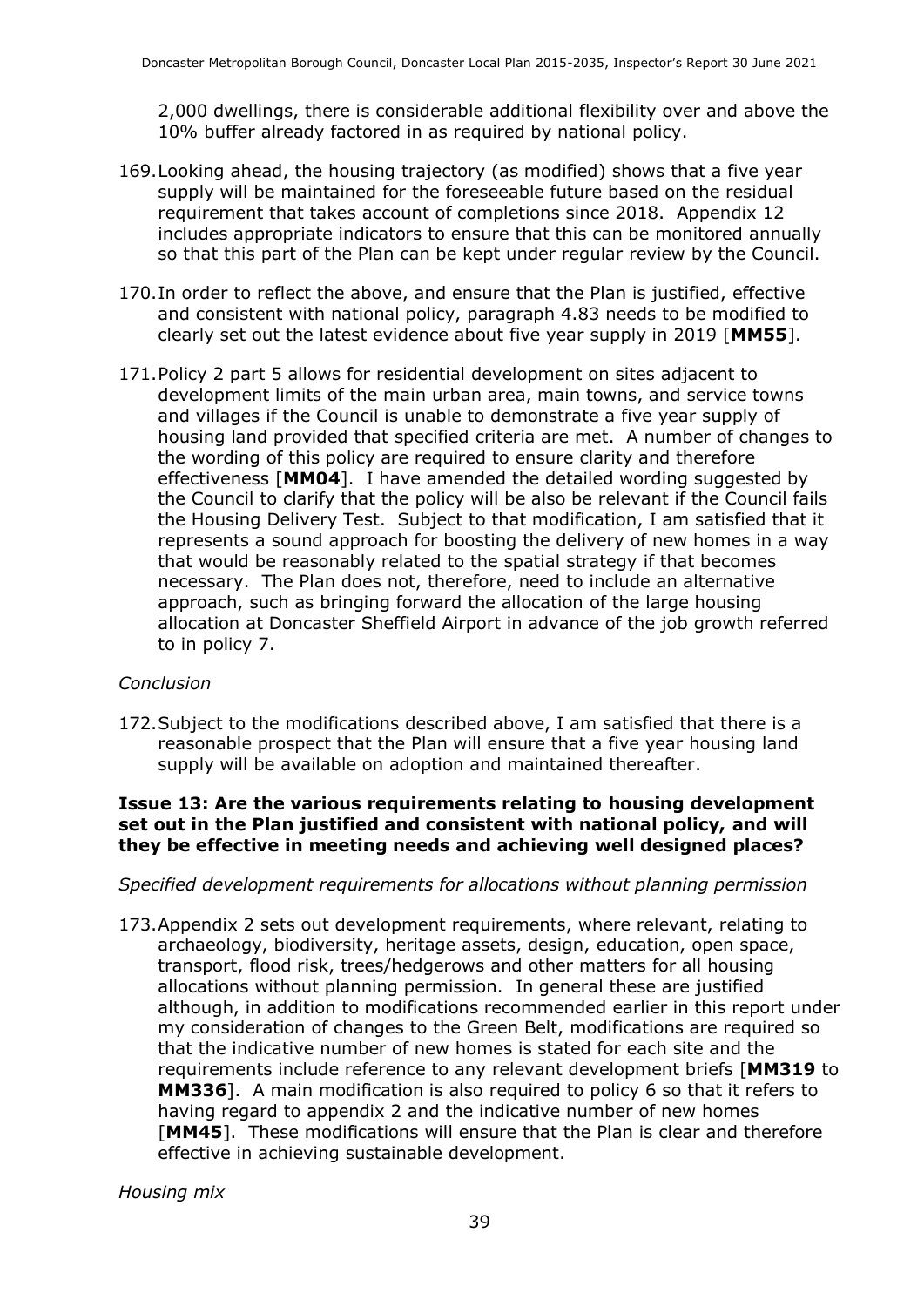174.Policy 8 part A requires developments to deliver a mix of houses in terms of size, type, and tenure to address housing needs and market demand. A modification is required to delete reference to price and to refer to the Council's *Housing Need Study<sup>93</sup>* and other robust and up to date evidence. A modification is also required to the reasoned justification to make clear that the housing needs study will be kept up to date. These will ensure this part of the Plan is consistent with national policy, justified and effective [**MM96** and **MM99**].

#### *Affordable housing*

- 175.Paragraph 6.9 of the Plan states that there is an identified need for an additional 209 affordable homes per year over and above the Council's own build programmes. This represents around 23% of the overall housing requirement. Policy 8 part B requires housing sites of 15 or more homes (or 0.5 hectares or above) to normally include 23% affordable homes in high value housing market areas or 15% elsewhere.
- 176.The affordable housing requirements are, therefore, based on need but also reflect the lower viability of development outside the high value areas. I have already concluded that the Council's viability assessments<sup>94</sup>, which make a number of specific assumptions about affordable housing developments, are proportionate and that the Plan appropriately reflects that evidence. I am, therefore, satisfied that the 23% and 15% affordable housing requirements in policy 8 part B are justified. However, the policy and reasoned justification need to be modified to reflect the fact that the *Housing Need Study* shows that there is a surplus of affordable housing in some parts of the Borough and that this would be taken into account when considering how the affordable housing requirements should be applied to any particular proposal [**MM97**, **MM98** and **MM100**].
- 177.Paragraph 6.9 refers to 75% of the affordable homes being for rent and 25% for low cost home ownership. This would not deliver 10% of homes on major developments as affordable home ownership products<sup>95</sup>, but it is based on the findings of the Council's *Housing Needs Study* which shows that it is necessary to meet the needs of specific groups. The tenure split is therefore justified and consistent with national policy. However, to be effective in meeting those identified needs, policy 8 part B should be modified to specify the required tenure split, rather than this only being referred to in the reasoned justification [**MM97**].

#### *Internal space standards*

178.The Council's *Housing Design Standards Policy Evidence Paper 2019*<sup>96</sup>, which is based on a reasonable sample of sites, indicates that the majority of recently built homes in the Borough failed to meet the *Nationally Described Space Standard* for bedroom sizes and storage space. The Council's viability assessments<sup>97</sup> assume dwelling sizes consistent with the space standards. The Council's intention to introduce the standards was made clear in the

<sup>93</sup> SDEB24.1.

<sup>94</sup> SDEB48.1 and Appendix PQ32.

<sup>95</sup> NPPF 64.

<sup>96</sup> SDEB25.

<sup>97</sup> SDEB48.1 and Appendix PQ32.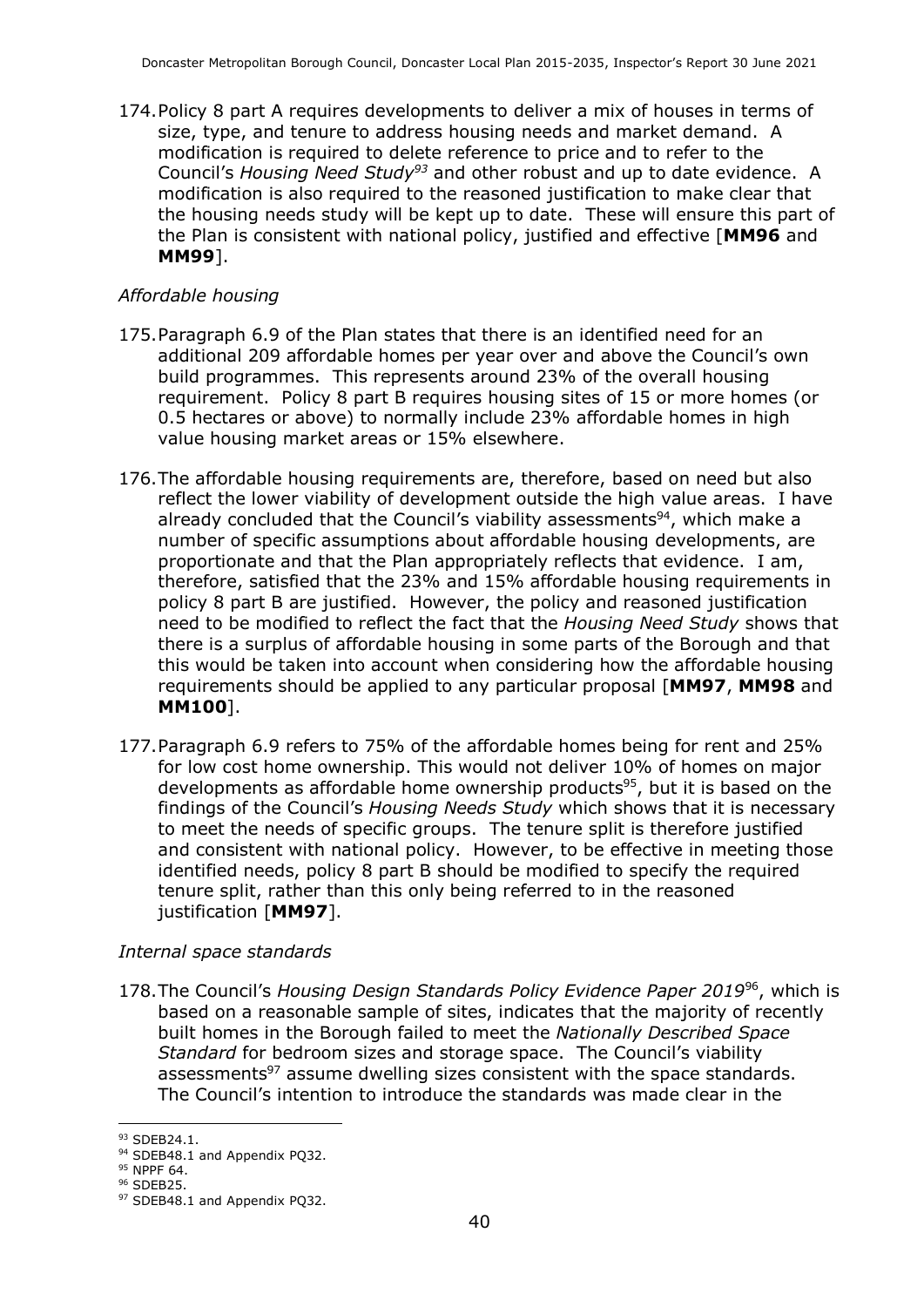consultation on the draft plan in 2018. I am, therefore, satisfied that the requirement in policy 46 part A for all new housing to meet the *Nationally Described Space Standard* as a minimum is justified by adequate, proportionate and up to date evidence about need, viability and timing<sup>98</sup>.

179.The reference in paragraph 12.26 to a planning application being rejected if the specified information about the size of dwellings, bedrooms and storage space is not provided should be deleted as it is not justified [**MM183**].

#### *Housing for older people and people with disabilities*

- 180.The number of households with over 65 year olds or people with long term health problems or disabilities is expected to increase by around 12,000 over the Plan period<sup>99</sup>. Policy 46 requires 65% of new homes on major housing developments to meet the Building Regulation M4(2) standard for accessible and adaptable homes, and 5% to meet the M4(3) standard for wheelchair adaptable homes. This could deliver a total of over 6,000 accessible and adaptable homes and nearly 500 wheelchair adaptable homes. The Council's viability assessments makes reasonable assumptions about the additional costs associated with meeting those standards<sup>100</sup>.
- 181.Designing homes from the outset to meet future needs is far more efficient than retrofitting existing buildings. The policy strikes an appropriate balance between safeguarding the viability of development and helping to ensure that new homes make a reasonable contribution towards meeting the long term needs of an ageing population. However, to be effective and consistent with national policy, a modification is required to add reference to site specific factors such as vulnerability to flooding, site topography, and other circumstances that may make achieving the standards impractical or unduly costly [**MM182**]. Modifications are also required to the reasoned justification to ensure that the policy is adequately justified [**MM184**, **MM185** and **MM186**].

#### *Other design requirements for housing developments*

- 182.Chapter 12 of the Plan contains various other policies intended to provide a framework for the assessment of the design of development proposals, including for new homes. In most respects these are sound. However, the requirement in policy 42 part B relating to "off the shelf" designs is unduly restrictive and therefore needs to be modified [**MM178**]. To be consistent with national policy, policy 45 part D and the reasoned justification need to be modified to refer to *Building for Healthy Life* assessments [**MM180** and **MM181**]. To be effective, policy 45 part C relating to backland and tandem development needs to refer to the relevant character and parts of Bessacarr, Sprotbrough and Edenthorpe [**MM179**], and the policies map needs to be changed to define the relevant areas.
- 183.To be justified and effective, the requirement in policy 51 needs to be modified to clarify that housing development should address healthcare infrastructure implications when and where necessary, and text needs to be added to the

<sup>98</sup> PPG ID:56-020-20150327.

<sup>99</sup> Council response to PQ35.

<sup>&</sup>lt;sup>100</sup> Additional cost of £1,500 per dwelling to meet the M4(2) standard and an additional cost of £12,500 per dwelling to meet M4(3).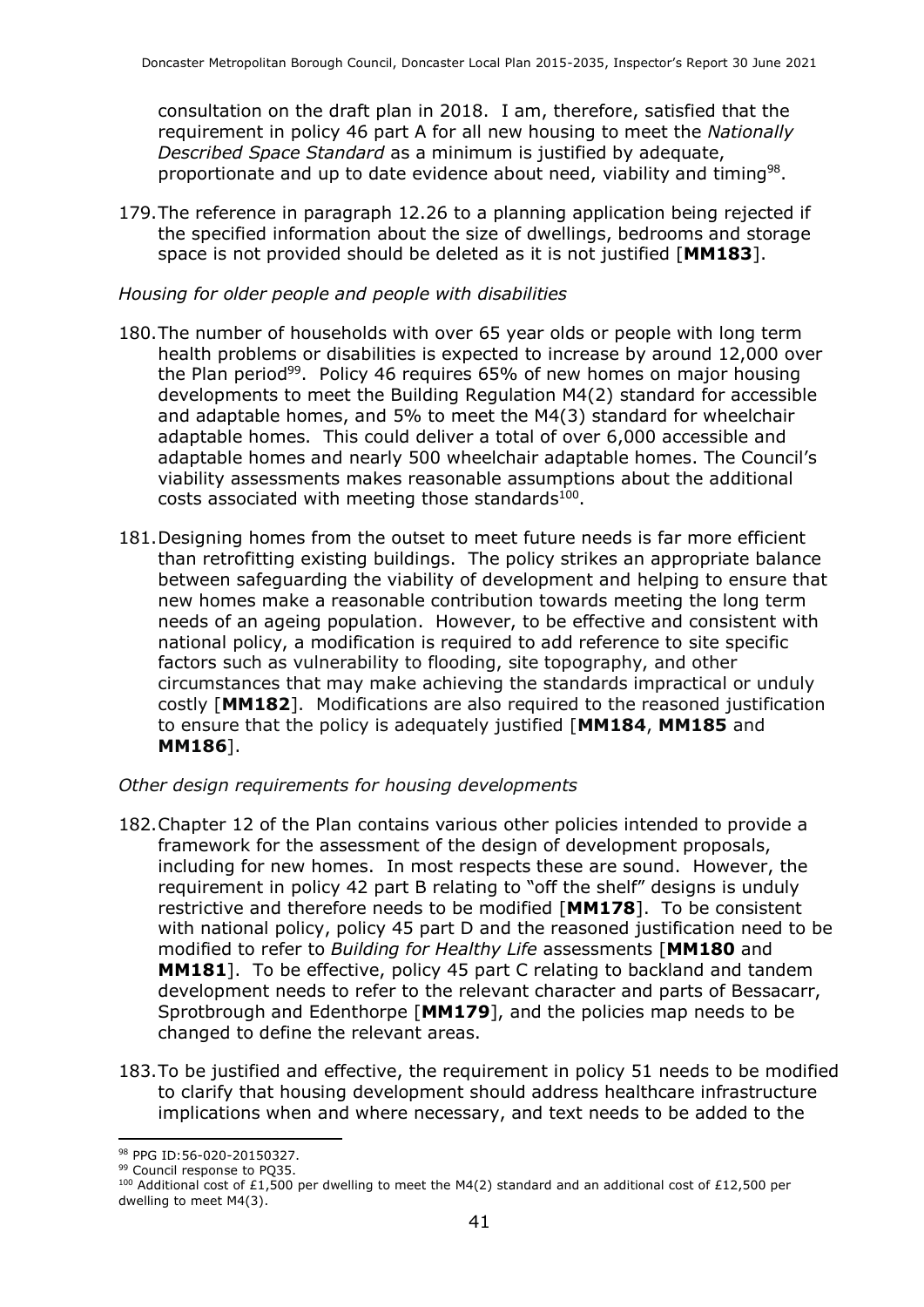reasoned justification [**MM187** and **MM189**]. For the same reasons, policy 53 needs to clarify that mitigation will be required where developments of 20 or more family homes create or exacerbate a shortfall in the number of local school places [**MM191**].

#### *Conclusion*

184.Subject to the main modifications that I have described, the requirements relating to housing development set out in the Plan are justified, consistent with national policy and should be effective in meeting needs and achieving well designed places.

#### **Issue 14: Is policy 12 justified and consistent with national policy and would it be effective in ensuring that the accommodation needs of gypsies, travellers and travelling showpeople can be met in the Borough throughout the Plan period?**

- 185.The Council's main evidence about the accommodation needs of gypsies, travellers and travelling showpeople is set out in its assessment published in  $2018^{101}$ . There are 15 existing authorised sites for gypsies and travellers in the Borough, and 4 for travelling showpeople. There is currently in excess of a five year supply of deliverable pitches on the existing gypsy and traveller sites, and likely to be a significant surplus throughout the Plan period. Five additional plots are expected to be needed on the existing sites for travelling showpeople by 2032. In order to ensure that this part of the Plan is justified, additional text needs to be added to summarise this evidence [**MM108**].
- 186.In this context there is no need for the Plan to identify new sites, and the approach in policy 12 for the creation of additional pitches or plots on existing sites, extensions to them, or on new sites is in general terms justified and likely to be effective subject to a factual correction [**MM107**]. However, some of the existing authorised sites are washed over Green Belt meaning that development on them would need to demonstrate very special circumstances which would be unduly restrictive. In order to overcome this and ensure consistency with national policy<sup>102</sup>, those sites should be inset from the Green Belt on the policies map with associated changes made to the reasoned justification of the Plan [**MM109** to **MM113**].

#### *Conclusion*

187.Subject to the main modifications and changes to the policies map that I have described, policy 12 is justified and consistent with national policy and likely to be effective in ensuring that the accommodation needs of gypsies, travellers and travelling showpeople can be met in the Borough throughout the plan period.

#### **Issue 15: Are the employment site allocations and policies relating to existing employment sites and various forms of economic development justified, effective and consistent with national policy?**

*Changes to the Use Classes Order*

<sup>101</sup> SDEB22.

<sup>102</sup> *Planning Policy for Traveller Sites* policy E paragraphs 16 and 17.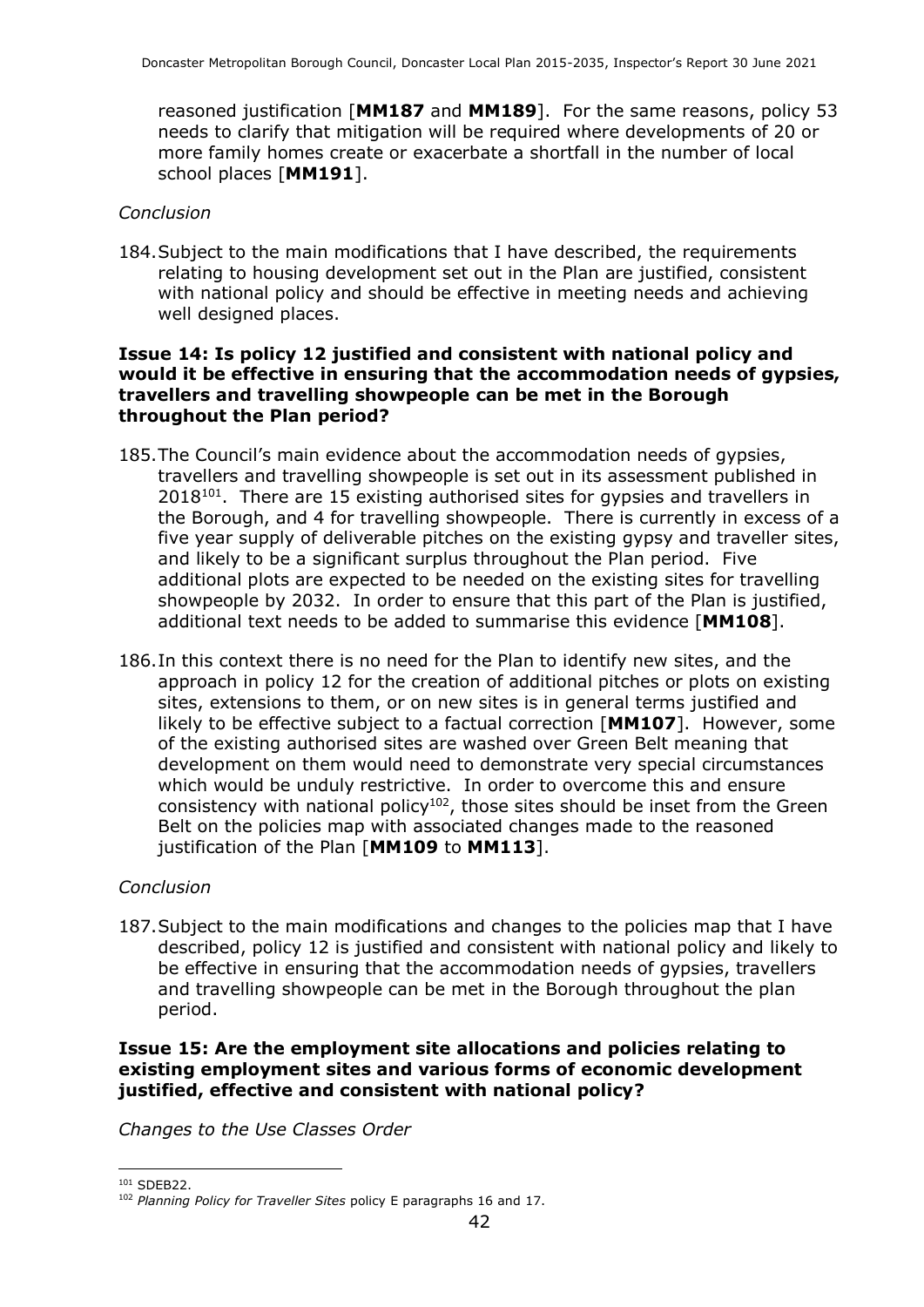188.Employment uses are defined in paragraph 4.62 as B1a (offices, other than A2); B1b (research and development); B1c (light industry); B2 (general industry); and B8 (storage and distribution). These references, along with other similar ones in different parts of the Plan, need to be modified to reflect *The Town and Country Planning (Use Classes) (Amendment) (England) Regulations 2020* that came into force on 1 September 2020. This will ensure that the Plan is effective and consistent with national policy [**MM33**, **MM38** to **MM44, MM132**, **MM339**, and **MM341**].

#### *Employment policy areas*

- 189.Employment policy areas defined on the policies map are the main existing sites occupied primarily by industrial, office and storage / distribution uses as defined above. Policy 5 is clear that such uses will continue to be supported, whilst other uses will be permitted provided that a number of criteria are met. In principle this approach is consistent with national policy by striking a balance between safeguarding existing sites whilst providing flexibility to respond to changing circumstances. However, a modification is needed to clarify that it relates to land and buildings, and to reflect the changes to the Use Classes Order referred to above. This will ensure that it is effective, including with regard to office, research and development, and light industrial uses that now fall within class E [**MM39** to **MM44**].
- 190.Modifications are required to paragraph 16.157 and Table E6 to ensure that they are factually correct, and therefore justified and effective, in relation to three employment policy areas in Askern [**MM278**].

#### *Employment allocations with planning permission*

- 191.Employment allocations with planning permission are listed in tables E1 to E8 in chapter 16 of the Plan. Paragraph 4.61 states that in total, 201 hectares are expected to be developed in the Plan period. Two of the allocations (Unity and Askern Saw Mill) have additional capacity of around 35 hectares which could be developed before 2035. In order to ensure that the Plan is justified and effective, the table following paragraph 4.60 needs to be modified to accurately set out the number of sites and amount of available employment land in different parts of the Borough [**MM37**]. Similar modifications are required to the relevant parts of chapter 16 [**MM235, MM244, MM251, MM266, MM271, MM278, MM283** and **MM303**].
- 192.As drafted, the plan includes no policy setting out the uses that are appropriate on employment allocations with planning permission. This means that it would not set an effective framework for considering any future planning applications that may be submitted relating to existing buildings or undeveloped land on those sites. This can be rectified by a modification to policy 4 [**MM33**].

#### *Employment allocations without planning permission*

193.Table 4 in the Plan lists six employment allocations that did not have planning permission in 2018. For each, figures are provided for gross site area; area available for employment uses (total 201 hectares); and the amount of hectares expected to be developed in the Plan period (total 164 hectares).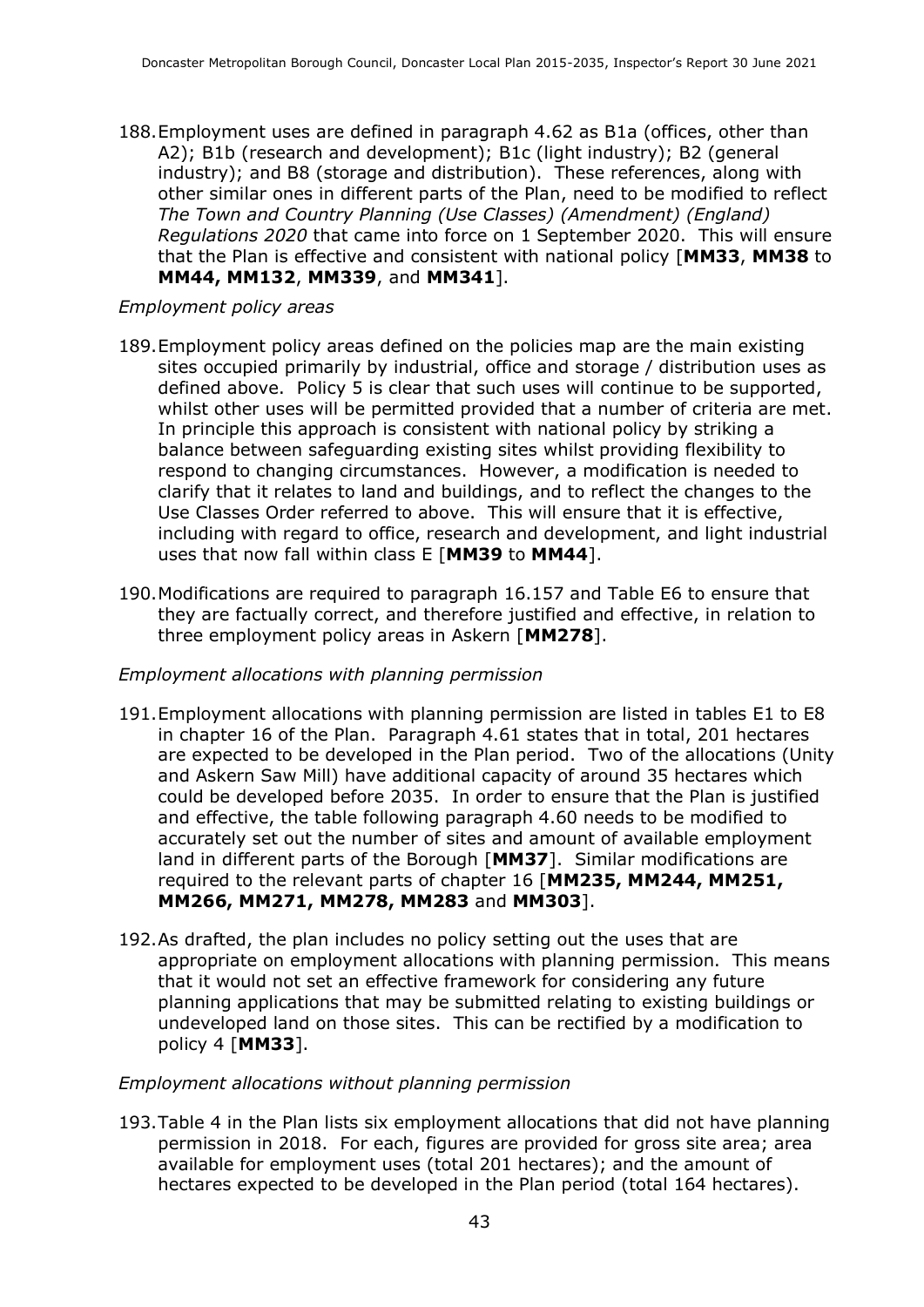There are no policies in the Plan to prevent the 37 hectares of land available for employment uses that are currently expected to be developed after 2035 coming forward earlier if required $103$ .

194.The sites at Balby Carr (11 hectares), Balby (5 hectares) and Rossington (18 hectares) are within established employment areas. They are suitable and available for development. I consider policy 7 relating to Doncaster Sheffield Airport later in this report, but in summary conclude that the allocation of the 68 hectare site there for employment uses is justified.

#### *Thorne North*

- 195.I have already found that the Thorne North allocation is justified in terms of the sequential approach to flood risk. The site is in an established employment location which includes large scale distribution uses. It is in single ownership and available, an outline planning application was submitted some time ago, there are no significant barriers to development, and an experienced development company envisages starting on site within a year if permission is granted.
- 196.A large amount of material would have to be brought onto the site to raise ground levels to mitigate against flood risk. However, the prospective developer advises that it would use inert construction waste that would otherwise go to landfill, a practice that it has used on other sites in the region.
- 197.The site has good access from junction 6 of the M18 via the A614. It is not far from the main town of Thorne/Moorends, one of the more deprived parts of the Borough. However, it is physically separate from the town being on the other side of the motorway. It is around 1.3 kilometres from Thorne North train station, although that journey is unlikely to be attractive to many on foot or by bicycle as it involves using busy, unsuitable roads and crossing the motorway interchange. There are no bus stops close to the site and no substantive evidence that viable services could be provided to serve the development.
- 198.In most respects, therefore, the site performs well against the criteria for major new employment sites, including for strategic warehousing, set out in policies 2 and 3 (as modified). The one exception is its poor accessibility by non-car modes. Whilst some reasonable alternative sites may perform better in that regard, all would be likely to involve most employees travelling to work by car from a wide area. I do not regard any such differences to be so significant that it means that the Thorne North allocation is unjustified. The development will need to make appropriate provision for access by sustainable modes of transport in accordance with policy 14, and the highway authority are satisfied that safe and suitable access can be provided.

#### *Carcroft Common*

199.The Plan allocates a site with a total gross area of approximately 50 hectares at Carcroft Common, and assumes that 12 hectares will be developed for employment uses in the Plan period. However, significant private and public investment would be needed to improve accessibility and mitigate flood risk.

<sup>103</sup> SDEB9 paragraph 2.8.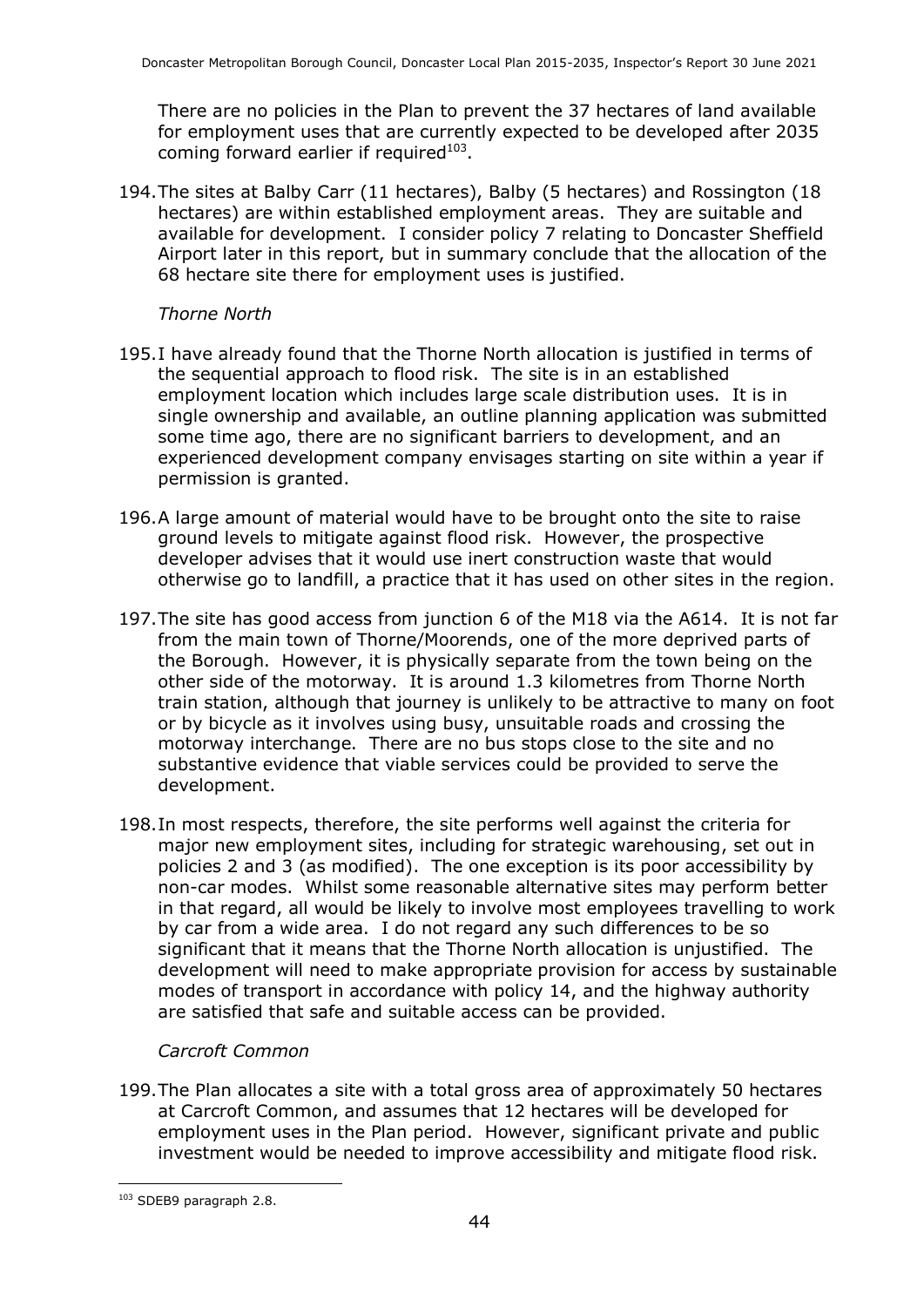Given the uncertainties about whether this will be forthcoming, this part of the Plan is not justified. I therefore recommend a modification to identify the site as a "potential development site" that could come forward subject to the constraints being overcome and the flood risk sequential test [**MM34** to **MM36** and **MM298**]. Consequential changes need to be made to other parts of the plan, including those relating to the overall supply of employment land which would be reduced by 12 hectares for the Plan period.

#### *Overall employment land supply*

- 200.Policy 2 aims to facilitate the delivery of at least 481 hectares of employment land in the period 2015 to 2035, which I have already found to be justified. Paragraph 4.614 in the Plan summarises the supply made up of completions 2015 to 2018 (117 hectares); allocations with planning permission (201 hectares); and allocations without planning permission (164 hectares). This provides a total of 482 hectares, which would be reduced to 470 hectares with the re-designation of the Carcroft Common allocation to a potential development site as recommended above.
- 201.However, the 481 hectare requirement includes significant allowances for vacant floorspace and flexibility and choice of sites $104$ . In other words, not all of that land needs to be developed to accommodate the sectoral forecasts and 1% job growth per year. Furthermore, as outlined above, in addition to the 470 hectares of supply that are expected to be developed by 2035, there is a significant amount of land on some of the allocations that could be developed earlier if demand arises. There is also a total of around 40 hectares of additional land on small sites with planning permission or available within employment policy areas<sup>105</sup>.
- 202.Most of the demand for employment land, around 271 hectares between 2015 and 2035<sup>106</sup>, is expected to be for large scale strategic warehousing. A total of over 320 hectares on six sites with planning permission and two allocations without planning permission is suitable for such development meaning that there is more than sufficient supply in overall quantitative terms for the Plan period<sup>107</sup>. Just over 100 hectares of that land was developed between 2015 and 2018, leaving around 220 hectares available on six sites for the rest of the Plan period.
- 203.Since 2018, employment land has continued to be developed, with a further 120 hectares taken up<sup>108</sup>. However, it is by no means certain that the recent high levels of demand for employment land generally, and additional warehouse space in particular, will continue throughout the Plan period. The take up and future demand for different types of employment land will need to be kept under review and the Plan updated if necessary. In the meantime, the allocations in the Plan are justified and adequate, and it is not necessary to make further modifications to provide greater flexibility through identifying "reserve sites" or to include a policy to allow employment development on land in the countryside policy area in certain circumstances.

<sup>104</sup> SDEB8 table 12.

<sup>105</sup> SDEB9 paragraph 2.11.

<sup>106</sup> Council response to action point 7.

<sup>&</sup>lt;sup>107</sup> Council response to action point 75.

<sup>108</sup> Blue Anchor representation made in response to proposed main modifications (March 2021).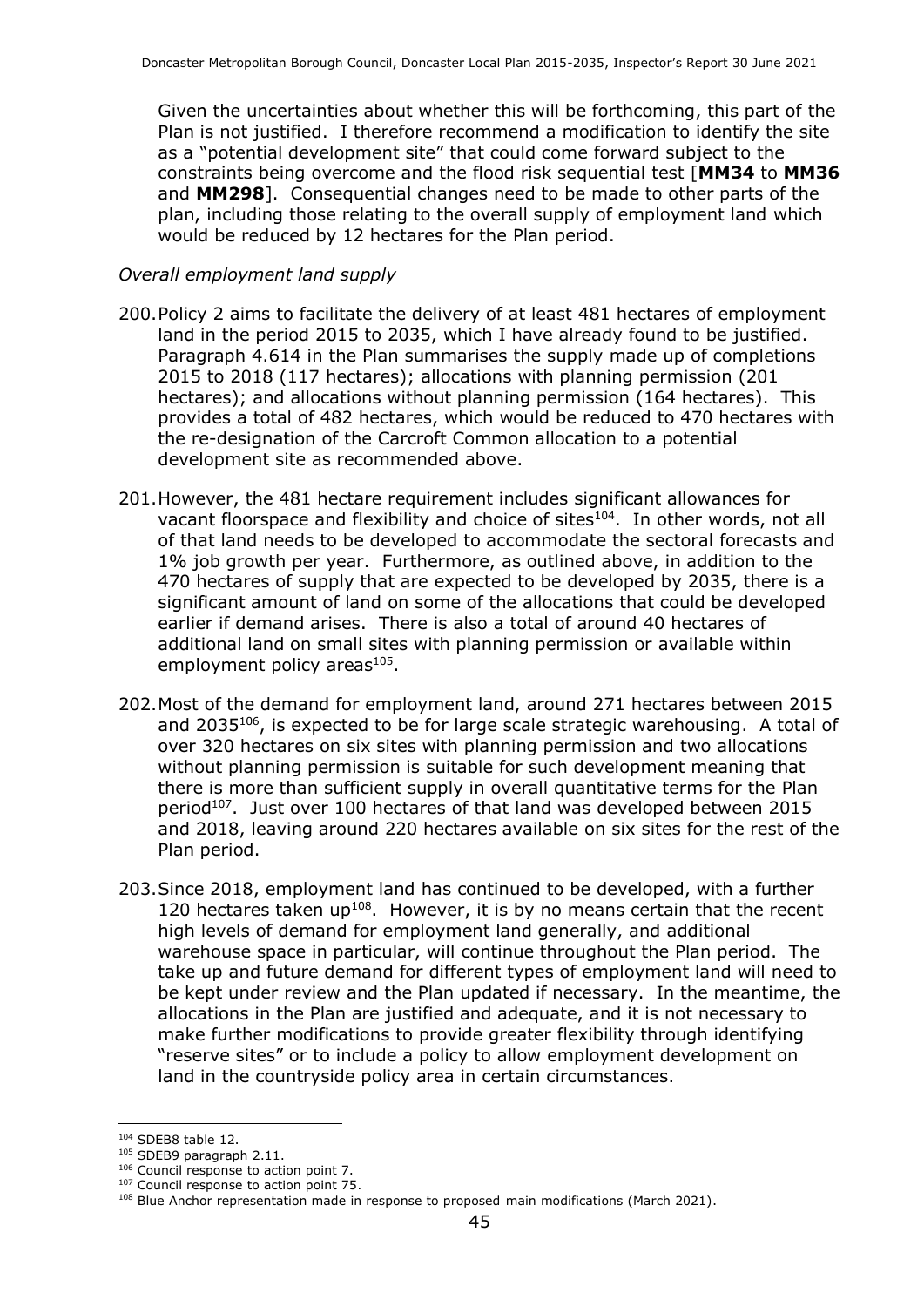#### *Conclusion*

204.Subject to the main modifications described above, the employment site allocations and policies relating to existing employment sites and various forms of economic development are justified, effective and consistent with national policy.

#### **Issue 16: Is policy 70 relating to the Unity Regeneration Project justified and will it be effective in helping to ensure the development on the site assumed in the Plan in the period to 2035?**

- 205.The Unity regeneration project proposed in policy 70 involves major mixed use development on over 400 hectares of land to the west of M18 junction 5 between Hatfield and Stainforth. Most elements of the policy reflect an outline planning permission granted in 2017 and the associated masterplan (Figure 17 in the Plan) and planning obligations. Implementation is expected to take place over around 30 years, and ultimately include a total of 3,100 new homes on three separate parts of the site and 66 hectares of employment uses.
- 206.The project is being delivered by an experienced developer who is providing the key infrastructure and serviced plots. A new link road from the motorway junction was constructed in 2020, pre-commencement conditions have been discharged, and two housebuilders are expected to be on site in 2021. There is, therefore, clear evidence that 245 homes will be completed by April 2024, and there is a reasonable prospect that at least 1,015 will be built by 2035 as assumed in the Plan.
- 207.A modification is required to the detailed wording of parts C and D of policy 70 to clarify the sites referred to as "the former Hatfield colliery" and "laydown area", and to ensure it is effective in conserving the grade II listed headstocks. The meaning of part F of policy 70 is unclear, and the Council has advised that on reflection it considers it unnecessary. This is because it simply reflects an existing planning obligation and any proposal to vary that could be effectively considered in the context of policy 67 relating to development viability. Part F should therefore be deleted. Subject to those changes [**MM251** to **MM259**], policy 70 is sound.

#### *Conclusion*

208.Subject to the main modifications described above, policy 70 is justified and will it be effective in helping to ensure the development on the site assumed in the Plan in the period to 2035.

#### **Issue 17: Is the Plan's approach to town centres and main town centre uses justified and consistent with national policy and will it be effective in ensuring that identified development needs can be met?**

#### *Accommodating main town centre uses*

209.I have already found that there could be a need for approximately 115,000 sqm of additional office floorspace and between around 20,000 sqm and 42,000 sqm of retail space in the Borough over the Plan period. Policy 3 makes clear that Doncaster town centre and the other centres in the network (defined in Table 2) will be the main locations for such development and other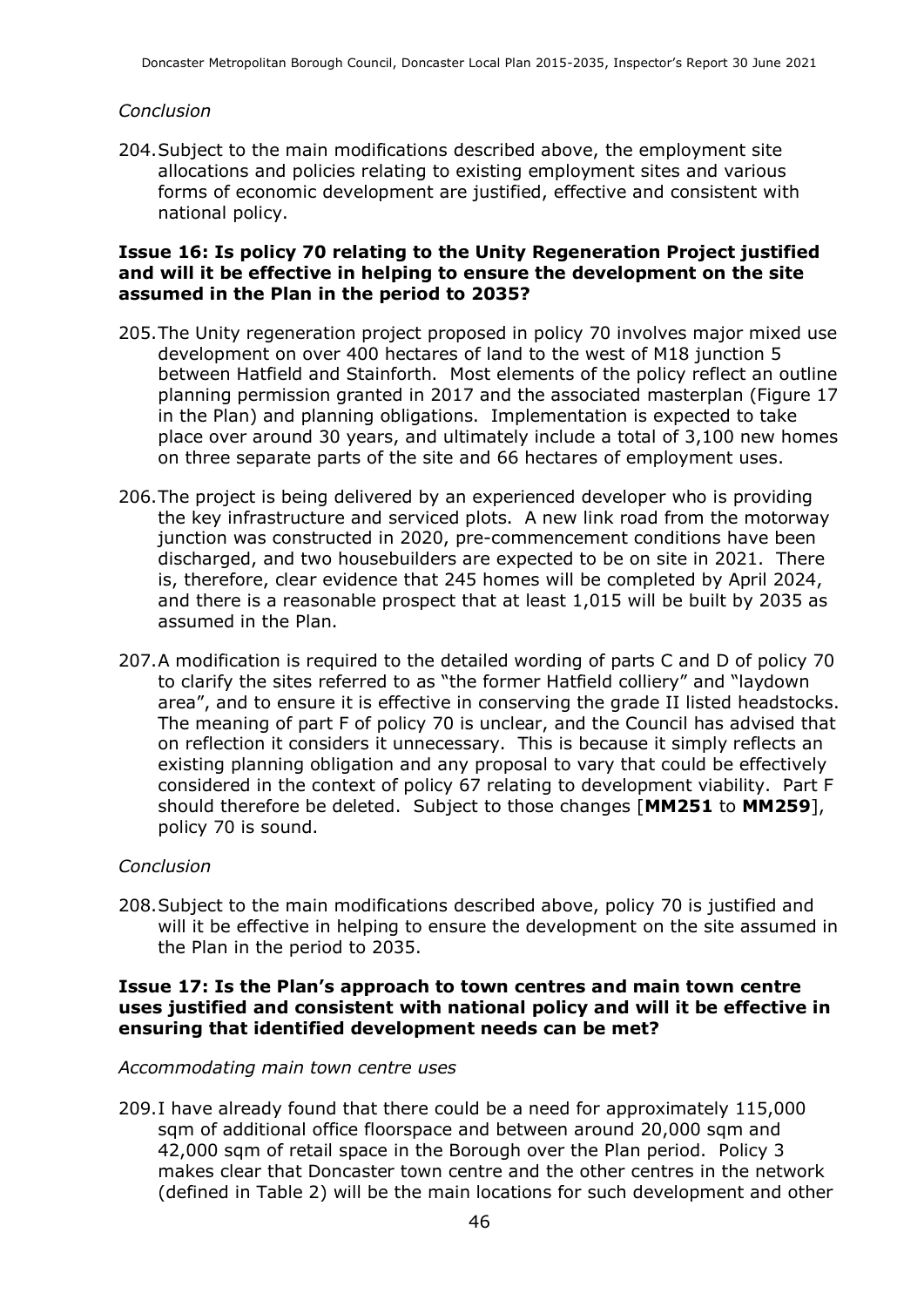main town centre uses, and policy 23 provides more detail including in relation to a sequential approach, impact assessments, and out of centre locations including retail parks. Policies 68, 69, 71 and 72 set out specific policies and proposals for Doncaster, Mexborough and Thorne town centres which are the three largest in the Borough.

210.It is clear that there are sufficient opportunities to accommodate the expected need for most additional main town centre uses within existing centres. The only exception is for some particular types of offices which are to be developed in a number of other specified locations including Doncaster Sheffield Airport. In most respects, the policies that I have referred to are sound. However, a number of detailed changes are needed to policies 2, 23, 24 and 69 to ensure consistency with national policy and effectiveness [**MM07, MM128** to **MM131, MM133** and **MM238**].

#### *Betting shops, pay day loan units and pawnbrokers*

211.Policy 24 part 3 only supports proposals to change the use of a building to a betting shop, pay day loan unit or a pawnbroker if three criteria are met, in addition to the requirements of parts 1 and 2 of that policy. Paragraph 8.23 explains that this is to maintain the vitality and viability of town centres, and to protect population health, amenity and safety. Whilst it is clear that an over concentration of such uses would undermine vitality and viability, there is no substantive evidence to indicate that limiting their number in town centres would protect health, amenity or safety. The reasoned justification needs to be modified accordingly. In order to ensure that the policy is effective in helping to support the vitality and viability of centres, part 3 needs to be modified to refer to amusement arcades, clarify part 3A in terms of properties being vacant or marketed, and include a definition of clustering in part 3C. I recommend accordingly [**MM134** to **MM136**].

#### *Food and drink uses, including hot food takeaways*

- 212.Policy 25 relates to food and drink uses "such as restaurants, cafes, pubs, bars, hot food takeaways and fast food outlets". Policy 51 aims to improve and promote strong, vibrant and healthy communities including through controlling the location of, and access to, "unhealthy eating outlets". To ensure effectiveness, modifications are needed to clarify the particular uses these policies apply to [**MM137, MM138, MM188, M190** and **MM318**].
- 213.It is clear that an over concentration of hot food takeaways and other food and drink uses in certain parts of town centres could undermine their vitality and viability. Part C of policy 25 needs to be modified to ensure that it is clear and therefore effective in preventing such an occurrence [**MM137**].
- 214.Policy 25 part C states that proposals for hot food takeaways that are within 400 metres of a school, sixth form college, community centre or playground will not be supported unless the opening times are restricted to after 5pm on weekdays. National guidance states that planning policies can seek to limit the proliferation of particular uses where evidence demonstrates this is appropriate<sup>109</sup>.

<sup>109</sup> PPG ID:53-004-20190722.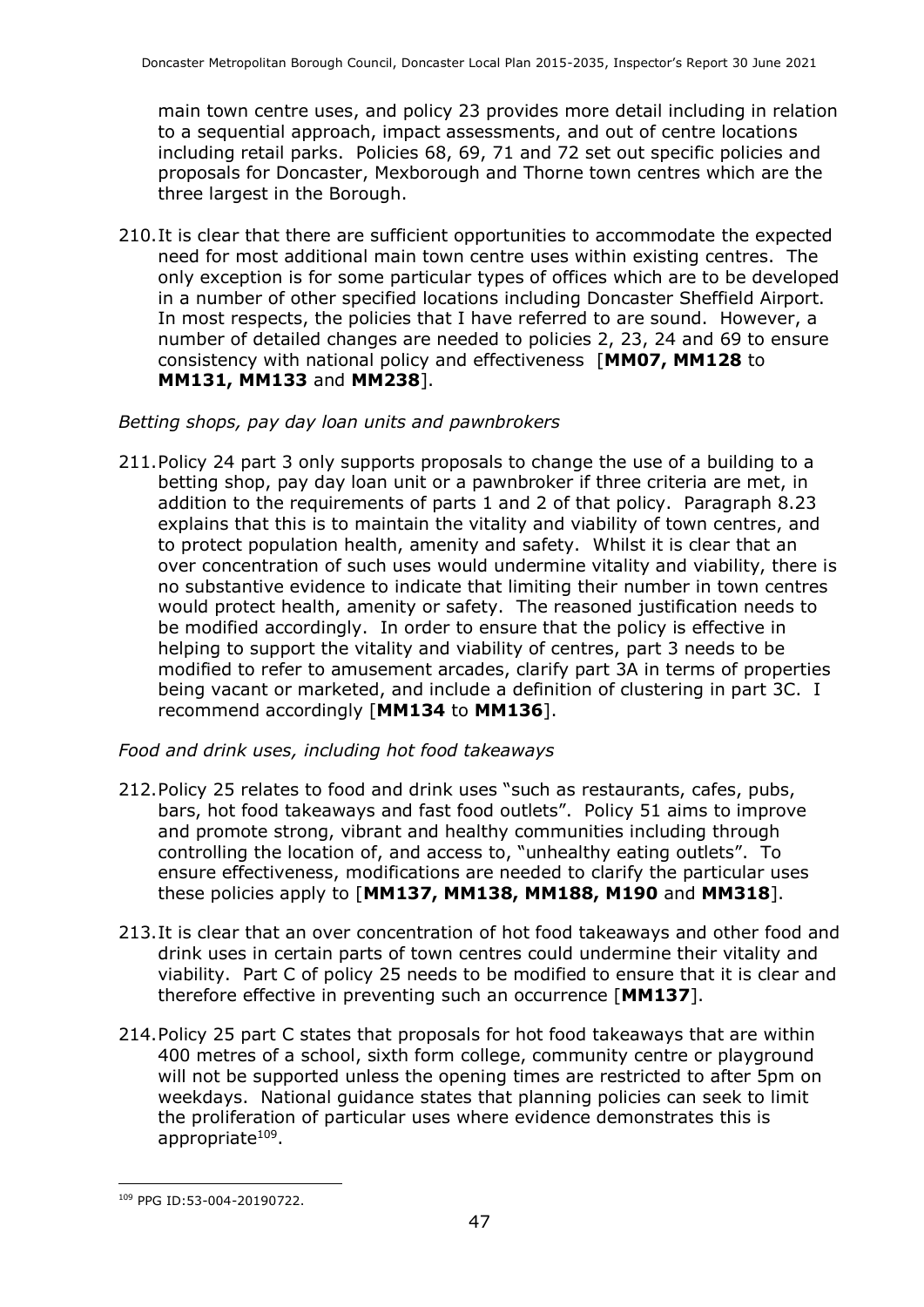215.There are relatively high levels of both obesity in young people and numbers of hot food takeaways in the Borough, and the Council has also provided evidence about the geographical relationship between existing takeaways and schools, and the use of takeaways by young people in the Borough $110$ . This is relevant and proportionate, meaning that the approach to proposals for additional hot food takeaways close to a school, sixth form college, community centre or playground is consistent with national policy and justified. Modifications are also required to the reasoned justification to ensure that policy 25 is adequately justified [**MM139** to **MM142**].

#### *Conclusion*

216.Subject to the main modifications I have described, the Plan's approach to town centres and main town centre uses is justified and consistent with national policy and will be effective in ensuring that identified development needs can be met.

#### **Issue 18: Is policy 7 justified and consistent with national policy, and will it provide an effective framework for determining development proposals at Doncaster Sheffield Airport?**

- 217.Policy 7 sets out a positive approach to development at Doncaster Sheffield Airport to enable its growth as a passenger and freight transport facility along with a significant amount of economic, housing and other development on land both within and around the airport, subject to various criteria being met.
- 218.Growth of passenger numbers and freight throughput is expected to be in the context of the planning permission granted in 1999. However, the Plan aims to provide a framework for further development at the airport to take advantage of the opportunity the location provides due to the availability of land, transport and other infrastructure, and the development that has already taken place in recent years. In general terms, the approach is consistent with national policy which expects plans to provide for large scale transport facilities, including airports, that need to be located in the area and the infrastructure and wider development required to support their operation, expansion and contribution to the wider economy $^{111}$ .
- 219.However, a significant number of modifications are needed to policy 7 (which is long and detailed), along with the reasoned justification, to ensure that this part of the Plan is justified and effective [**MM60** to **MM95**]. I set out the reasons for these below in relation to the various different components of the policy. However, before that there are two general points to make.
- 220.Firstly, some of the modifications are needed to ensure that the meanings of all terms are clear and that the areas to which particular proposals are intended to apply are defined. Changes also need to be made to the policies map to clarify the geographical areas to which the various parts of the policy apply, including through the definition of an Airport Policy Area and an Airport Operational Area, and the identification of specific sites within these.

<sup>110</sup> DMBC5 and Council response to SQ9.9.

<sup>111</sup> NPPF 104(e), *Aviation Policy Framework* (2013), and *Airports National Policy Statement* (2018).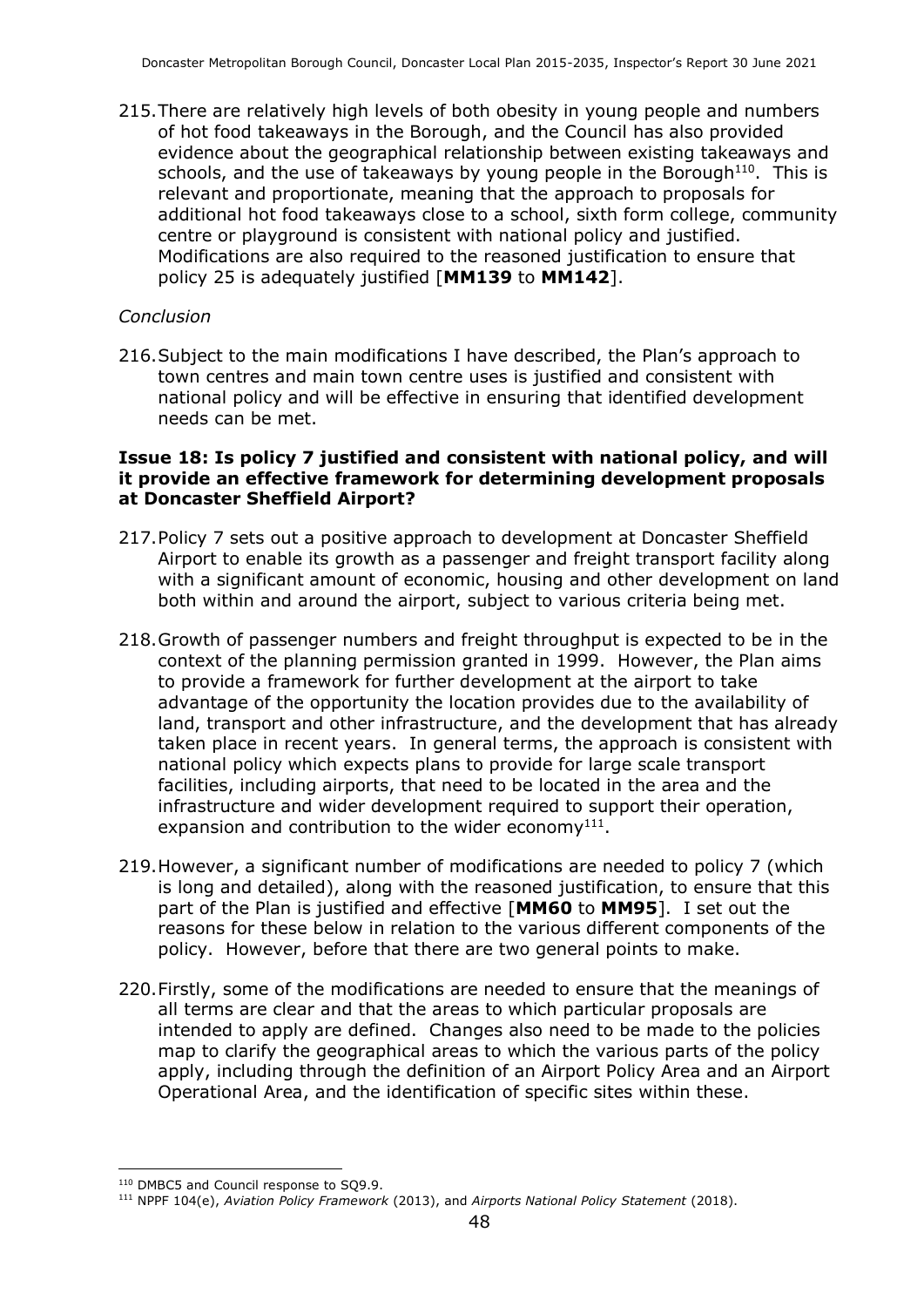221.Secondly, as a result of the significant changes to policy 7 that I recommend, consequential modifications are required to chapter 4 (strategic approach); chapter 13 (transport); chapter 16 (spatial proposals for Auckley/Hayfield Green); appendix 2 (development requirements for Hayfield Lane housing allocation site ref 223); and appendix 3 (Doncaster Sheffield Airport) [**MM31, MM32, MM115, MM120, MM282, MM286, MM327** and **MM338**].

#### *Aviation, aviation-related, and employment development at the airport*

- 222.Parts A and B of policy 7 allow for aviation uses and infrastructure, along with aviation-related development. Modifications are required to clarify that these parts relate specifically to the Airport Operational Area. An additional part to the policy is needed to clarify that site 517, within the Operational Area, is to be developed for airside employment and operational uses only, including transit sheds, hangars and a "maintenance, repair and overhaul campus".
- 223.Sites 748 and 941, outside the Operational Area, are allocated for employment uses. Part C of policy 7 needs to be modified to clarify the uses proposed, which include airport-related offices, research and development, general industry, and storage and distribution. Part E needs to be modified to clarify that it allows for further employment development in the employment policy area to the north west of the Operational Area as defined on the policies map.

#### *Housing-led mixed use urban extension linked to the growth of the airport*

- 224.Part E of policy 7 proposes the development of a "housing-led mixed use urban extension" on a 105 hectare site (ref 940) on land to the south west of Hayfield Green and to the west of the airport. Within this site, 10 hectares (ref 904E1) are proposed to be developed for retail, food and drink, hotel and other main town centre uses. 11 hectares (ref 940E2) are proposed for up to 280 new homes to support initial phases of airport expansion and employment growth. 70 hectares (ref 940E3) are proposed as an "airport reserve housing site" that would be released for up to 920 further new homes subject to specified levels of job growth being achieved. The detailed mechanisms to control the phased release of that reserve site are set out in part F and appendix 3.
- 225.In principle, I am satisfied that this proposal for the 105 hectare site is positively prepared and justified as it responds to an opportunity to attract a significant amount of development and investment to this part of the Borough, making good use of available land and existing infrastructure, and providing new jobs and facilities for existing as well as future residents and workers. However, modifications are required to ensure that the policy is effective in achieving sustainable development.
- 226.The description of the proposal as being "housing-led" and an "urban extension" does not accurately reflect its location or nature. Therefore, the introductory section of part E needs to be changed to clearly set out what the proposal is aiming to achieve in terms of realising the economic potential of the airport and creating a sustainable co-location of jobs, homes, shops and other facilities in this part of the Borough. Modifications are required to ensure that the development of main town centre uses on the 10 hectare site (ref 904E1) are of an appropriate scale, design and layout such that they do not undermine the vitality and viability of existing town centres or create an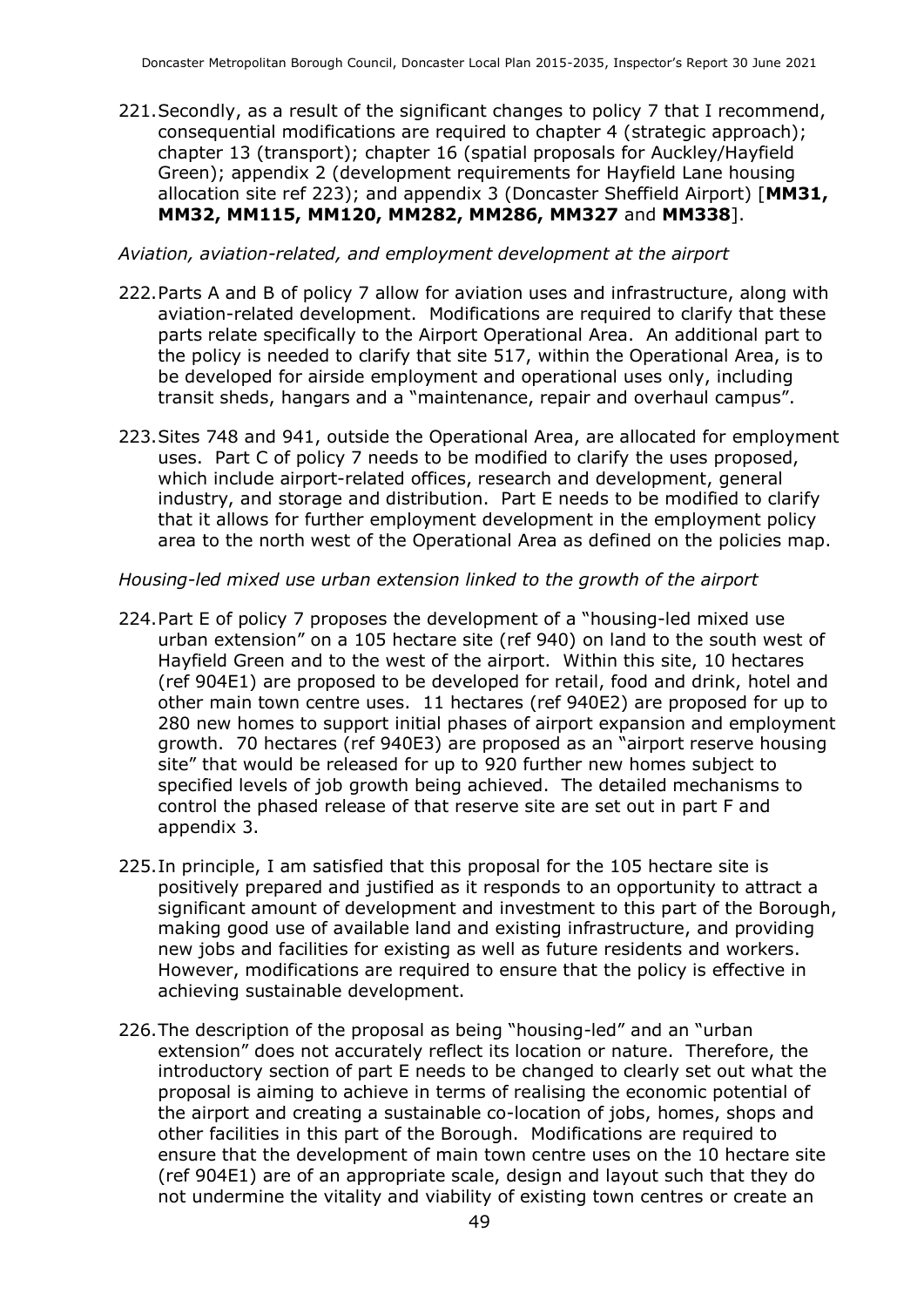out of centre retail and leisure park. This includes indicating approximate floorspaces for different uses, and setting a requirement to create a welldesigned new town centre with public realm and access improvements for sustainable travel.

227.Part F and appendix 3 need to be modified to clarify that the release of the reserve housing site will be dependent on job growth at, or specifically and clearly related to, the airport since 2018. As the full release of housing on the reserve site is dependent on the creation of around 11,000 such jobs there are clearly uncertainties about the timing and extent of its delivery. Furthermore, much of this job growth would be likely to be additional to that assumed in the calculation of the housing requirement set out in policy 3. The Plan's assumption that the provision of new homes at the airport should not count towards meeting the policy 3 housing requirement is therefore justified.

#### *Access to, and car parking serving, the airport*

- 228.The 1999 planning permission for the development of the airport includes a planning obligation that requires the developer to make all reasonable endeavours to provide a new community railway station on the Lincoln Line at Hayfield Green. This would improve opportunities for sustainable travel to the airport, and to the existing local community. Whilst a new electrified main line rail connection and railway station at the airport, connecting to the East Coast Main Line, is an aspiration, there is insufficient evidence to show that there is a reasonable prospect of it being provided either as an alternative, or in addition, to the Hayfield Green community station. Policy 7 should, therefore, be modified to protect a site for the community station (which needs to be indicated on the policies map) and delete reference to a new station connected to the East Coast Main Line. Consequential modifications are required to policy 13 in the transport chapter of the Plan, and to appendix 2 to ensure that the site area reflects the site of the proposed station at Hayfield Green (development requirements for Hayfield Lane housing allocation site ref 223).
- 229.The meaning of, and justification for, "improved access from the M18" is unclear. Access to the airport from the M18 was significantly improved a few years ago through the construction of the Great Yorkshire Way. There is no evidence to indicate that further road improvements between the airport and the motorway are needed or would be delivered during the Plan period. Policy 7 should therefore be modified to delete reference to that proposal.
- 230.Policy 7 part I needs to be modified so that it is effective and consistent with national policy with regard to the provision of additional car parking in the Airport Policy Area. This clarifies that the provision of passenger parking should take account of improving opportunities to travel to the airport by sustainable modes, rather than "to meet demand".

#### *Masterplanning and development requirements at the airport*

231.Part J of policy 7 requires development proposals to be informed by comprehensive airport area-wide masterplanning. To be effective, the strategic objective for this approach needs to be set out through reference to achieving a high quality, well designed and sustainable place and mitigating potential impacts.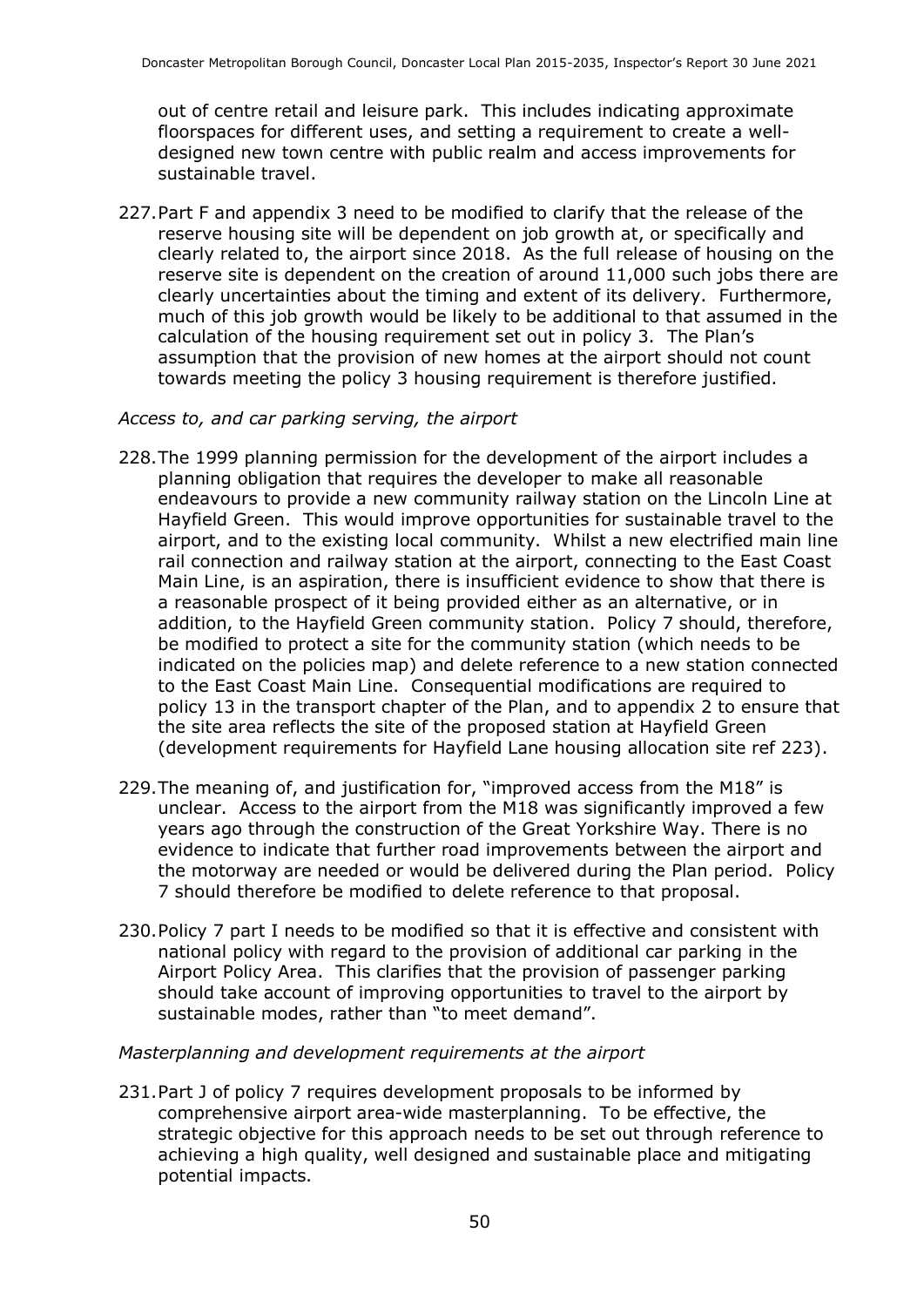232.Modifications are also required to sections 1 and 3 of part J to ensure that they are consistent with national policy and effective with regard to public safety and safeguarding areas relating to the airport.

#### *Conclusion*

233.The main modifications that I have described to policy 7 and other related parts of the Plan are necessary to ensure that it provides an effective and justified framework for determining development proposals at Doncaster Sheffield Airport consistent with national policy.

#### **Issue 19: Are policies 13 to 21 justified and consistent with national policy, and will they be effective in ensuring that developments are provided with safe and suitable access for all users, promoting sustainable transport, and providing a framework for the provision of transport infrastructure?**

#### *Proposed road improvements*

- 234.Policy 13 part A supports proposals to improve key routes and connections to the strategic road network and effectively manage traffic and relieve congestion. Eleven road improvement schemes are listed, and further information about those "major road network enhancement priorities" is set out in table 7 with indicative routes shown on the key diagram. Some of the schemes are committed and/or justified by robust evidence $112$ , and some are medium term with a reasonable prospect of being delivered in the Plan period. However, others are long term aspirations which are not required to facilitate development proposed in the Plan or justified by evidence about their costs and benefits and reasonable alternatives.
- 235.Modifications are therefore required to ensure policy 13 is justified and consistent with national policy by deleting reference to the longer term priorities and amending the reasoned justification to clearly describe their status and how they may be taken into account in a future review of the Plan including through sustainability appraisal [**MM114** and **MM116** to **MM119**]. Consequential modifications are required to Figure 4 (key diagram) and Figure 6 (strategic transport network) [**MM59** and **MM123**]. I have amended the detailed wording of MM119 to take account of comments from Highways England.

#### *Proposed rail improvements*

236.Policy 13 parts B and C support improvements to bus and rail transport, some of which could involve a significant amount of development. As with part A, changes are needed to this part of the policy and the reasoned justification to ensure that it only supports schemes that are justified and have a reasonable prospect of delivery during the Plan period, that those schemes are clearly defined, and that the status of any others is made clear. For the reasons set out in the previous main issue, reference to a new main line rail connection and station at Doncaster Sheffield Airport needs to be deleted, and a proposed

<sup>112</sup> NPPF 104(e).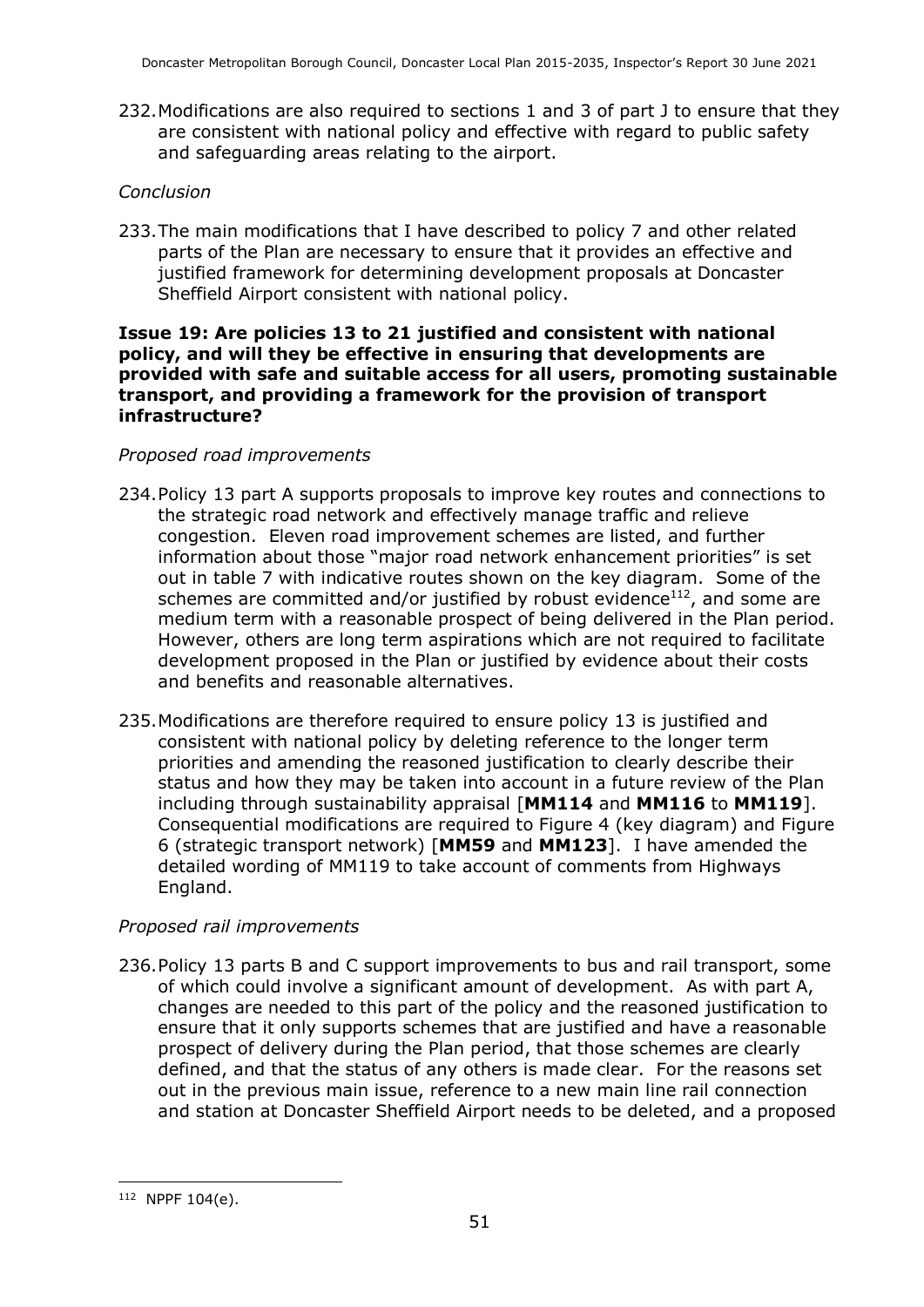community rail station on the Lincoln line at Hayfield Green added [**MM115** and **MM120** to **MM122**].

#### *Promoting sustainable transport in new development*

237.Policy 14 expects all new development to make appropriate provision for access by sustainable modes of transport and sets out a number of particular requirements including parking standards for cars, disabled motorists, electric vehicles and motorcycles (appendix 6) and thresholds for transport statements, transport assessments and travel plans in appendix 7. To ensure that the Plan is justified and effective, modifications are required to part A(4) so that it refers to appropriate levels of car parking provision, having regard to the standards contained in appendix 6, the factors described in paragraph 7.35, and the findings of transport statements and assessments [**MM124**]. For the same reasons, a modification is required to appendix 6 to clarify the requirements for electric vehicle charging points in all forms of non-residential development [**MM340**].

#### *Cycling and walking*

- 238.To ensure that the Plan is effective in promoting and facilitating the increased use of bicycles as a sustainable mode of transport, modifications are required to policies 14 and 17 and appendix 6. These will ensure that the requirements for the provision of appropriate cycle storage facilities in developments are clear, and that employment developments provide changing and showering facilities [**MM124, MM125** and **MM340**].
- 239.The requirement in policy 19 part D to consider unrecorded public paths crossing development sites is justified subject to a modification to paragraph 7.59 to clarify that this only applies to routes that are clear and obvious on the ground, such as well-worn desire lines linking public places or highways [**MM126**].

#### *Conclusion*

240.Subject to the main modifications that I have described, policies 13 to 21 are justified and consistent with national policy, and will be effective in ensuring that developments are provided with safe and suitable access for all users, promoting sustainable transport, and providing a framework for the provision of transport infrastructure.

#### **Issue 20: Are the Plan's policies relating to the natural and built environment justified, effective and consistent with national policy?**

#### *Green infrastructure, open space and local greenspace*

241.Policy 27 aims to protect, improve, and create new green infrastructure and includes particular requirements for major developments. In most respects these are sound, but a modification is required to delete reference to "green infrastructure masterplans". This is because such a specific requirement is not justified or necessary to ensure that the aims of the policy are met, given that policy 43 includes a number of other relevant tools and mechanisms. Furthermore, the requirement to address existing deficiencies is not clear or justified, and should be replaced by addressing local needs. Finally, the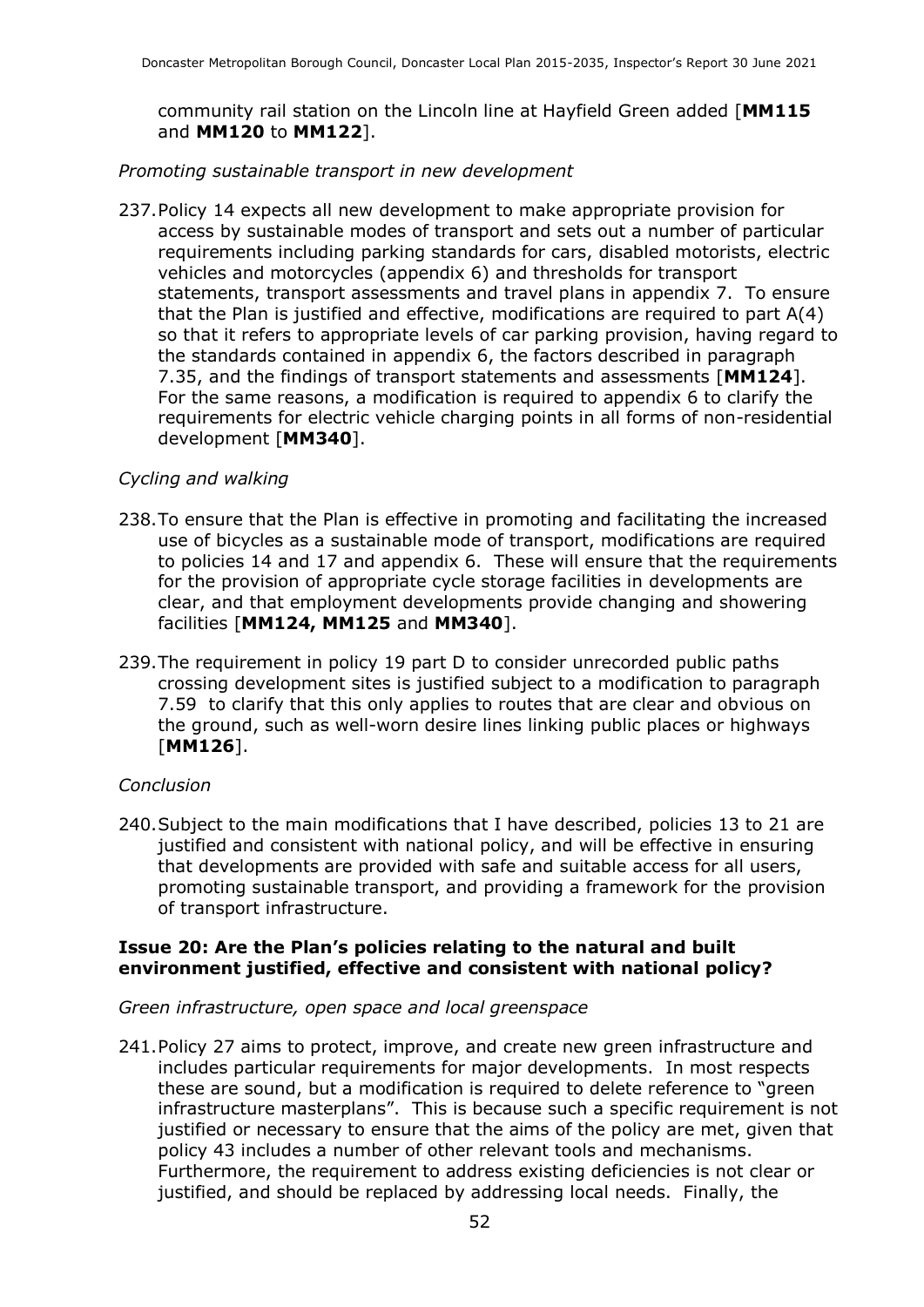reference to "30 or more family homes" should be deleted as the policy should apply to all developments of one hectare or more in order to be effective, and associated modifications need to be made to the reasoned justification [**MM150** to **MM153**].

- 242.To ensure that policy 28 part A is clear and therefore effective, it needs to be modified so that it refers to "open space policy areas as defined on the policies map". An additional criterion in part B is needed to ensure that it is effective in protecting non designated open space that contributes to the character of a conservation area or the setting of a designated heritage asset [**MM154** and **MM155**].
- 243.Policy 28 part C protects three sites identified on the policies map as Local Green Spaces. These sites were selected using a consistent and proportionate methodology in line with national policy $113$ . Whilst other policies may be effective in protecting the setting of heritage assets and other interests from development on those sites, the Local Green Space designation is justified as it ensures that each is kept permanently open. This is necessary given their particular characters and value to the local community. Modifications are required to delete reference to "local" policy and guidance in part C, and to the reasoned justification to identify the three sites. This will ensure consistency with national policy and effectiveness [**MM156** and **MM157**].
- 244.It may be the case that other sites in the Borough could potentially also meet the national criteria for designation as Local Green Space. However, that does not mean that the Plan as submitted is not sound. The Council's decision not to assess the site at Rosehill, Cantley as Local Green Space was reasonable in this respect as it was allocated in the existing development plan for housing development, and proposed for that use in the Plan in order to help meet housing needs in the main urban area and minimise the loss of Green Belt.
- 245.In order to address open space needs and deficiencies, policy 29 sets out requirements for open space provision in various types of housing development, including that developments of 20 or more family dwellings contribute "10% or 15%" of the site as open space. Such developments close to a large open space, and all developments of between 10 and 20 family dwellings, may instead be asked to provide a commuted sum equivalent to 10% or 15% of the land value. In order to ensure that the requirements are directly related to the development and necessary to make it acceptable in planning terms, reference to addressing "deficiencies" needs to be deleted. Whilst the Council has suggested that the reference to "10% or 15%" be replaced by "15%", I do not consider that being so specific is justified or necessary to make the Plan sound. However, to avoid ambiguity, whilst retaining a reasonable degree of flexibility, I recommend that reference be modified to "10% to 15%". Whilst this would not allow all types of open space to be provided by every development, it would represent a reasonable and proportionate contribution that could be tailored to the specific circumstances of each site, having regard to types of open spaces that already exist in the local area.

<sup>113</sup> NPPF 99 to 101.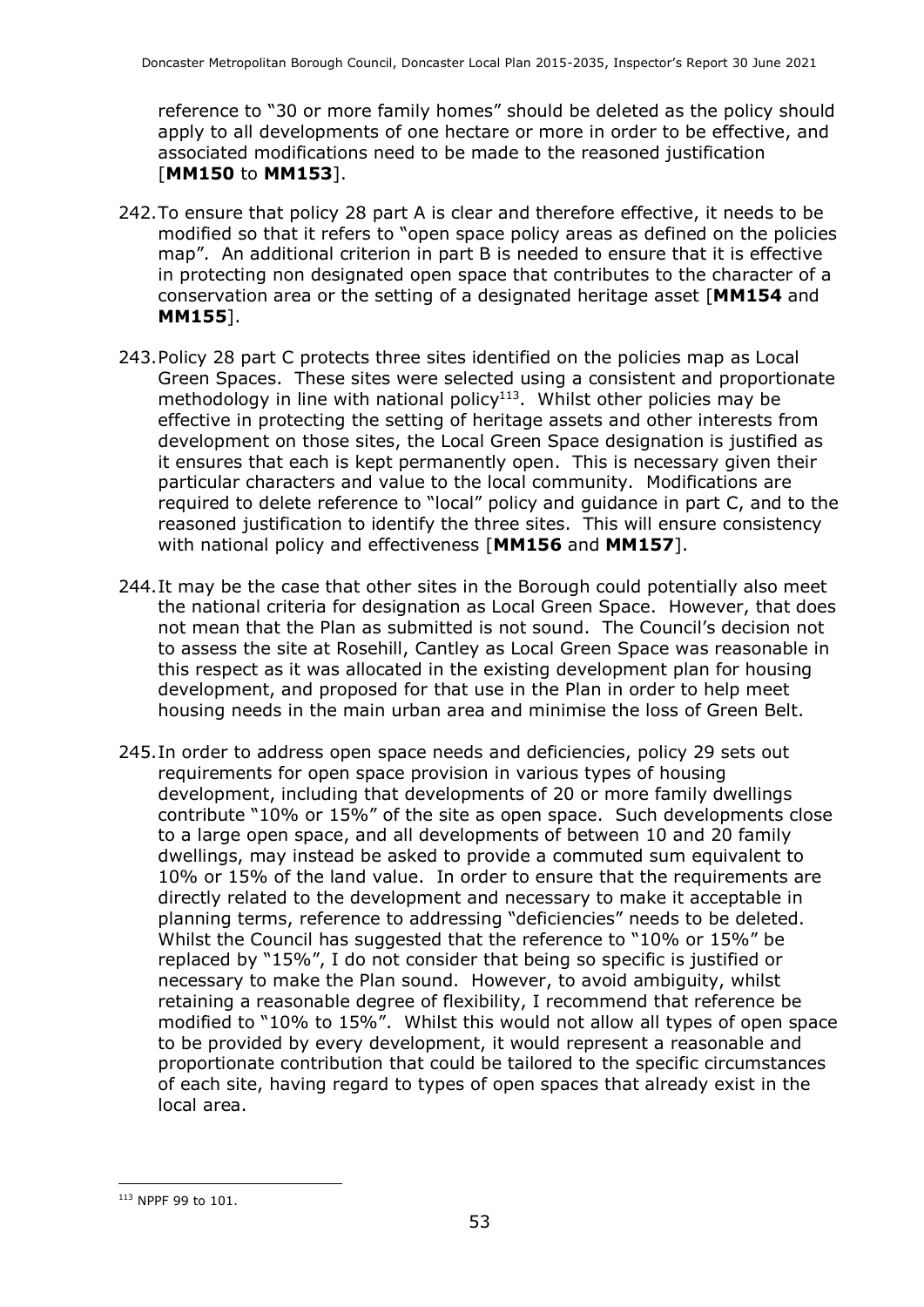246.The requirement for a commuted sum instead of on-site provision is reasonable as there are deficiencies in some types of open space in all parts of the Borough, it would be used to improve existing open space nearby, and policy 66 relating to developer contributions would also apply. However, the policy and reasoned justification needs to be modified to refer to "market value" and to clarify how this will be calculated. I have altered the modification suggested by the Council to refer to input from the applicant as well as the Council's in-house property surveyors [**MM158** to **MM166**]. These modifications will ensure that this part of the Plan is justified, consistent with national policy and effective.

#### *Biodiversity and geodiversity*

247.Policies 30, 31 and 32 deal with ecological networks, biodiversity, geodiversity and local wildlife and geological sites, including those designated on the policies map. Appendix 8 contains the site selection guidelines that were used to designate the sites on the policies map and would also be used to consider whether non-designated sites that may be affected by development should be protected. Modifications are required to policy 31 and its reasoned justification so that references to the mitigation hierarchy and sites of special scientific interest are consistent with national policy and effective, including through reference to wider ecological networks and the Council's biodiversity map [**MM167** to **MM170**].

#### *Landscape*

248.To be consistent with national policy and effective in protecting landscape character, policy 34 needs to be modified to refer to cumulative impact [**MM171**].

#### *Historic environment*

- 249.Policy 35 supports proposals which preserve or, where appropriate, enhance the significance and setting of the Borough's heritage assets. Policy 36 sets out requirements for heritage statements and other information to support proposals that affect heritage assets. Policies 37 to 40 deal with particular types of designated heritage assets and archaeology. Whilst differing in detail to the wording of relevant national policy<sup>114</sup>, I am satisfied that these policies are not inconsistent and will be justified and effective provided that a number of modifications are made.
- 250.The Council's *Heritage Strategy 2015-2019* is now out of date and reference to it needs to be deleted from the reasoned justification [**MM172**]. Policy 38 part B needs to be clear that proposals that harm conservation areas will not be allowed unless the harm is outweighed by public benefits [**MM173**]. Policy 41, and references to appendices 9 and 10 which set out criteria for identifying parks and gardens of local historic interest and locally listed buildings, need to be modified to ensure effectiveness and clarify the status and purpose of the appendices [**MM174 to MM177** and **MM342**]. I have amended the detailed wording of MM175 as recommended by Historic England.

<sup>114</sup> NPPF section 16.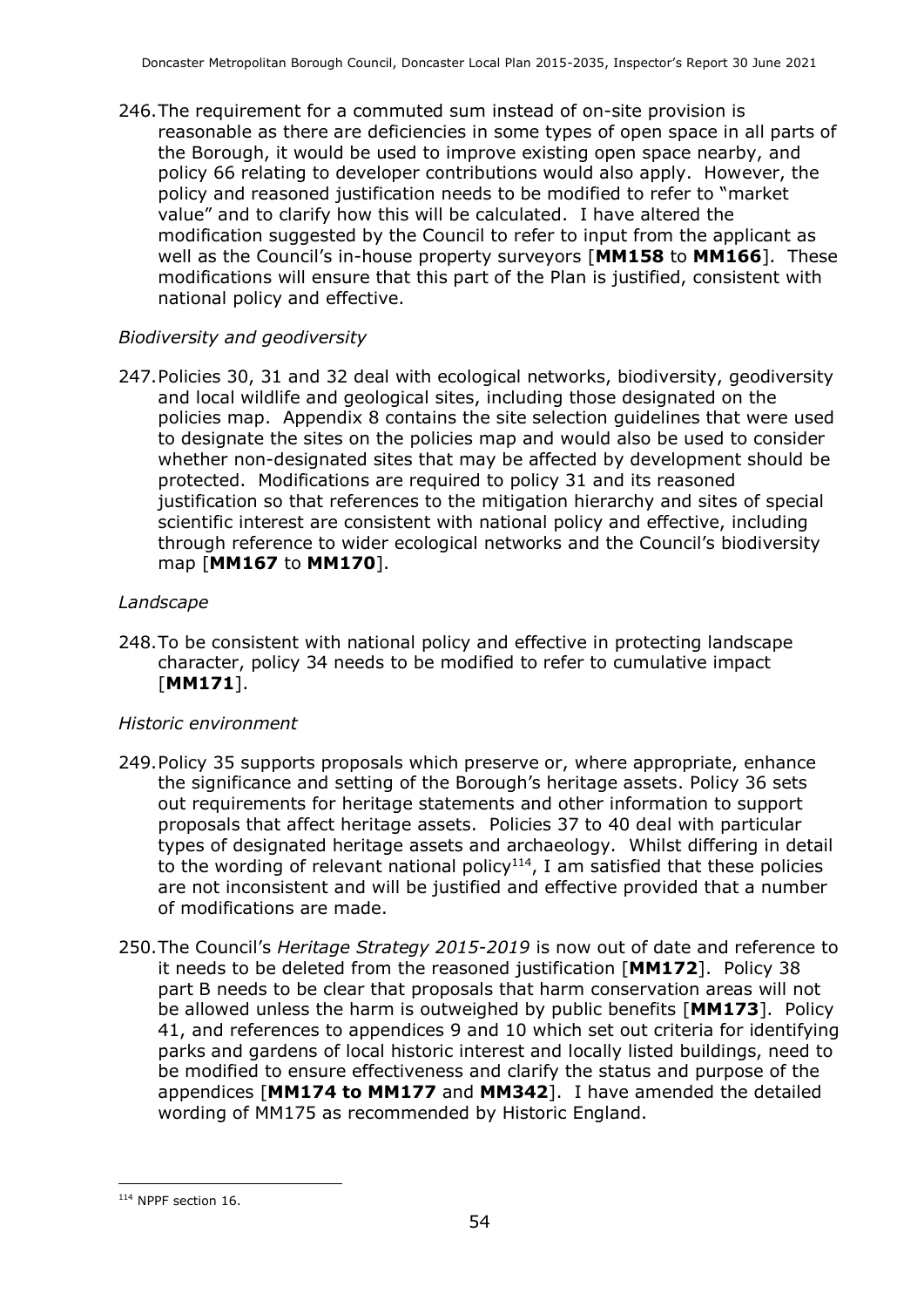#### *Conclusion*

251.Subject to the above main modifications, the Plan's policies relating to the natural and built environment are justified, effective and consistent with national policy.

#### **Issue 21: Are the Plan's policies relating to pollution; contamination; low carbon and renewable energy; and agricultural land, soil and water resources justified, effective and consistent with national policy?**

#### *Pollution*

252.Policy 55 sets out requirements relating to development that may cause or be affected by various forms of pollution. To be consistent with national policy and effective, the opening paragraph of policy 55 needs to be modified to refer to the "agent of change principle"; and part D to needs to refer to contamination to source protection zones. The reasoned justification needs to make clear how the noise standards in appendix 11 are intended to be used to inform noise assessments and determine any mitigation that may be needed [**MM192** to **MM194**]. Part E, relating to pollution from artificial lighting, requires additional reasoned justification with reference to relevant guidance [**MM197**].

#### *Contamination and unstable land*

253.To be consistent with national policy and effective, policy 56 needs to be modified to refer to preliminary risk assessments for development on land that is or potentially contaminated or unstable. Additional reasoned justification is required in relation to this, and to explain how groundwater will be protected from contamination [**MM195, MM196** and **MM198**].

#### *Low carbon and renewable energy*

- 254.Policy 59 aims to increase the supply of low carbon and renewable energy produced in the Borough by identifying various types of scheme that will be supported. To be effective, community energy schemes should be added to that list [**MM201**].
- 255.Policy 60 identifies parts of the Borough to which medium to large (over 55 metres hub height) and small to medium scale wind energy schemes will be directed, and sets out additional criteria (to those in policy 59) that such forms of development would have to comply with. The area of search for medium to large wind energy developments is shown on the policies map and Figure 13. However, this was based on a landscape capacity assessment undertaken in 2006/7 since when significant changes have occurred including through a number of wind farm developments.
- 256.In order to ensure that this part of the Plan is informed by relevant and up to date evidence, the Council commissioned further work during the examination<sup>115</sup>. Figure 13, and the reasoned justification to policy 60, need to be modified to reflect the latest evidence, and the policies map needs to be

<sup>115</sup> *Doncaster Landscape Character Assessment Update: Sensitivity to Wind Energy Development* (August 2020) [AE16.1 to AE16.4].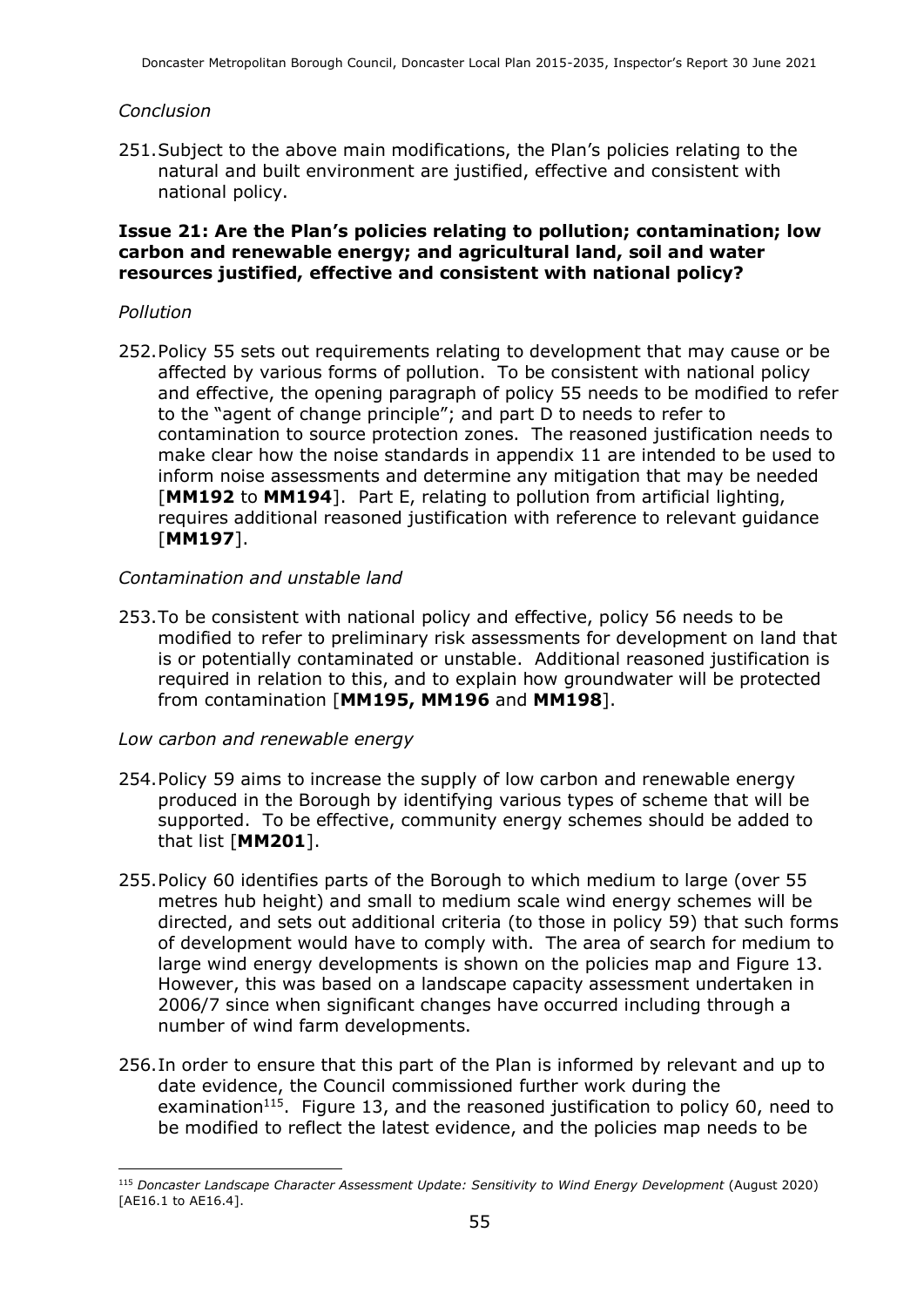changed accordingly. Excluding the parts of the Borough that are in the Green Belt from the area of search is justified as very special circumstances would need to be demonstrated for wind energy developments in accordance with national policy. I have altered the modification suggested by the Council to take account of the findings of the updated Habitat Regulations Assessment and advice of Natural England. This will ensure that the Plan is effective in protecting the integrity of nightjar populations in the area around the Thorne Moor and Hatfield Moor Special Protection Areas [**MM202** to **MM205**].

#### *Agricultural land, soil and water resources*

257.Part A.1 of policy 61, which requires proposals that involve the significant loss of best and most versatile agricultural land to demonstrate an overriding need for the development, should be deleted to ensure consistency with national policy [**MM206**]. To be effective in protecting water resources, an additional clause needs to be added to policy 61 to refer to the Water Framework Directive and promoting water efficiency, along with an additional monitoring indicator [**MM207** and **MM344**].

#### *Conclusion*

258.Subject to the above main modifications, the Plan's policies relating to pollution; contamination; low carbon and renewable energy; and agricultural land, soil and water resources are justified, effective and consistent with national policy.

#### **Issue 22: Does the Plan contain justified policies that will be effective in facilitating the sustainable use of minerals in accordance with national policy?**

- 259.Aggregate, industrial, and energy minerals are produced in Doncaster and contribute towards meeting local, regional and national needs. The two main aggregate minerals currently extracted in the Borough are limestone and sand and gravel. Clay is sometimes worked alongside sand and gravel, and industrial limestone is also extracted. A limited amount of building stone is produced. Gas is stored underground at two former hydrocarbon reservoirs. There are significant deep coal reserves which are not currently worked. The provision of adequate mineral resources is one of the Council's strategic priorities, and the approach to meeting the need for aggregate minerals in Yorkshire and Humber and the East Midlands was one of the main strategic matters addressed through the duty to cooperate $^{116}$ .
- 260.Policies 62 to 65 set out the approach to extraction, production and safeguarding of mineral resources; safeguarding minerals infrastructure; and the reclamation of mineral sites. In most respects, these policies are based on proportionate and up to date evidence $117$ , and are consistent with national policy and effective. Thus, whilst some would wish for a different approach towards minerals development in order to tackle climate change, there is no need to make fundamental changes to ensure that this part of the Plan is

<sup>116</sup> Council response to PQ1.

<sup>117</sup> SDEB29 to SDEB34.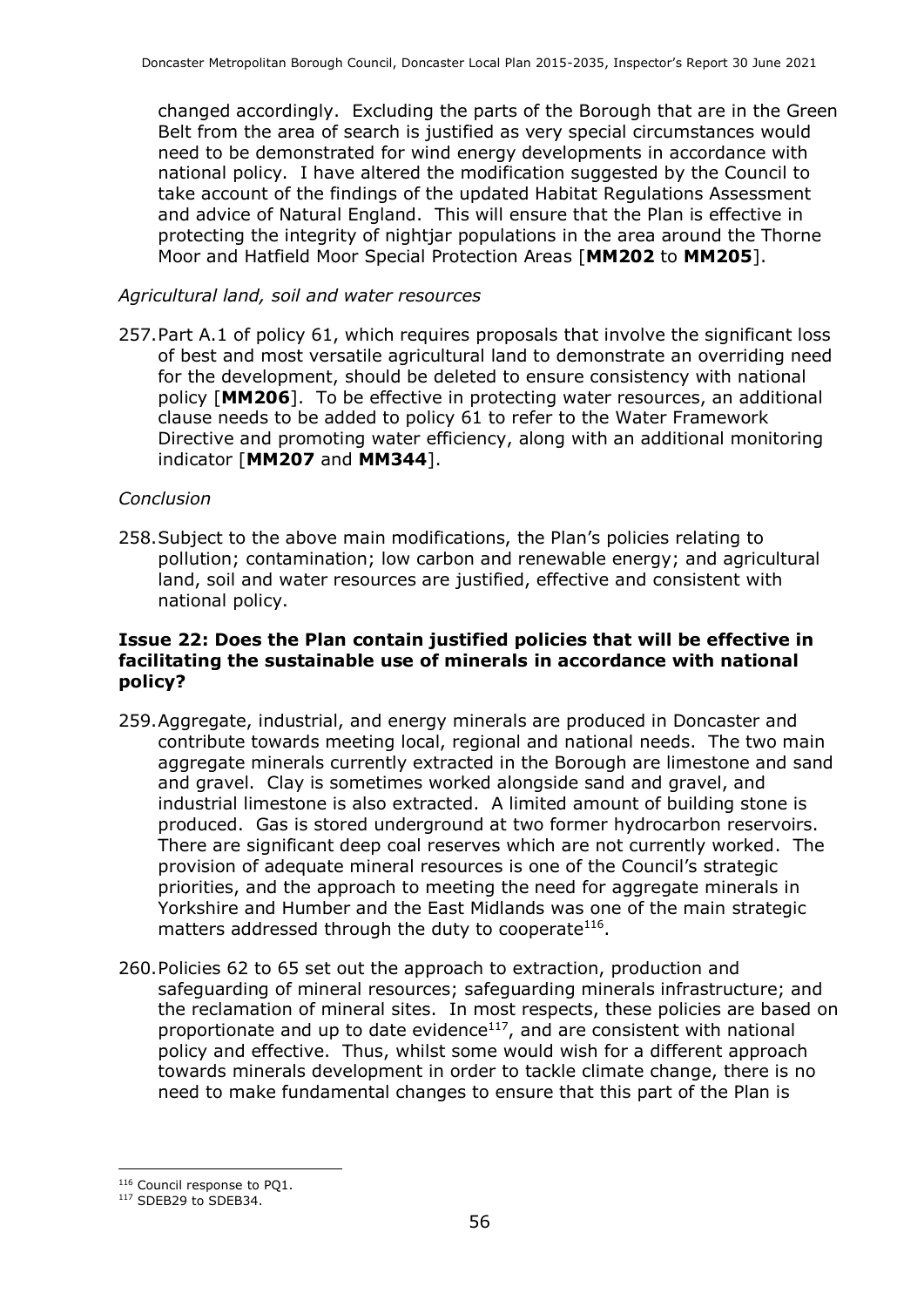sound. That said, a number of main modifications are required to the detailed wording and I set these out below.

#### *Supply of minerals*

- 261.Policy 62 supports the extraction and production of aggregate, industrial, building stone and energy minerals. Policy 63 supports all forms of minerals development provided that all impacts are addressed and appropriately mitigated in accordance with other policies in the Plan, national policy and planning practice guidance. Modifications are required to ensure that these policies are effective in making it clear how a decision maker should react to a proposal for mineral development on existing mineral sites with planning permission (Table 11); "new mineral allocations" / "preferred areas" (Table 12); areas of search (Table 13); and other locations [**MM208, MM212, MM218, MM224, MM225** and **MM226**].
- 262.Table 10 sets out the quantities of crushed limestone and sand and gravel that the Council expects to be extracted in the Borough in the period to 2035. To ensure clarity and therefore effectiveness, modifications are required to the table and associated paragraphs. These do not alter any of the quantities set out in the submitted Plan [**MM213 to MM217**].

#### *Safeguarding mineral resources*

263.Policy 62 part B sets out a number of requirements that non-mineral development would need to meet if proposed within the mineral safeguarding areas listed in Table 15 and designated on the policies map (or within a 250 metre buffer zone where relevant). Paragraph 14.55 explains that this is to prevent the sterilisation of mineral resources during and beyond the Plan period. Policy 62 and its reasoned justification need to be modified so that it is clear that sites allocated for non-mineral development are excluded from the mineral safeguarding areas. Modifications are also required to clarify the types of development that are exempt from the requirements of part B, including proposals at Doncaster Sheffield Airport that comply with policy 7. This will ensure clarity and therefore that the Plan is effective in facilitating the delivery of the development it proposes in a timely manner [**MM210**, **MM211, MM222** to **MM224**].

#### *Safeguarding minerals infrastructure*

264.Table 14 lists nine sites that are used to handle, process and transport minerals and/or manufacture concrete products, and policy 62 part A(7) states that they will be safeguarded from non-minerals development. Modifications are required to ensure that the proposed approach is clear and consistent with national policy including through reference to the agent of change principle [**MM209, MM219** to **MM221**].

#### *Reclamation of minerals sites*

265.Policy 64 sets out requirements for a phased sequence of extraction, restoration, reclamation and planned aftercare of mineral sites that specifically benefits climate change mitigation, biodiversity, green infrastructure, informal recreation, agriculture and/or geodiversity. Modifications are required to the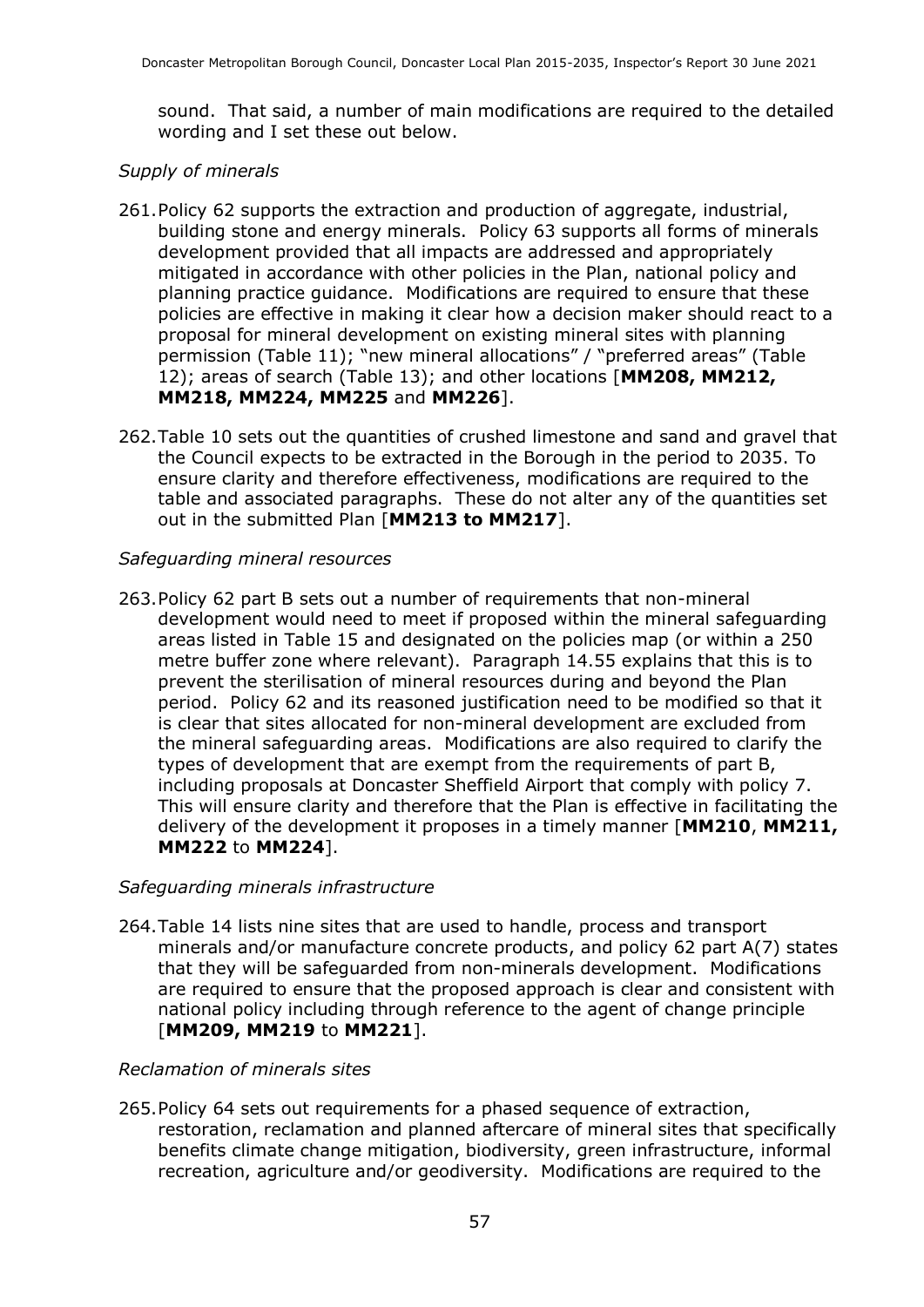reasoned justification to ensure consistency with national policy and that the policy is effective and justified [**MM227** and **MM228**].

#### *Energy minerals*

266.Policy 65 states that applications for the exploration, appraisal and development (including production) of on-shore gas and oil in licenced areas (which are identified on the policies map) will be determined in accordance with national policy, guidance and relevant policies in the Plan. Whilst other plans may set out a more detailed approach, and some may wish to see such development restricted, this is consistent with national policy<sup>118</sup>. However, the definition of "hydraulic fracturing" included in appendix 1 needs to be modified to be consistent with the *Infrastructure Act 2015* [**MM318**].

#### *Conclusion*

267.Subject to the main modifications described above, the Plan contains justified policies that will be effective in facilitating the sustainable use of minerals in accordance with national policy.

#### **Issue 23: Other matters**.

- 268.There are a number of other parts of the Plan that need to be modified to ensure soundness.
- 269.Paragraph 4.22 needs to be modified to reflect the fact that Neighbourhood Shopping Parades are identified on the policies map [**MM13**].
- 270.Factual corrections are required to the housing trajectory in table H1(N) [**MM306**] and to the area for one housing allocation in table H2(Q) [**MM317**].
- 271.To be consistent with national policy and effective, policy 10 relating to houses in multiple occupation needs to be modified to prevent the creation of selfcontained rooms at ground floor or basement level in areas of flood risk, and the word "or" needs to be added between the criteria in part E. Text also needs to be added to the reasoned justification to ensure that the policy is adequately justified [**MM102** to **MM106**].
- 272.Appendix 1 to the Plan includes definitions of various terms and abbreviations. Modifications are required to several of these to ensure consistency with national policy and that relevant policies in the Plan can be effectively applied [**MM318**].

### **Overall Conclusion and Recommendation**

- 273.The Plan has a number of deficiencies in respect of soundness for the reasons set out above, which mean that I recommend non-adoption of it as submitted, in accordance with Section 20(7A) of the 2004 Act. These deficiencies have been explained in the main issues set out above.
- 274.The Council has requested that I recommend main modifications to make the Plan sound and capable of adoption. I conclude that with the recommended

<sup>118</sup> NPPF 209.